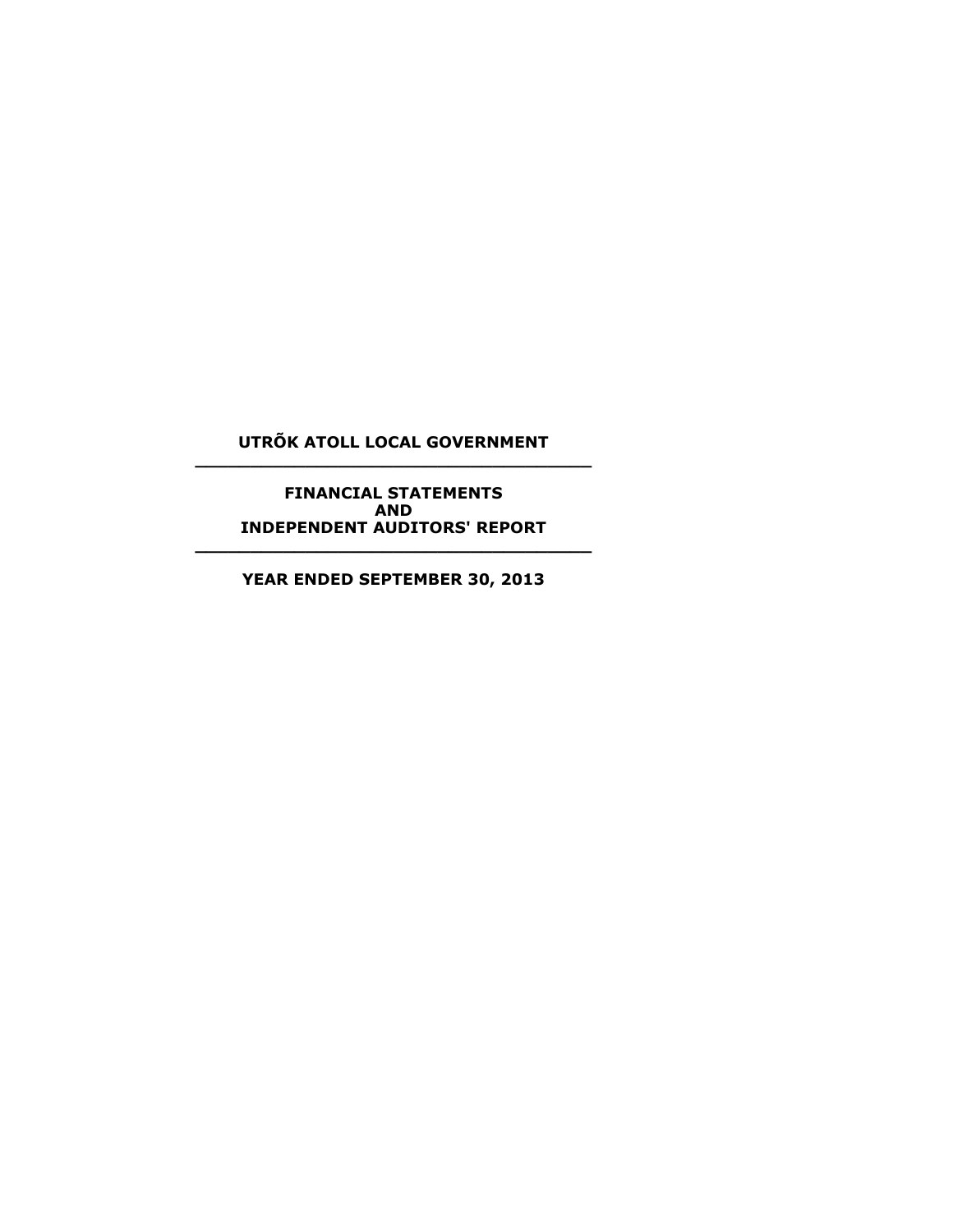#### Table of Contents Year Ended September 30, 2013

|      |                                                                                                                                                                                            | Page   |
|------|--------------------------------------------------------------------------------------------------------------------------------------------------------------------------------------------|--------|
| Ι.   | Independent Auditors' Report                                                                                                                                                               | 1      |
| П.   | Management's Discussion and Analysis                                                                                                                                                       | 3      |
| III. | <b>Basic Financial Statements:</b>                                                                                                                                                         |        |
|      | Government-Wide Financial Statements:<br><b>Statement of Net Position</b><br><b>Statement of Activities</b>                                                                                | 8<br>9 |
|      | <b>Governmental Fund Financial Statements:</b><br><b>Balance Sheet</b>                                                                                                                     | 10     |
|      | Statement of Revenues, Expenditures, and Changes in Fund<br>Balances (Deficit)                                                                                                             | 11     |
|      | Reconciliation of the Statement of Revenues, Expenditures, and<br>Changes in Fund Balances (Deficit) of Governmental Funds to<br>the Statement of Activities                               | 12     |
|      | Notes to the Basic Financial Statements                                                                                                                                                    | 13     |
| IV.  | Required Supplementary Information - Other than Management's Discussion<br>and Analysis:                                                                                                   |        |
|      | Schedule of Revenues, Expenditures, and Changes in Fund Balance<br>(Deficit) - Budget and Actual - General Fund                                                                            | 24     |
|      | Notes to the Required Supplementary Information - Budgetary<br>Reporting                                                                                                                   | 25     |
| V.   | Independent Auditors' Report on Internal Control and on Compliance:                                                                                                                        |        |
|      | Independent Auditors' Report on Internal Control over Financial<br>Reporting and on Compliance and Other Matters Based on an<br>Audit of Financial Statements Performed in Accordance with |        |
|      | Government Auditing Standards                                                                                                                                                              | 26     |
|      | Schedule of Findings and Responses                                                                                                                                                         | 28     |
|      | Unresolved Prior Year Findings                                                                                                                                                             | 41     |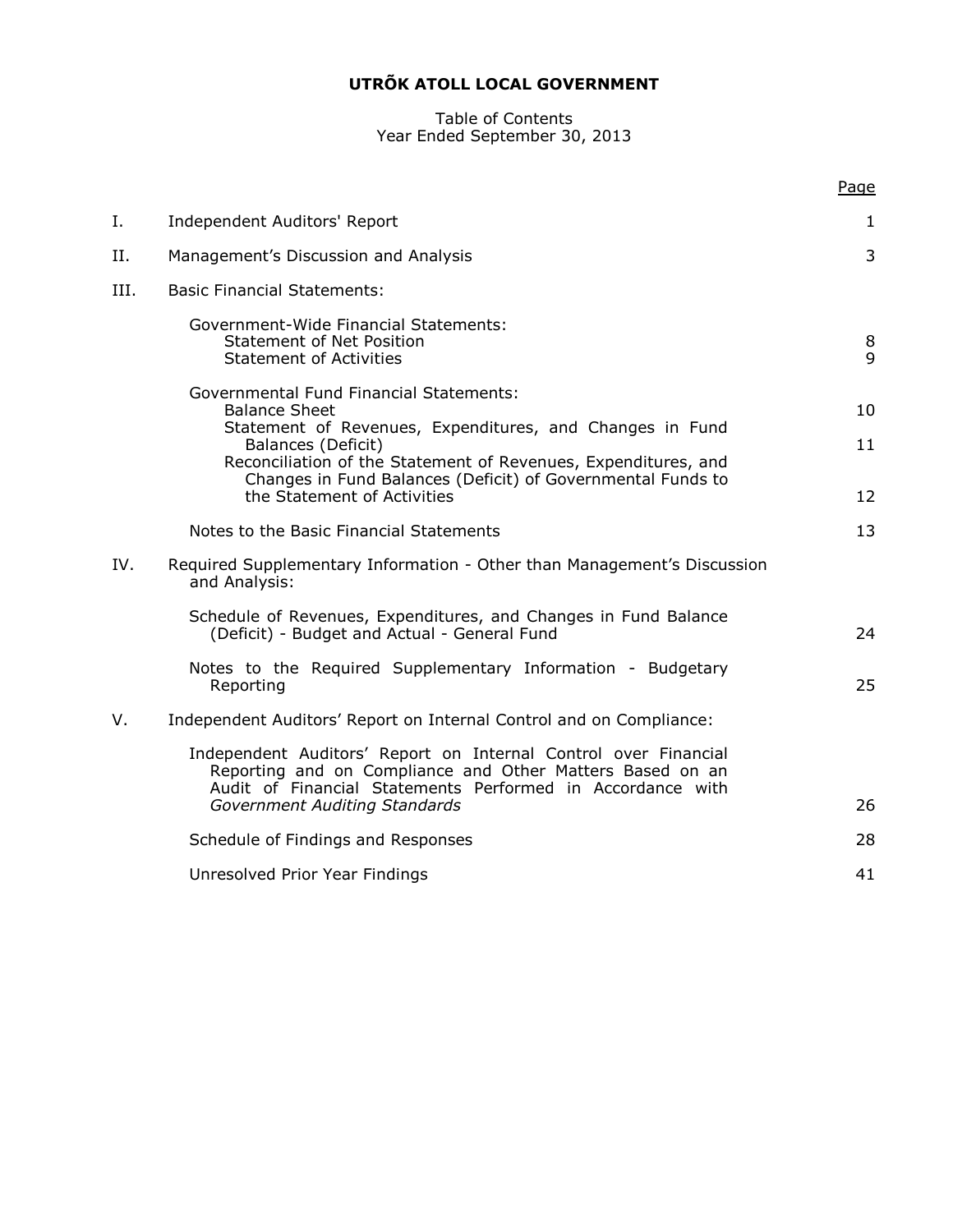Deloitte & Touche LLP 361 South Marine Corps Drive Tamuning, GU 96913 USA

Tel: +1 (671) 646-3884 Fax: +1 (671) 649-4265

www.deloitte.com

# **INDEPENDENT AUDITORS' REPORT**

Mayor Tobin Kaiko Utrõk Atoll Local Government Republic of the Marshall Islands:

# **Report on the Financial Statements**

We have audited the accompanying financial statements of the Utrõk Atoll Local Government's (UALGOV) Claims Trust Fund as of and for the year ended September 30, 2013, and were engaged to audit the respective financial statements of UALGOV's governmental activities, General Fund and Local Distribution Authority Fund, and the related notes to the financial statements, as set forth in Section III of the foregoing table of contents.

# *Management's Responsibility for the Financial Statements*

Management is responsible for the preparation and fair presentation of these financial statements in accordance with accounting principles generally accepted in the United States of America; this includes the design, implementation, and maintenance of internal control relevant to the preparation and fair presentation of financial statements that are free from material misstatement, whether due to fraud or error.

#### *Auditors' Responsibility*

Our responsibility is to express opinions on these financial statements based on our audit. Because of the matter described in the "Basis for Disclaimer of Opinions on the Governmental Activities, the General Fund and the Local Distribution Authority Fund" paragraph, however, we were not able to obtain sufficient appropriate audit evidence to provide a basis for audit opinions on the financial statements of UALGOV's governmental activities, General Fund and Local Distribution Authority Fund.

We conducted our audit of UALGOV's Claims Trust Fund in accordance with auditing standards generally accepted in the United States of America and the standards applicable to financial audits contained in *Government Auditing Standards*, issued by the Comptroller General of the United States. Those standards require that we plan and perform the audit to obtain reasonable assurance about whether the financial statements are free from material misstatement.

An audit involves performing procedures to obtain audit evidence about the amounts and disclosures in the financial statements. The procedures selected depend on the auditor's judgment, including the assessment of the risks of material misstatement of the financial statements, whether due to fraud or error. In making those risk assessments, the auditor considers internal control relevant to the entity's preparation and fair presentation of the financial statements in order to design audit procedures that are appropriate in the circumstances, but not for the purpose of expressing an opinion on the effectiveness of the entity's internal control. Accordingly, we express no such opinion. An audit also includes evaluating the appropriateness of accounting policies used and the reasonableness of significant accounting estimates made by management, as well as evaluating the overall presentation of the financial statements.

We believe that the audit evidence we have obtained is sufficient and appropriate to provide a basis for our unmodified opinion on UALGOV's Claims Trust Fund.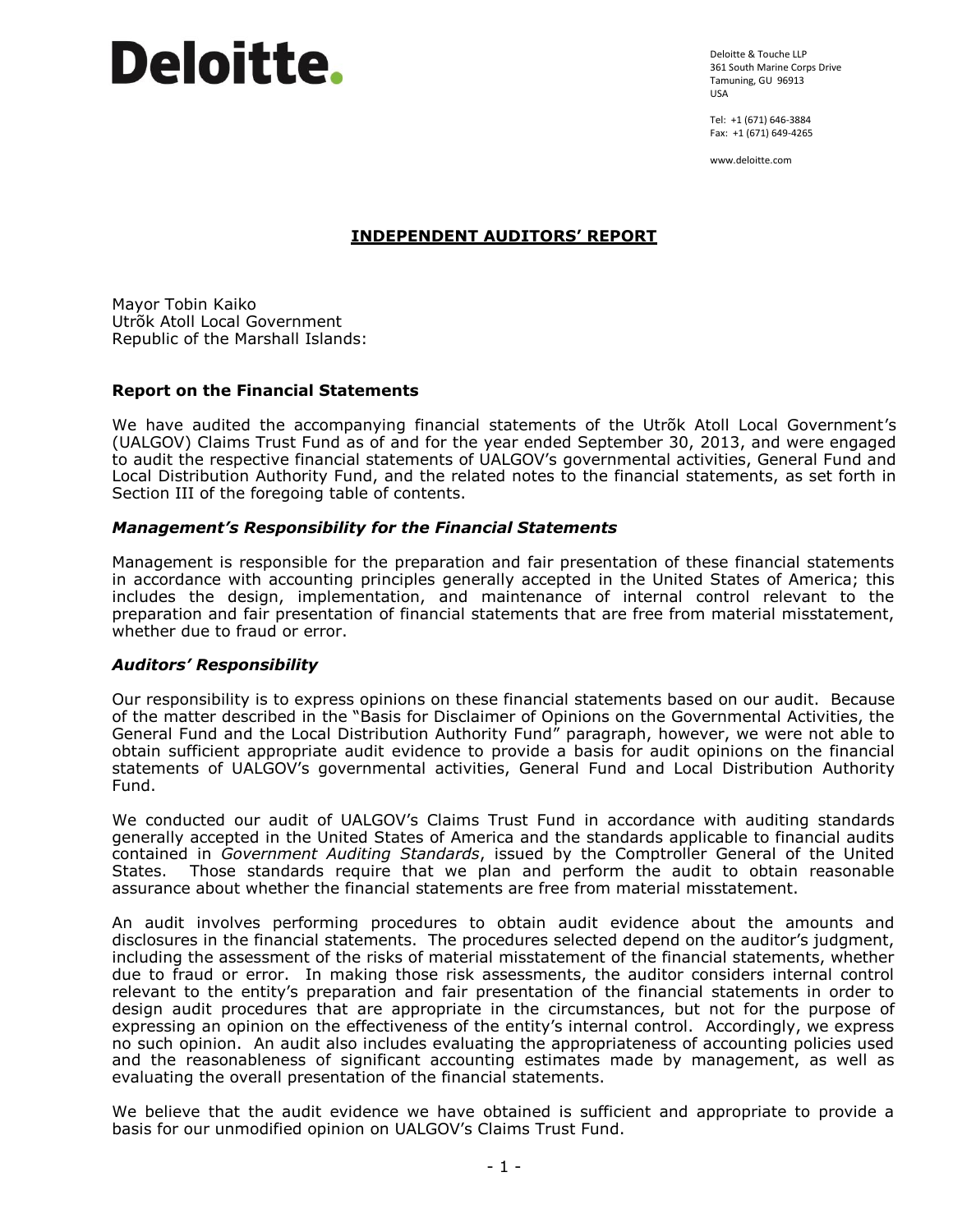# *Summary of Opinions*

| <b>Opinion Unit</b>               | <b>Type of Opinion</b> |
|-----------------------------------|------------------------|
| <b>Governmental Activities</b>    | <b>Disclaimer</b>      |
| General Fund                      | <b>Disclaimer</b>      |
| Local Distribution Authority Fund | Disclaimer             |
| Claims Trust Fund                 | Qualified              |

# *Basis for Disclaimer of Opinions on the Governmental Activities, the General Fund and the Local Distribution Authority Fund*

Because of inadequacies in UALGOV's accounting records whereby certain records and supporting data were not available for our audit, we were unable to obtain sufficient appropriate audit evidence regarding assets, liabilities, revenues and expenses/expenditures recorded by UALGOV's governmental activities, General Fund and Local Distribution Authority Fund as of September 30, 2013 and for the year then ended.

#### *Disclaimer of Opinions on the Governmental Activities, the General Fund and the Local Distribution Authority Fund*

Because of the significance of the matter described in the "Basis for Disclaimer of Opinions on the Governmental Activities, the General Fund and the Local Distribution Authority Fund" paragraph, the scope of our work was not sufficient to enable us to express, and we do not express, opinions on the respective financial statements of UALGOV's governmental activities, General Fund and Local Distribution Authority Fund as of and for the year ended September 30, 2013.

# *Basis for Qualified Opinion on the Claims Trust Fund*

UALGOV's Claims Trust Fund financial statements do not disclose the credit quality ratings or information about the interest rate risk of investments in debt securities described in Note 3B (stated at \$3,527,299) as of September 30, 2013 as required by accounting principles generally accepted in the United States of America.

# *Qualified Opinion on the Claims Trust Fund*

In our opinion, except for the omission of the information discussed in the "Basis for Qualified Opinion on the Claims Trust Fund" paragraph, the financial statements referred to above present fairly, in all material respects, the financial position of UALGOV's Claims Trust Fund as of September 30, 2013, and the changes in financial position thereof for the year then ended in accordance with accounting principles generally accepted in the United States of America.

# *Other Matters*

#### *Required Supplementary Information*

The Management's Discussion and Analysis, on pages 4 through 7, as well as the Schedule of Revenues, Expenditures, and Changes in Fund Balance (Deficit) - Budget and Actual - General Fund and notes thereto, as set forth in Section IV of the foregoing table of contents, are not a required part of the basic financial statements but are supplementary information required by the Governmental Accounting Standards Board. This required supplementary information is the responsibility of the management of UALGOV. We have applied certain limited procedures, which consisted principally of inquiries of management regarding the methods of measurement and presentation of the required supplementary information. However, we did not audit such information and we do not express an opinion on it.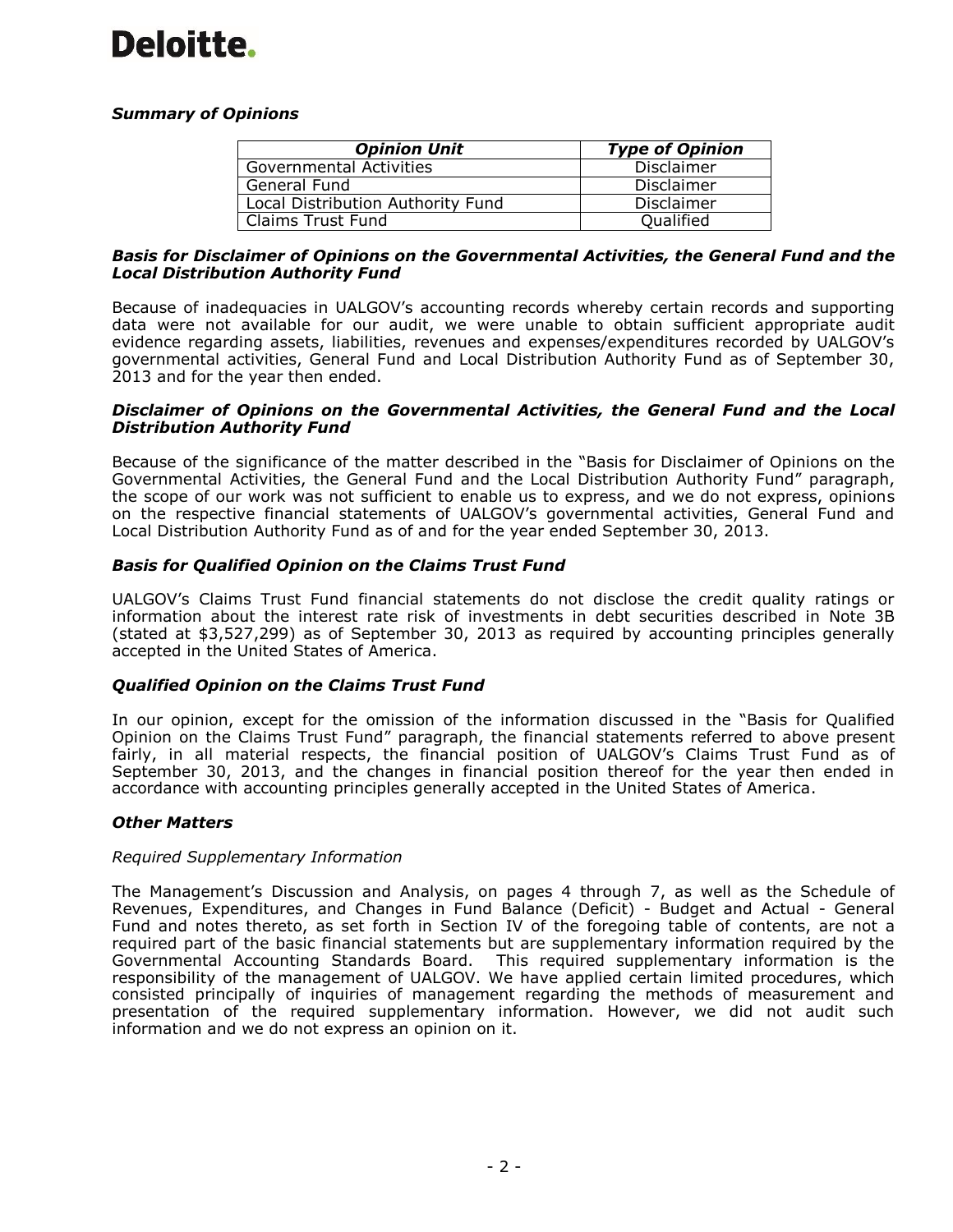# **Other Reporting Required by** *Government Auditing Standards*

In accordance with *Government Auditing Standards*, we have also issued our report dated August 13, 2020, on our consideration of UALGOV's internal control over financial reporting and on our tests of its compliance with certain provisions of laws, regulations, contracts, and grant agreements and other matters. The purpose of that report is solely to describe the scope of our testing of internal control over financial reporting and compliance and the results of that testing, and not to provide an opinion on the effectiveness of UALGOV's internal control over financial reporting or on compliance. That report is an integral part of an audit performed in accordance with *Government Auditing Standards* and should be considered in assessing the results of our audit.

August 13, 2020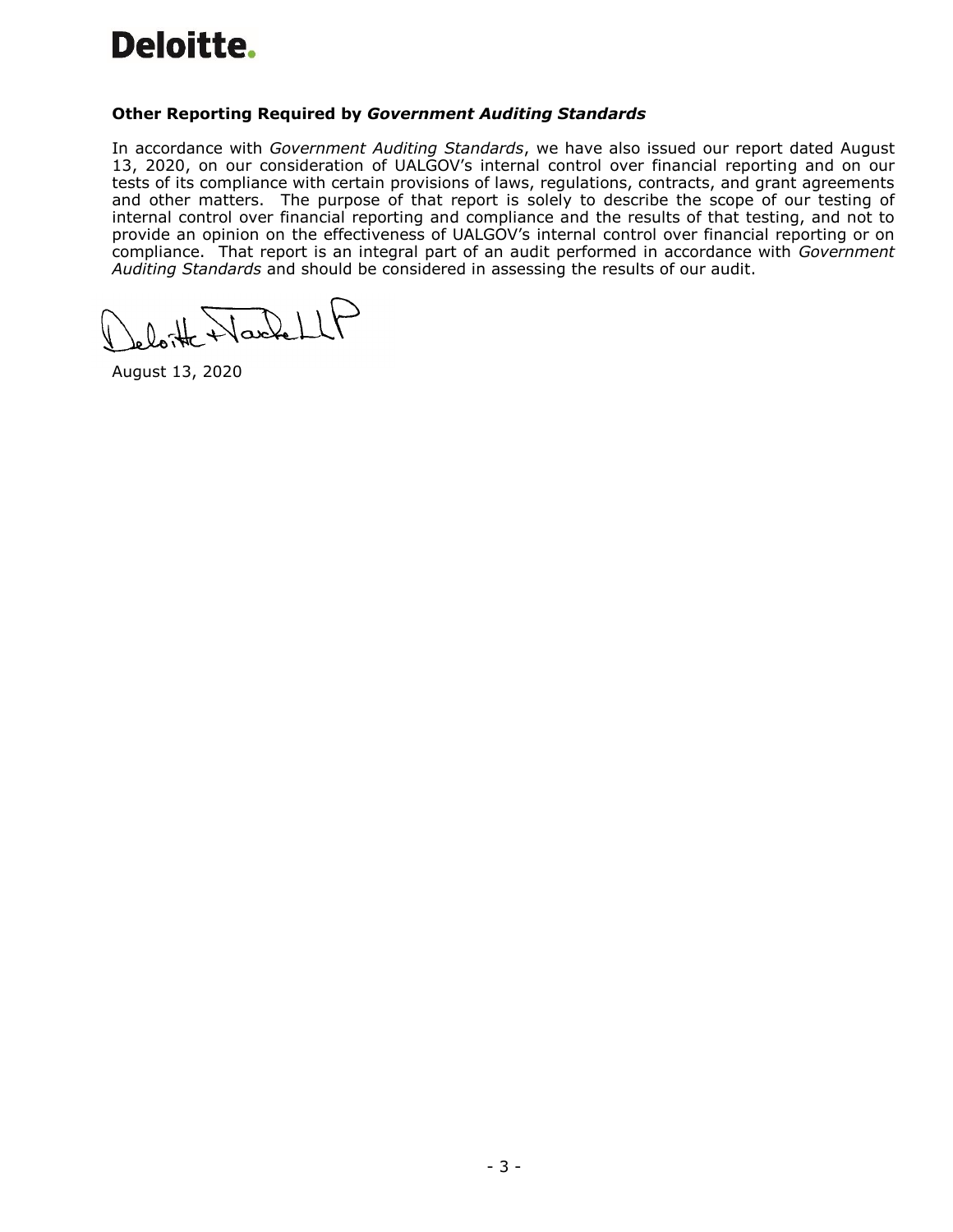Management's Discussion and Analysis September 30, 2013

This Management Discussion and Analysis (MD&A) is provided by Utrõk Atoll Local Government (UALG) as an overview to the financial statements for fiscal year 2013 in compliance with Government Accounting Standards Board (GASB). It is intended to present the result of activities and changes from October 1, 2012 through September 30, 2013 and future financial plans and outlook for the following year.

# **FUNDS AND ITS SOURCES**

The following are the three Funds maintained by the local government to account for the activities per category:

- Claims Trust Fund (UCTF). This fund is awarded to Utrõk Local Distribution Authority (LDA) through the Nuclear Claims Tribunal for the purpose of compensating the people of Utrõk who are listed in LDA. The corpus of this trust is not expendable. The income generated by the trust fund may be used for distribution to the people; however, only 70% of such income is allowed to be disbursed as stated in the Claims Trust Fund.
- Local Distribution Fund. This fund obtains funding from the income of CTF. This is used for distribution of payments to the quarterly and land compensation LDA recipients.
- General Fund. This fund sources its money from income of CTF. This is used for operations of the local government and local distribution authority.

#### **FINANCIAL HIGHLIGHTS**

- The Claims Trust Fund (CTF) earned \$1,023,806 during the year ended September 30, 2013, paid investment management fees of \$70,689 and transferred out \$1,105,876 for General Fund operations to end at \$9,340,601 at the end of fiscal year 2013.
- UALGOV total net position increased by \$68,865 as compared to FY2012 balances.
- UALGOV ended FY2013 with net position of \$9,717,833 up from \$9,648,968 at the end of FY2012.
- Total assets increased by \$68,456 and total liabilities decreased by \$409 of last year's balance.
- Revenues for the fiscal year decreased by \$273,210 from previous year's balance.
- Expenses for the year decreased by \$715,561 from previous year's balance.

#### **GOVERNMENT-WIDE FINANCIAL STATEMENTS**

UALGOV's financial statements report information about UALGOV as a whole using accounting methods similar to those used by private sector companies. The statement of net position includes all of the local government's assets and liabilities. The statement of activities accounts for the current year's revenues and expenses regardless of when cash is received or paid. These two statements, reporting UALGOV's net position and liabilities, is one way to measure UALGOV's financial position. Over time increases or decrease in UALGOV's net position is an indicator of whether its financial condition is improving or deteriorating

# **FUND FINANCIAL STATEMENTS**.

The fund financial statements provide more detailed information about UALGOV's most significant funds. Funds are accounting devices that UALGOV uses to keep track of specific sources of funding and spending for particular purposes.

Some funds are required by agreements. UALGOV establishes other funds to control and manage money for particular purpose.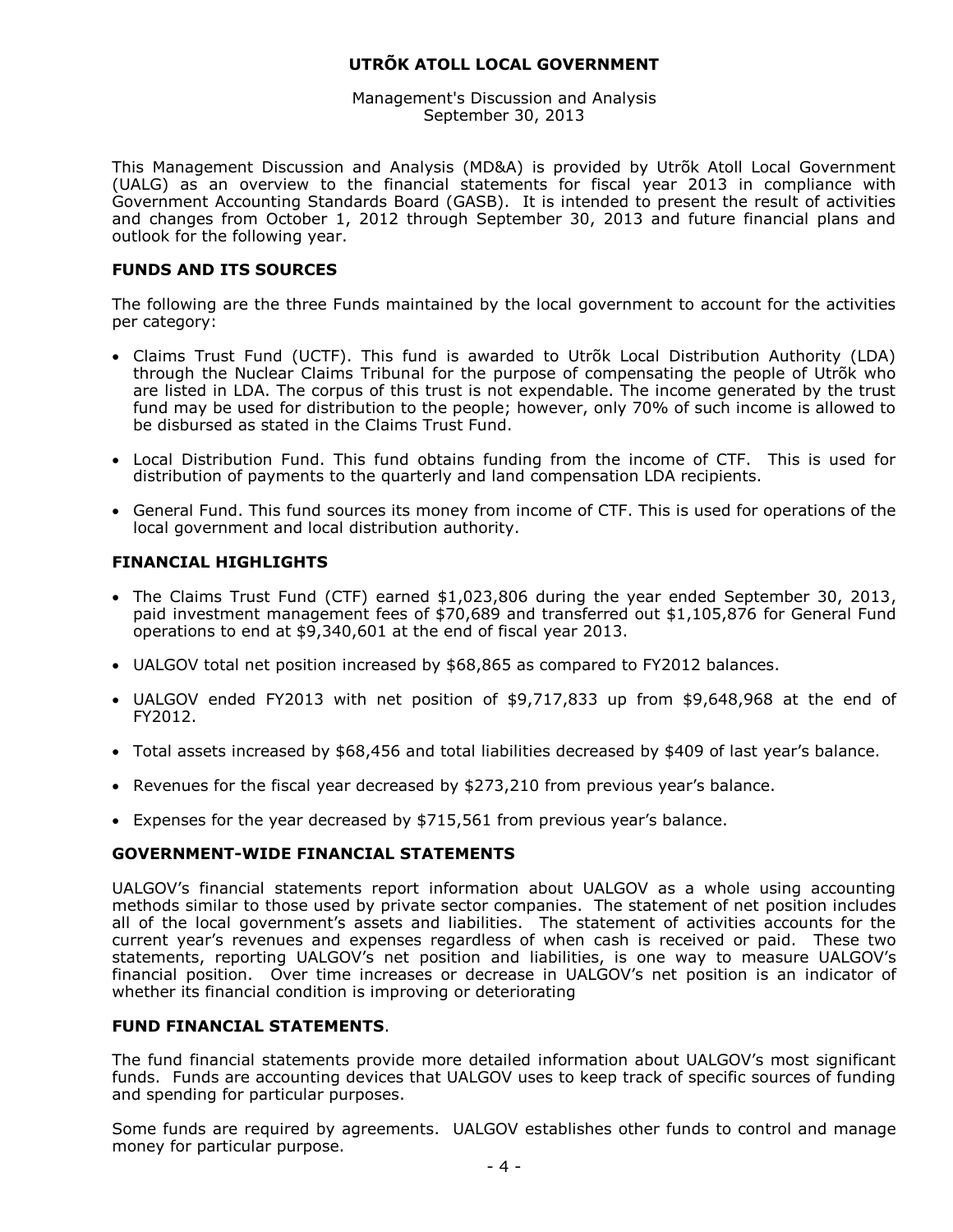Management's Discussion and Analysis September 30, 2013

# **FINANCIAL ANALYSIS OF UALG**

In reference to Summary of Statement of Net Position and Summary of Revenues, Expenses and Changes in Net Position for FY2013 and FY2012 shown below, the following are presented to provide an overview to UALG's basic financial statements and to give the readers a better understanding of the financial condition and activities of UALGOV.

Net position may serve over time as useful indicator of a government's financial position. At the end of Fiscal Year 2013, UALGOV's total assets exceed liabilities by \$9,717,833; however, it should be noted that \$9,358,626 is restricted for nuclear claims related distribution payments as well as \$318,239 being invested in capital assets.

The summary of UALGOV's net position for FY2013 as compared to FY2012 follows:

|                                                                                 | Governmental<br>Activities<br>2013 | Governmental<br>Activities<br>2012 | Total<br>Percentage<br>Change<br>2013-2012 |
|---------------------------------------------------------------------------------|------------------------------------|------------------------------------|--------------------------------------------|
| Current and other assets<br>\$                                                  | 9,705,562                          | 9,741,830<br>\$                    | $(0)\%$                                    |
| Capital assets                                                                  | 318,239                            | 213,515                            | 49%                                        |
| <b>Total assets</b>                                                             | 10,023,801                         | 9,955,345                          | $1\%$                                      |
| Current and other liabilities                                                   | 305,968                            | 306,377                            | $(0)\%$                                    |
| <b>Total liabilities</b>                                                        | 305,968                            | 306,377                            | $(0)\%$                                    |
| Net position:<br>Net investment in capital assets<br>Restricted<br>Unrestricted | 318,239<br>9,358,626<br>40,968     | 213,515<br>9,493,360<br>(57,907)   | 49%<br>$(1)\%$<br>(171)%                   |
| <b>Total net position</b>                                                       | 9,717,833                          | 9,648,968                          | $1\%$                                      |

UALGOV's Net Position As of September 30

Current and other assets decreased by \$36,268 from FY2012 balance of \$9,741,830.

The decrease is brought about by a decrease in investments from FY2013 due to continued withdrawals to fund distributions and general operation and the low performance of the Claims Trust Fund and the volatility of the overall U.S stock market.

Capital assets, net of depreciation increased by \$104,724 of last year's balances. The increase in the capital assets was brought about by the current year's depreciation expense of \$21,007 offset by capital asset additions of \$125,731 during the year.

At the end of FY2013, UALGOV's net position increased by \$68,865 from \$9,648,968 at the close of FY2012, an increase to \$9,717,833 at the end of FY2013.

Activities for the year included a decrease in contributions from the Claims Trust Fund of \$250,398 from last year's figure from \$1,203,515 to \$953,117 in FY2013. Revenues decreased slightly by \$22,812 from last year's figure from \$248,361 to \$225,549 in FY2013.

Expenses decreased by \$715,561 from \$1,825,362 end of FY2012 to \$1,109,801 end of FY2013.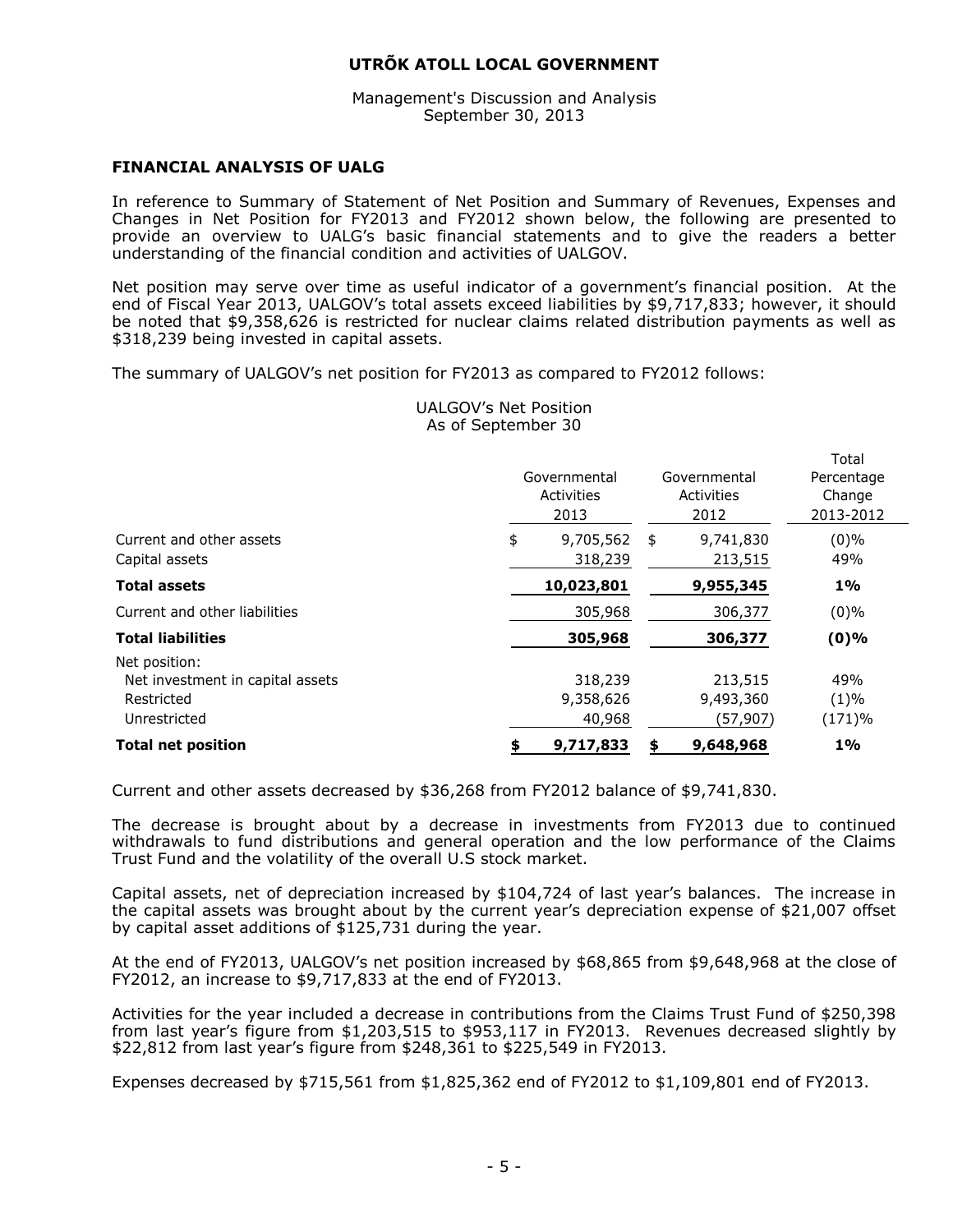#### Management's Discussion and Analysis September 30, 2013

#### The summary of UALGOV's change in net position for FY2013 as compared to FY2012 follows:

# UALGOV's Change in Net Position Year Ended September 30

|                                       |                 |                 | Total      |
|---------------------------------------|-----------------|-----------------|------------|
|                                       | Governmental    | Governmental    | Percentage |
|                                       | Activities      | Activities      | Change     |
|                                       | 2013            | 2012            | 2013-2012  |
| <b>Revenues:</b>                      |                 |                 |            |
| Program revenues:                     |                 |                 |            |
| Operating grants and contributions    | \$<br>147,244   | \$<br>121,856   | 21%        |
| Capital grants and contributions      | 75,000          | 85,995          | (13)%      |
|                                       | 222,244         | 207,851         | 7%         |
| General revenues:                     |                 |                 |            |
| Investment earnings                   | 11              | 29,077          | (100)%     |
| Other                                 | 3,294           | 11,433          | (71)%      |
|                                       | 3,305           | 40,510          | (92)%      |
| <b>Total revenues</b>                 | 225,549         | 248,361         | (9)%       |
| <b>Expenses:</b>                      |                 |                 |            |
| Mayor and council                     | 134,013         | 199,969         | (33)%      |
| Administration and finance            | 296,025         | 556,341         | (47)%      |
| Public safety                         | 16,600          | 21,188          | (22)%      |
| Food program                          | 96,721          | 115,272         | (16)%      |
| Interest on long-term debt            |                 | 17,486          | (100)%     |
| Nuclear claims related                | 566,442         | 915,106         | (38)%      |
| <b>Total expenses</b>                 | 1,109,801       | 1,825,362       | (39)%      |
|                                       | (884, 252)      | (1, 577, 001)   | (44)%      |
| Contributions from permanent fund     | 953,117         | 1,203,515       | (21)%      |
| <b>Change in net position</b>         | 68,865          | (373, 486)      | (118)%     |
| Net position at beginning of the year | 9,648,968       | 10,022,454      | (4)%       |
| Net position at end of the year       | \$<br>9,717,833 | \$<br>9,648,968 | $1\%$      |

# **Highlight of changes in net position is as follows:**

Increase in grants for the year was brought about by USDA Rural Development for Phase II of Utrik Atoll Community Hall amounting to \$25,000 and by Australian Grant for waterline extension Project amounting to \$19,175. The Local Government Fund grant from Ministry of Internal Affairs has been recorded as additional source of fund for the fiscal year amounting to \$14,500.

Dividends and interest earned decreased by \$29,066 from FY2012 of \$29,077 to end of FY2013 of \$11.

The decrease in contributions from permanent fund for the year was due mainly to the realized and unrealized gains in the value of the UALGOV Claims Trust Fund invested in the U.S. stock market.

The decrease in expenses by \$715,561 from FY2012 of \$1,825,362 to \$1,109,801 end of FY2013 was due mainly to a decrease in quarterly distribution and land compensation payments to the Utrokese community.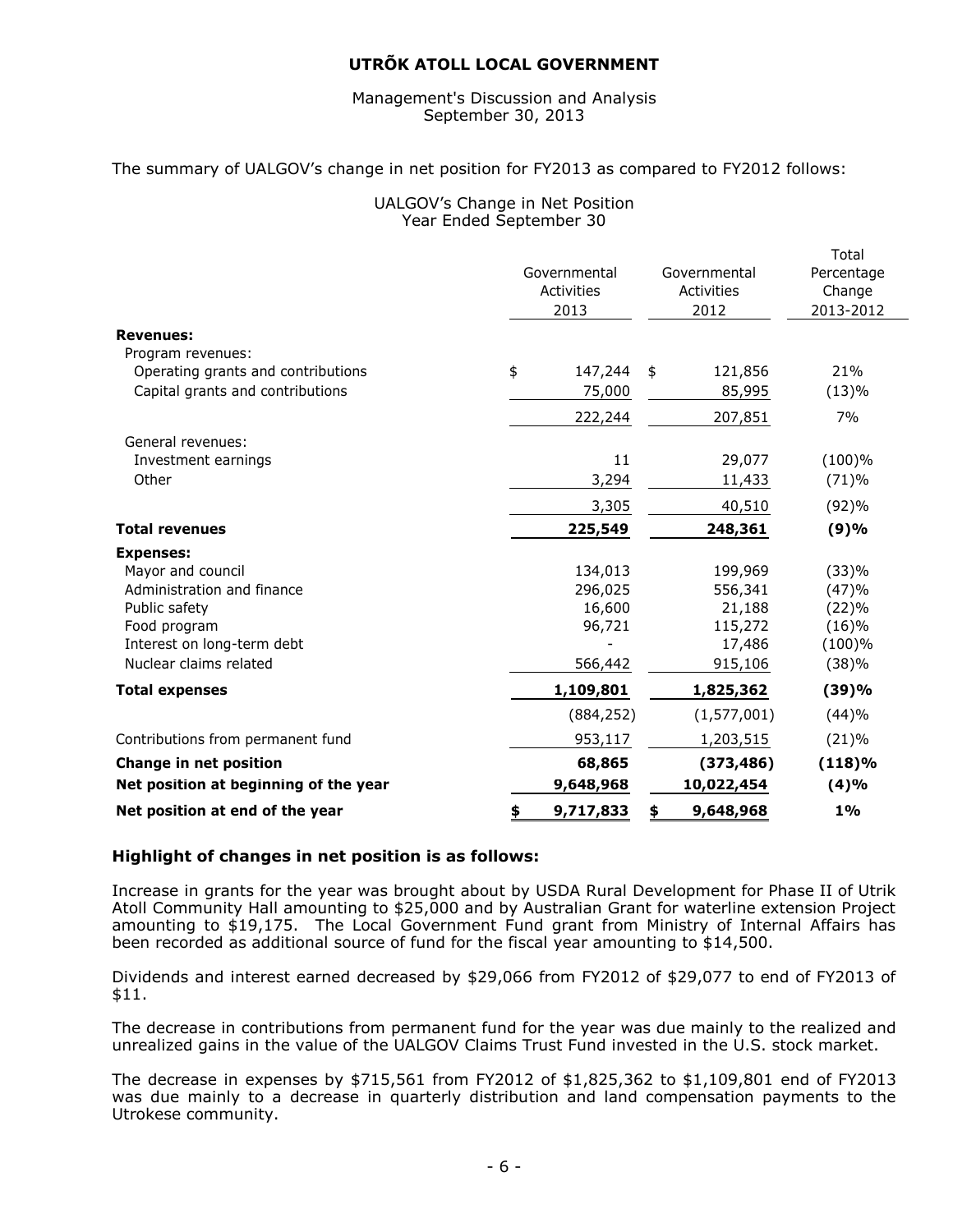Management's Discussion and Analysis September 30, 2013

# **FINANCIAL ANALYSIS OF UALGOV'S FUNDS**

As noted earlier, UALGOV uses fund accounting to ensure and demonstrate compliance with finance related legal requirements. As of the end of fiscal year 2013, UALGOV's governmental funds reported a combined fund balance of \$9,399,594, decrease of \$35,859 from \$9,435,453 fund balance at the beginning of fiscal year.

#### **GENERAL FUND BUDGET ANALYSIS**

For the fiscal year 2013, the budget for the General Fund was \$381,202 to be funded primarily by drawdown from the CTF. During the year ended September 30, 2013, the deficiency of revenues under expenditures for the General Fund was \$422,549.

# **CAPITAL ASSET AND DEBT ADMINISTRATION**

# **Capital Assets**

UALGOV's investment in capital assets for its governmental activities as of September 30, 2013 amounted to \$431,217, net of accumulated depreciation of \$112,978, leaving a net book value of \$318,239. This represents an increase of \$104,724 from the \$213,515 reported in the prior year. UALGOV's capital assets include Utrik airport terminal, buildings, motor vehicles and other equipment. During the year ended September 30, 2013, capital asset additions of \$125,731 occurred, which included construction in progress of \$90,000.

Additional information on UALGOV's capital assets can be found in note 4 to the financial statements.

#### **Long-term Debt**

UALGOV did not incur any new debt during the year ended September 30, 2013.

#### **FINANCIAL PLAN AND OUTLOOK**

UALGOV's FY2014 budget amounts to \$1,826,907 which is slightly higher than the FY2013 budget by \$743,813. Of this amount, \$1,142,291 is allotted for the General Fund, which represents an increase of \$821,537 compared with the allotment for the General Fund of \$320,754 for FY2013.

For FY2014, UALGOV budgeted \$639,503 for the Local Distribution Authority, of which \$109,876 is intended for four quarterly distributions and \$200,000 for end calendar year of land distribution.

#### **CONTACTING UALGOV's MANAGEMENT**

This financial report is designed to provide our constituents, donors and customers with a general overview of UALGOV's finances and to demonstrate transparency and accountability for the money it is entrusted to manage. If you have any questions about this report or need additional information, contact the Mayor at P.O. Box 1499, Majuro, Marshall Islands, MH 96960, telephone number (692) 625-3749.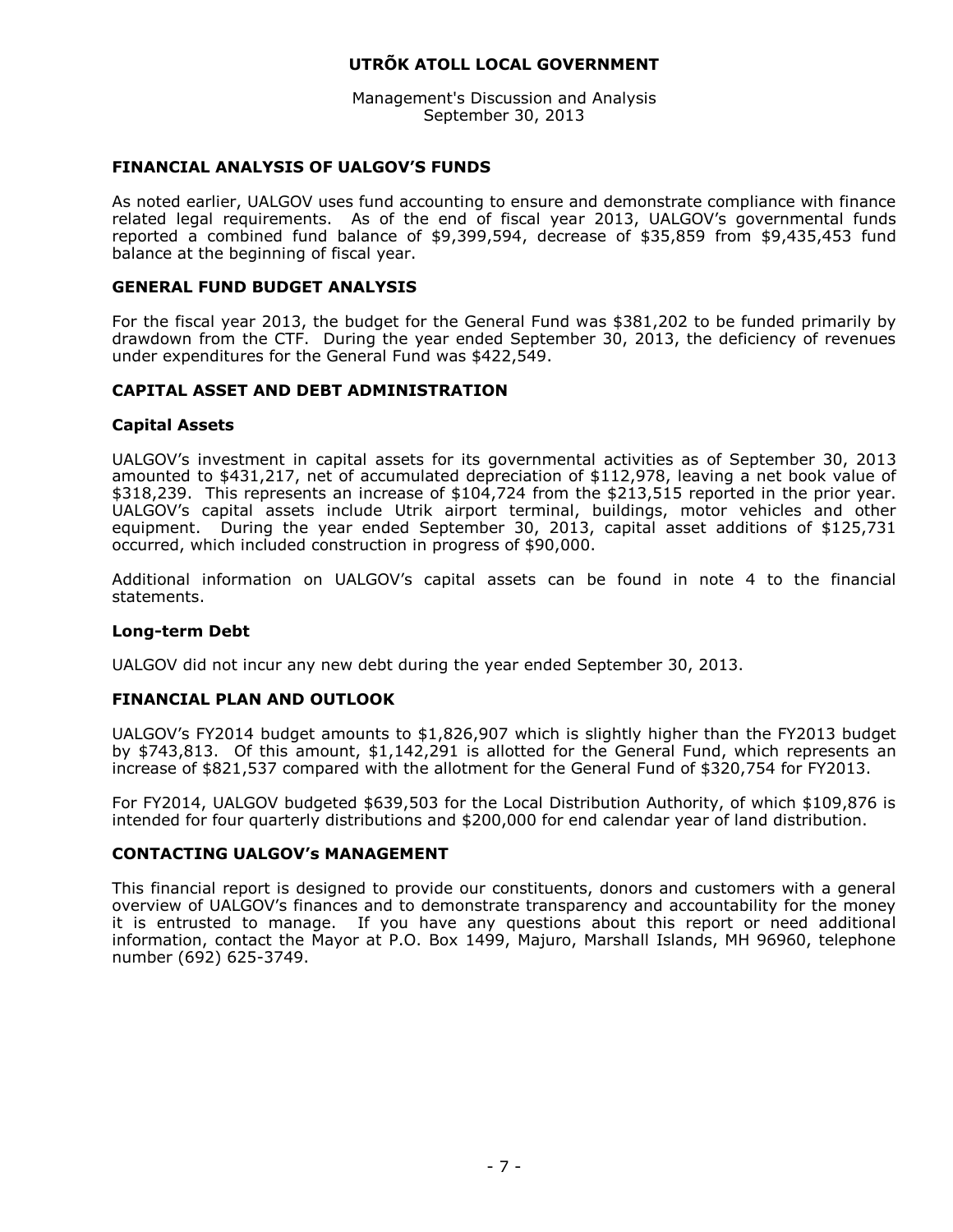Statement of Net Position September 30, 2013

# **ASSETS**

| Current assets:                                                                    |                  |
|------------------------------------------------------------------------------------|------------------|
| Cash                                                                               | \$<br>310,226    |
| Receivables, net                                                                   | 54,735           |
| Total current assets                                                               | 364,961          |
| Noncurrent assets:<br>Restricted assets:                                           |                  |
| Investments<br>Capital assets:                                                     | 9,340,601        |
| Nondepreciable capital assets                                                      | 90,000           |
| Capital assets, net of accumulated depreciation                                    | 228,239          |
| Total noncurrent assets                                                            | 9,658,840        |
| <b>Total assets</b>                                                                | \$<br>10,023,801 |
| <b>LIABILITIES</b>                                                                 |                  |
| <b>Current liabilities:</b>                                                        |                  |
| Accounts payable                                                                   | \$<br>32,443     |
| Distributions payable                                                              | 34,598           |
| Current portion of social security taxes payable<br>Other liabilities and accruals | 18,000           |
|                                                                                    | 60,060           |
| <b>Total current liabilities</b>                                                   | 145,101          |
| Social security taxes payable, net of current portion                              | 160,867          |
| <b>Total liabilities</b>                                                           | 305,968          |
| Commitments and contingencies                                                      |                  |
| <b>NET POSITION</b>                                                                |                  |
| Net investment in capital assets<br>Restricted for:                                | 318,239          |
| Nonexpendable                                                                      | 9,340,601        |
| Expendable                                                                         | 18,025           |
| Unrestricted                                                                       | 40,968           |
| Total net position                                                                 | 9,717,833        |
| Total liabilities and net position                                                 | \$<br>10,023,801 |
|                                                                                    |                  |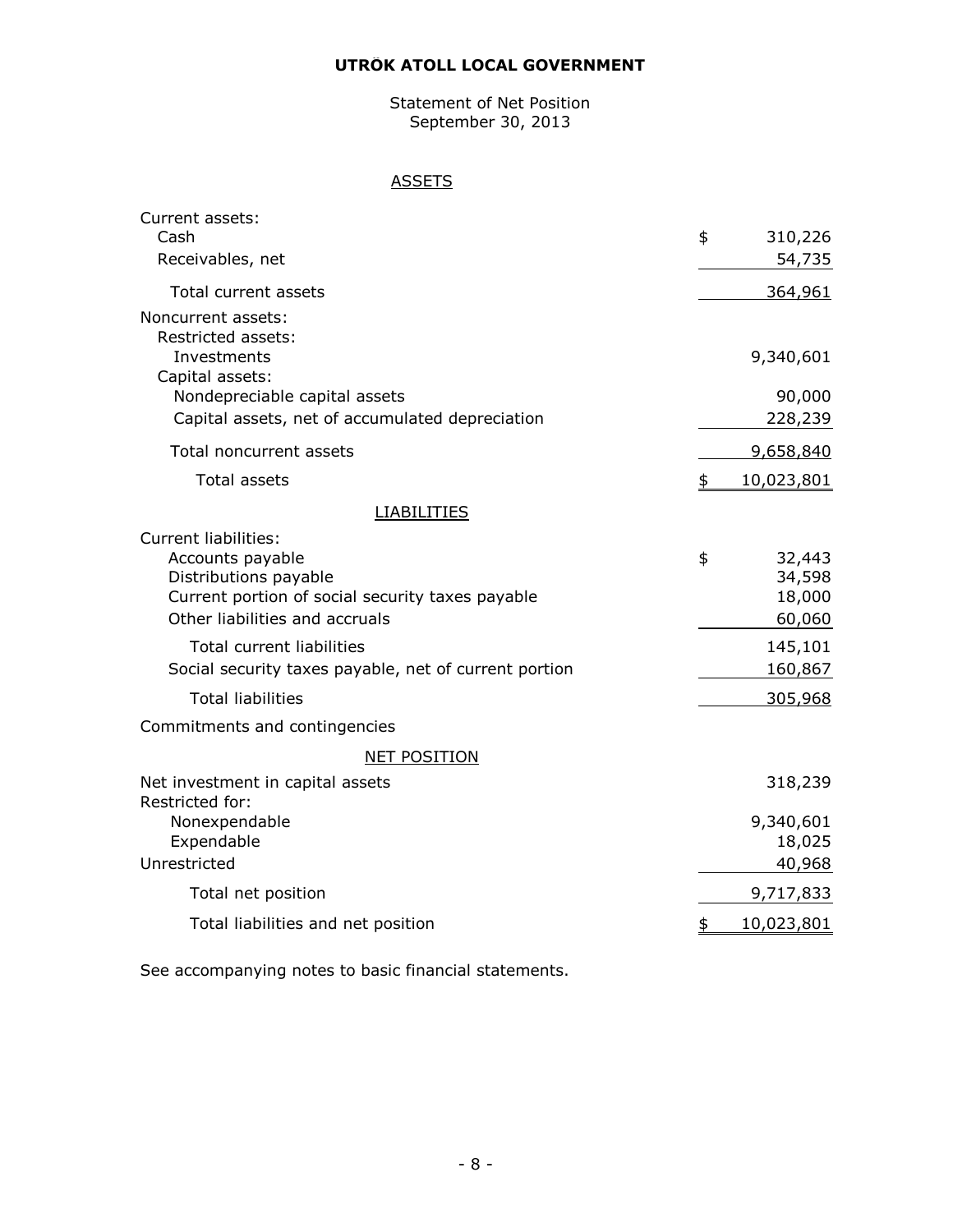# Statement of Activities Year Ended September 30, 2013

|                                                                                                                                                                                  |       |                                                                                                         | Program Revenues                         |                                        |                                                                             |
|----------------------------------------------------------------------------------------------------------------------------------------------------------------------------------|-------|---------------------------------------------------------------------------------------------------------|------------------------------------------|----------------------------------------|-----------------------------------------------------------------------------|
|                                                                                                                                                                                  |       | Expenses                                                                                                | Operating<br>Grants and<br>Contributions | Capital<br>Grants and<br>Contributions | Net (Expense)<br>Revenue and<br>Changes in<br><b>Net Position</b>           |
| <b>Functions/Programs</b><br>Governmental activities:<br>Mayor and council<br>Administration and finance<br>Public safety<br>Food program<br>City hall<br>Nuclear claims related | \$    | 134,013<br>296,025<br>16,600<br>96,721<br>566,442                                                       | \$<br>46,590<br>100,654                  | \$<br>75,000                           | \$<br>(134, 013)<br>(249, 435)<br>(16, 600)<br>3,933<br>75,000<br>(566,442) |
|                                                                                                                                                                                  | \$    | 1,109,801                                                                                               | \$<br>147,244                            | \$<br>75,000                           | (887, 557)                                                                  |
|                                                                                                                                                                                  | Other | General revenues:<br>Investment earnings<br>Total general revenues<br>Contributions from permanent fund |                                          |                                        | 11<br>3,294<br>3,305<br>953,117                                             |
|                                                                                                                                                                                  |       |                                                                                                         | Total general revenues and contributions |                                        | 956,422                                                                     |
|                                                                                                                                                                                  |       | Change in net position                                                                                  |                                          |                                        | 68,865                                                                      |
|                                                                                                                                                                                  |       | Net position at beginning of the year                                                                   |                                          |                                        | 9,648,968                                                                   |
|                                                                                                                                                                                  |       | Net position at end of the year                                                                         |                                          |                                        | 9,717,833                                                                   |
|                                                                                                                                                                                  |       |                                                                                                         |                                          |                                        |                                                                             |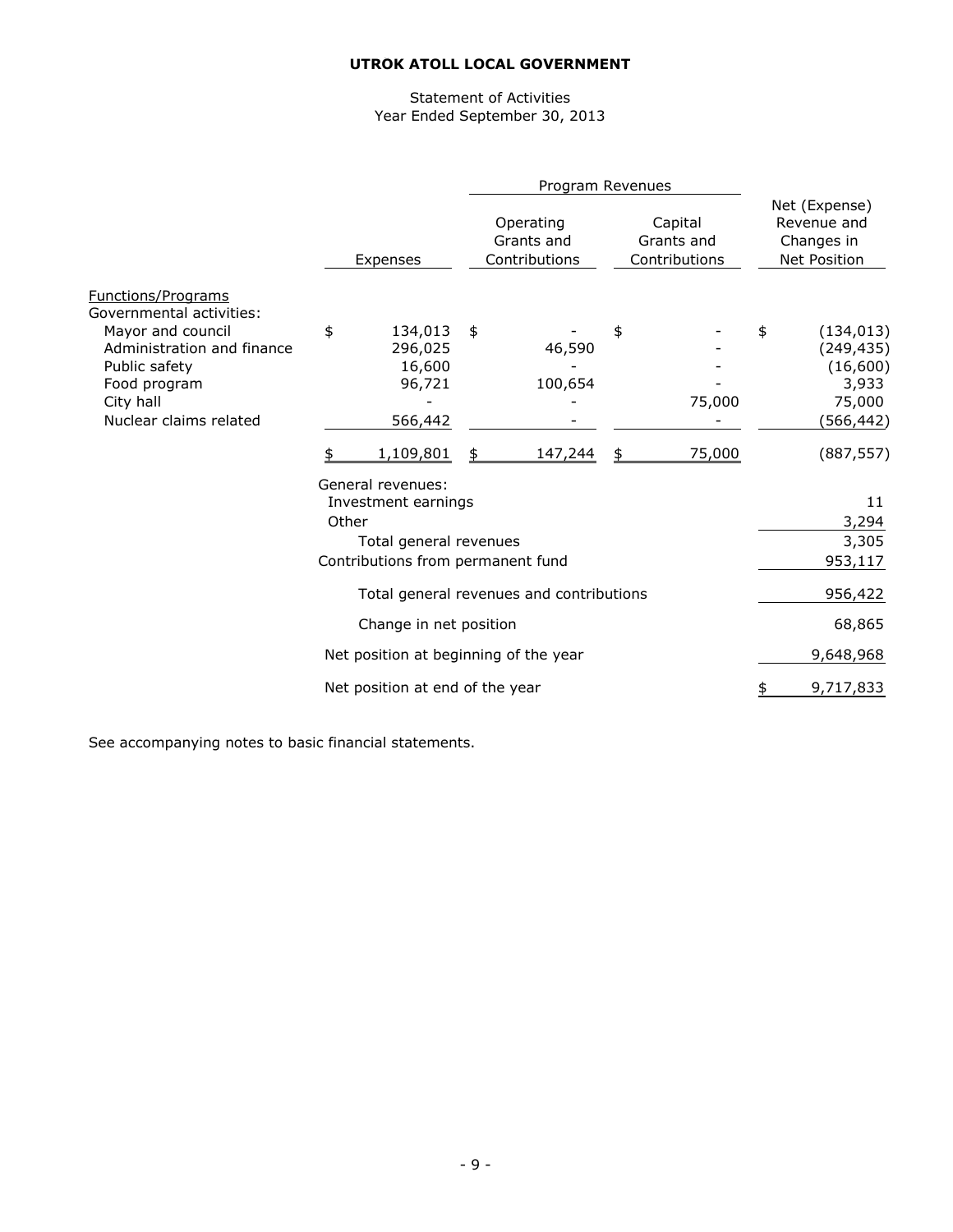#### Balance Sheet Governmental Funds September 30, 2013

| <b>ASSETS</b>                                                                                                                                      | General                           | Special<br>Revenue<br>Local<br>Distribution<br>Authority | Permanent<br>Claims<br>Trust | Total                                                 |
|----------------------------------------------------------------------------------------------------------------------------------------------------|-----------------------------------|----------------------------------------------------------|------------------------------|-------------------------------------------------------|
| Cash<br>Receivables, net<br>Due from other funds<br>Restricted assets:                                                                             | \$<br>205,364<br>24,281<br>63,892 | \$<br>104,862<br>30,454                                  | \$                           | \$<br>310,226<br>54,735<br>63,892                     |
| Investments                                                                                                                                        |                                   |                                                          | 9,340,601                    | 9,340,601                                             |
|                                                                                                                                                    | \$<br>293,537                     | \$<br>135,316                                            | \$<br>9,340,601              | \$<br>9,769,454                                       |
| LIABILITIES AND FUND BALANCES                                                                                                                      |                                   |                                                          |                              |                                                       |
| Liabilities:<br>Accounts payable<br>Distributions payable<br>Social security taxes payable<br>Other liabilities and accruals<br>Due to other funds | \$<br>32,443<br>178,867<br>41,259 | \$<br>34,598<br>18,801<br>63,892                         | \$                           | \$<br>32,443<br>34,598<br>178,867<br>60,060<br>63,892 |
| <b>Total liabilities</b>                                                                                                                           | 252,569                           | 117,291                                                  |                              | 369,860                                               |
| Fund balances:<br>Nonspendable<br>Restricted:<br>Claims                                                                                            | 198,900                           | 27,704                                                   | 9,340,601                    | 226,604<br>9,340,601                                  |
| Unassigned                                                                                                                                         | (157, 932)                        | (9,679)                                                  |                              | (167, 611)                                            |
| Total fund balances                                                                                                                                | 40,968                            | 18,025                                                   | 9,340,601                    | 9,399,594                                             |
| Total liabilities and fund balances                                                                                                                | \$<br>293,537                     | \$<br>135,316                                            | 9,340,601                    |                                                       |

Amounts reported for governmental activities in the statement of net position are different because: Capital assets used in governmental activities are financial resources and, therefore, are not reported in the funds 318,239

Net position of governmental activities  $\frac{1}{2}$  9,717,833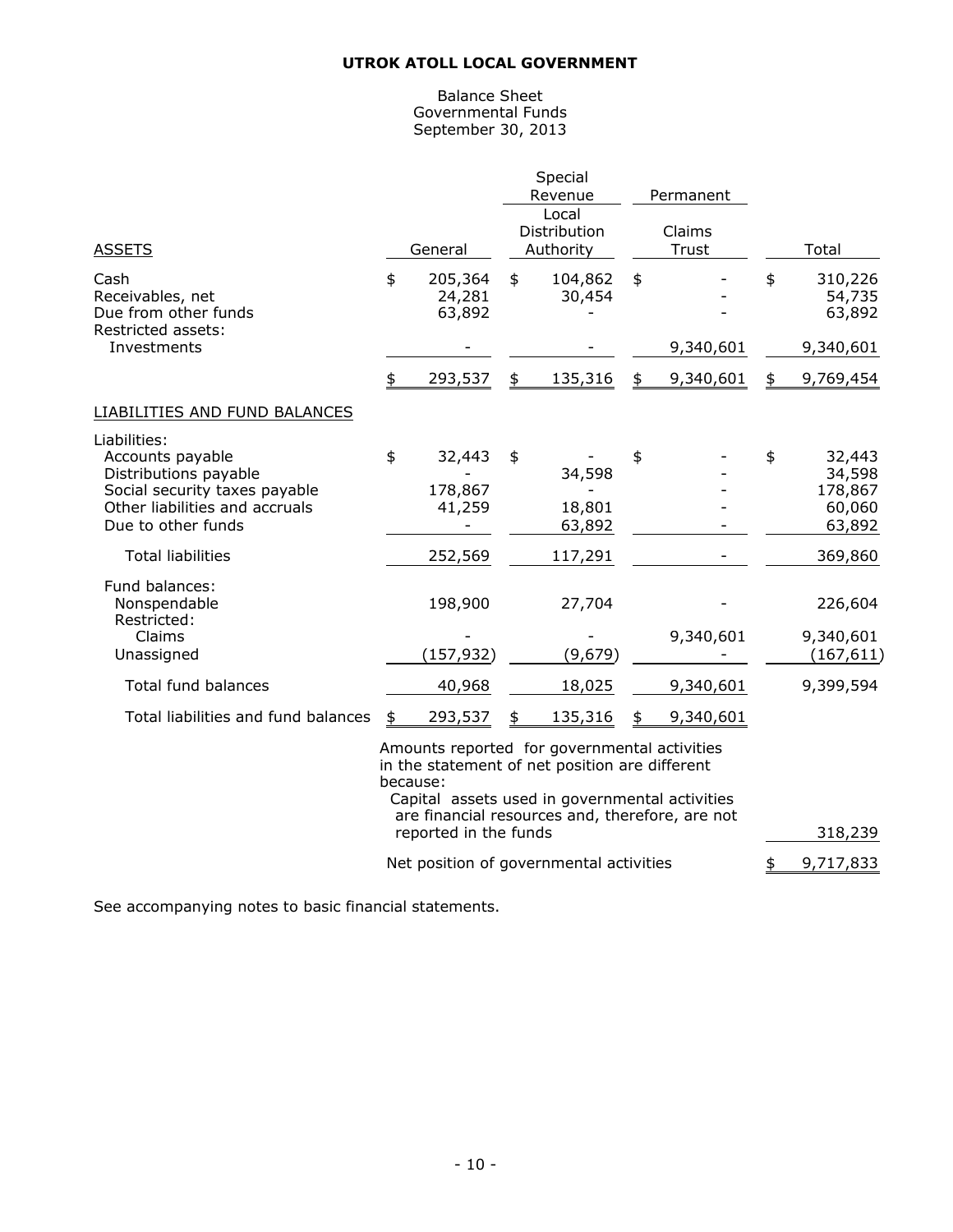#### Statement of Revenues, Expenditures and Changes in Fund Balances (Deficit) Governmental Funds Year Ended September 30, 2013

|                                                                                                                         |                                        | Special<br>Revenue                 | Permanent       |                                                   |
|-------------------------------------------------------------------------------------------------------------------------|----------------------------------------|------------------------------------|-----------------|---------------------------------------------------|
|                                                                                                                         | General                                | Local<br>Distribution<br>Authority | Claims<br>Trust | Total                                             |
| Revenues:<br>Federal and other grants<br>Net change in the fair value of investments<br>Dividends and interest<br>Other | \$<br>222,244<br>11<br>3,279           | \$<br>15                           | \$<br>1,023,806 | 222,244<br>\$<br>1,023,806<br>11<br>3,294         |
| <b>Total revenues</b>                                                                                                   | 225,534                                | 15                                 | 1,023,806       | 1,249,355                                         |
| Expenditures:<br>Current:                                                                                               |                                        |                                    |                 |                                                   |
| Mayor and council<br>Administration and finance<br>Public safety<br>Food program<br>Nuclear claims related              | 113,006<br>296,025<br>16,600<br>96,721 | 566,442                            |                 | 113,006<br>296,025<br>16,600<br>96,721<br>566,442 |
| Investment management<br>Capital outlay                                                                                 | 125,731                                |                                    | 70,689          | 70,689<br>125,731                                 |
| Total expenditures                                                                                                      | 648,083                                | 566,442                            | 70,689          | 1,285,214                                         |
| Excess (deficiency) of revenues over<br>(under) expenditures                                                            | (422, 549)                             | (566,427)                          | 953,117         | (35, 859)                                         |
| Other financing sources (uses):<br>Operating transfers in<br>Operating transfers out                                    | 1,105,876<br>(584,452)                 | 584,452                            | (1, 105, 876)   | 1,690,328<br>(1,690,328)                          |
| Total other financing sources (uses), net                                                                               | 521,424                                | 584,452                            | (1, 105, 876)   |                                                   |
| Net change in fund balances (deficit)                                                                                   | 98,875                                 | 18,025                             | (152, 759)      | (35, 859)                                         |
| Fund balances (deficit) at beginning of year                                                                            | (57, 907)                              |                                    | 9,493,360       | 9,435,453                                         |
| Fund balances at end of year                                                                                            | 40,968<br>\$                           | 18,025<br>\$                       | 9,340,601<br>\$ | 9,399,594                                         |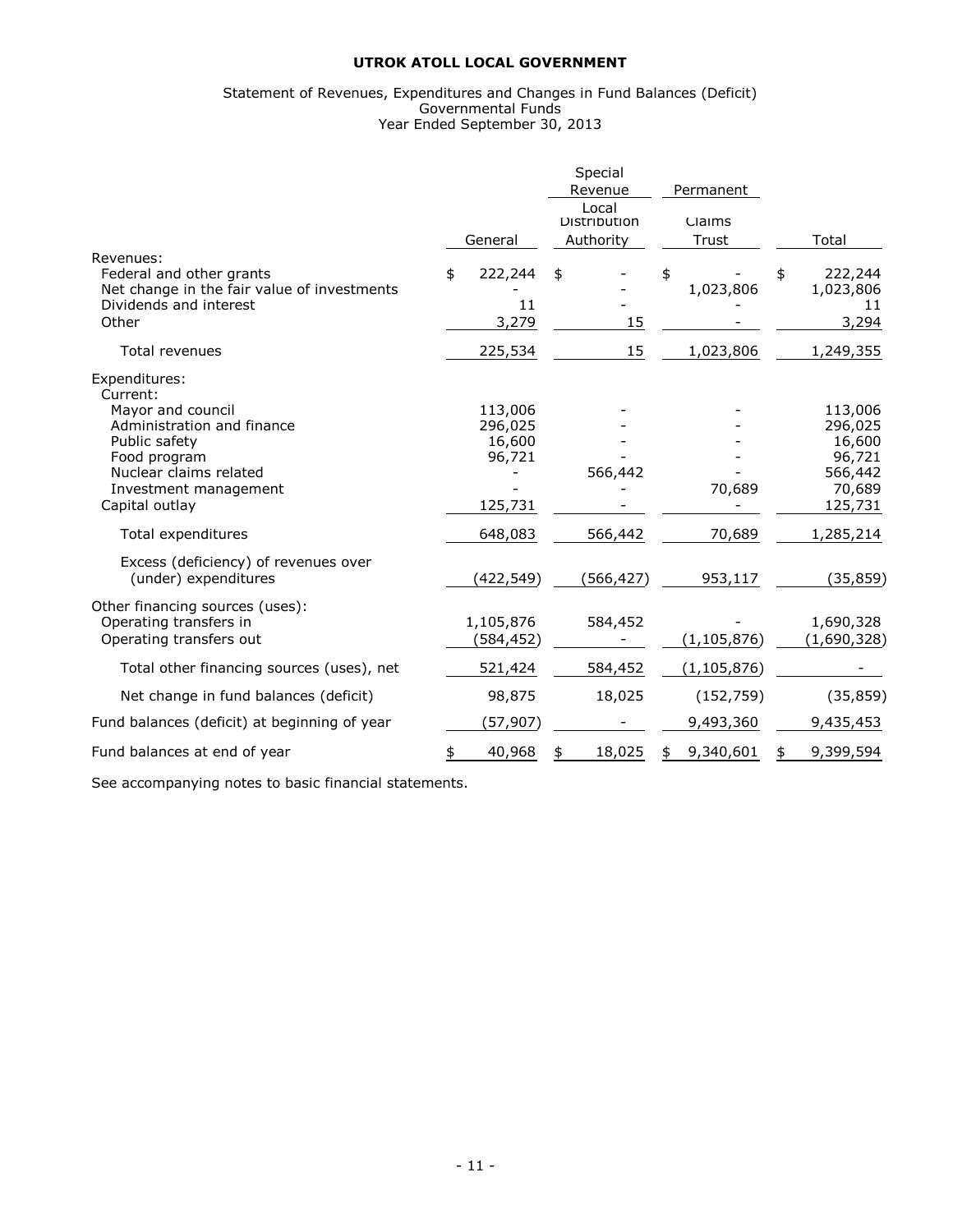# to the Statement of Activities Year Ended September 30, 2013 Reconciliation of the Statement of Revenues, Expenditures, and Changes in Fund Balances (Deficit) of Governmental Funds

| Net change in fund balances (deficit) - total governmental funds                                                                                                                                                                                                 |               | \$<br>(35,859) |
|------------------------------------------------------------------------------------------------------------------------------------------------------------------------------------------------------------------------------------------------------------------|---------------|----------------|
| Governmental funds report capital outlays as expenditures.<br>However, in the statement of activities, the cost of capital assets<br>is allocated over their estimated useful lives and reported as<br>depreciation expense. For the current year, these amounts |               |                |
| consist of:                                                                                                                                                                                                                                                      |               |                |
| Capital outlays                                                                                                                                                                                                                                                  | \$<br>125,731 |                |
| Depreciation expense                                                                                                                                                                                                                                             | (21,007)      |                |
|                                                                                                                                                                                                                                                                  |               | 104,724        |
| Change in net position of governmental activities                                                                                                                                                                                                                |               | 68,865         |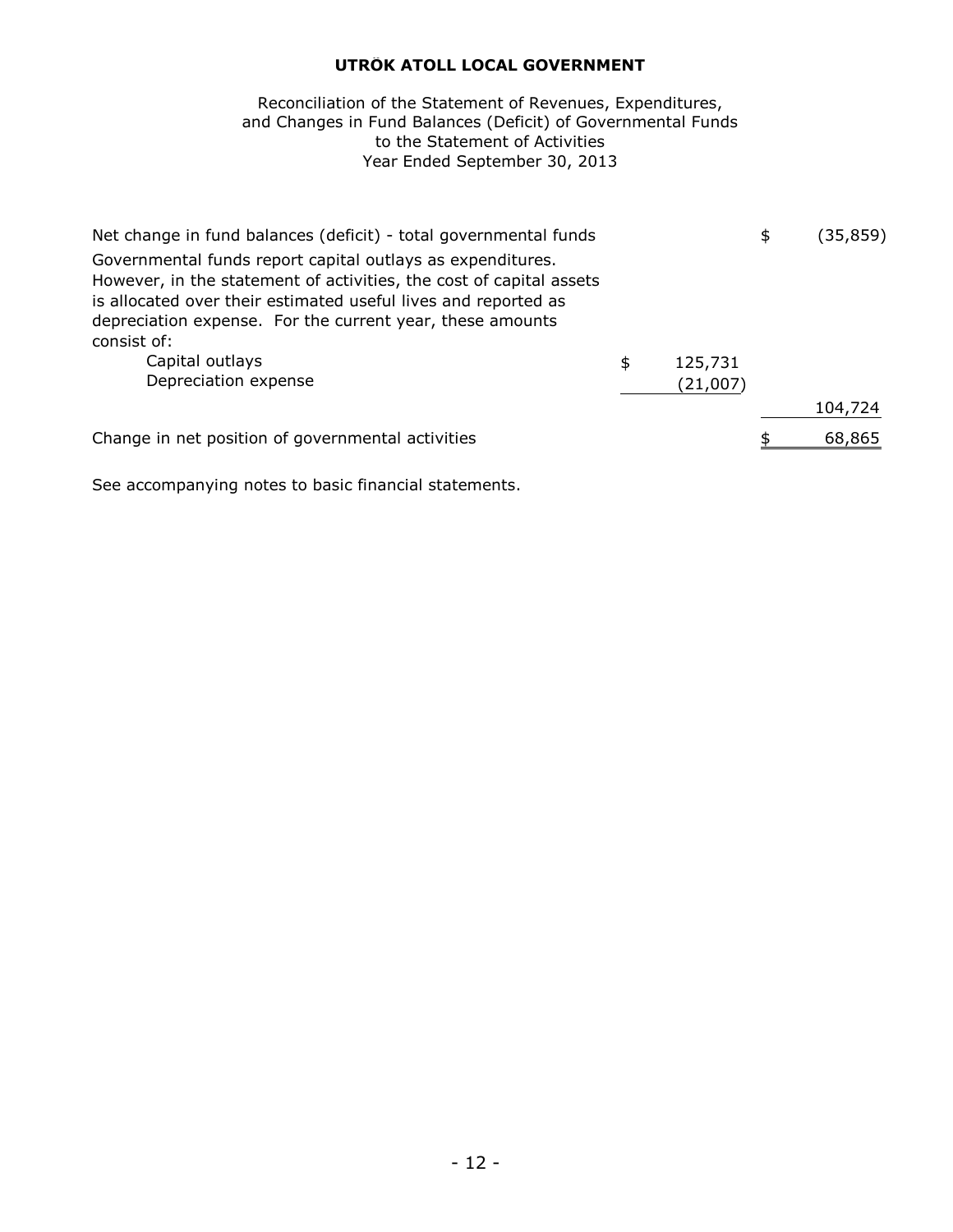Notes to Financial Statements September 30, 2013

#### (1) Organization

The Utrõk Atoll Local Government (UALGOV) was established pursuant to Public Law 1981-2, the Local Government Act of the Republic of the Marshall Islands and operates under the Constitution of the Utrõk Atoll Local Government. UALGOV is governed by an elected mayor and a twenty seven-member council.

#### (2) Summary of Significant Accounting Policies

The accompanying financial statements of UALGOV have been prepared in accordance with accounting principles generally accepted in the United States of America (GAAP), as applied to governmental units. The Governmental Accounting Standards Board (GASB) is the recognized standard-setting body for establishing governmental accounting and financial reporting principles. The more significant of UALGOV's accounting policies are described below.

# A. Government-Wide Financial Statements

The Statement of Net Position and the Statement of Activities report financial information on all of the non-fiduciary activities of UALGOV. For the most part, the effect of interfund activity has been eliminated from these statements. UALGOV's activities are defined as governmental activities, which are supported by intergovernmental revenues and other non-exchange revenues.

The Statement of Net Position presents all of UALGOV's non-fiduciary assets and liabilities, with the difference reported as net position. Net position is reported in three categories:

- Net investment in capital assets consists of capital assets, net of accumulated depreciation and reduced by outstanding balances for bonds, notes and other debt that are attributed to the acquisition, construction or improvement of those assets.
- Restricted net position nonexpendable consists of permanent funds in which donors or other outside sources have stipulated that the principal is to be maintained inviolate and in perpetuity, and invested for the purpose of producing present and future income, which may either be expended or added to the principal.
- Restricted net position **-** expendable consists of resources in which UALGOV is legally or contractually obligated to spend resources in accordance with restrictions either externally imposed by creditors, grantors, contributors, and the like, or imposed by law.
- Unrestricted net position consists of net position, which do not meet the definition of the two preceding categories. Unrestricted net position often is designated, (for example, internally restricted), to indicate that management does not consider them to be available for general operations.

The Statement of Activities demonstrates the degree to which the direct expenses of given functions or segments are offset by program revenues. Direct expenses are those that are clearly identifiable within a specific function or segment. Program revenues include charges to customers or applicants who purchase, use, or directly benefit from goods, services, or privileges that are restricted to meeting the operational or capital requirements of a particular function. Taxes and other items not meeting the definition of program revenues are, instead, reported as general revenues.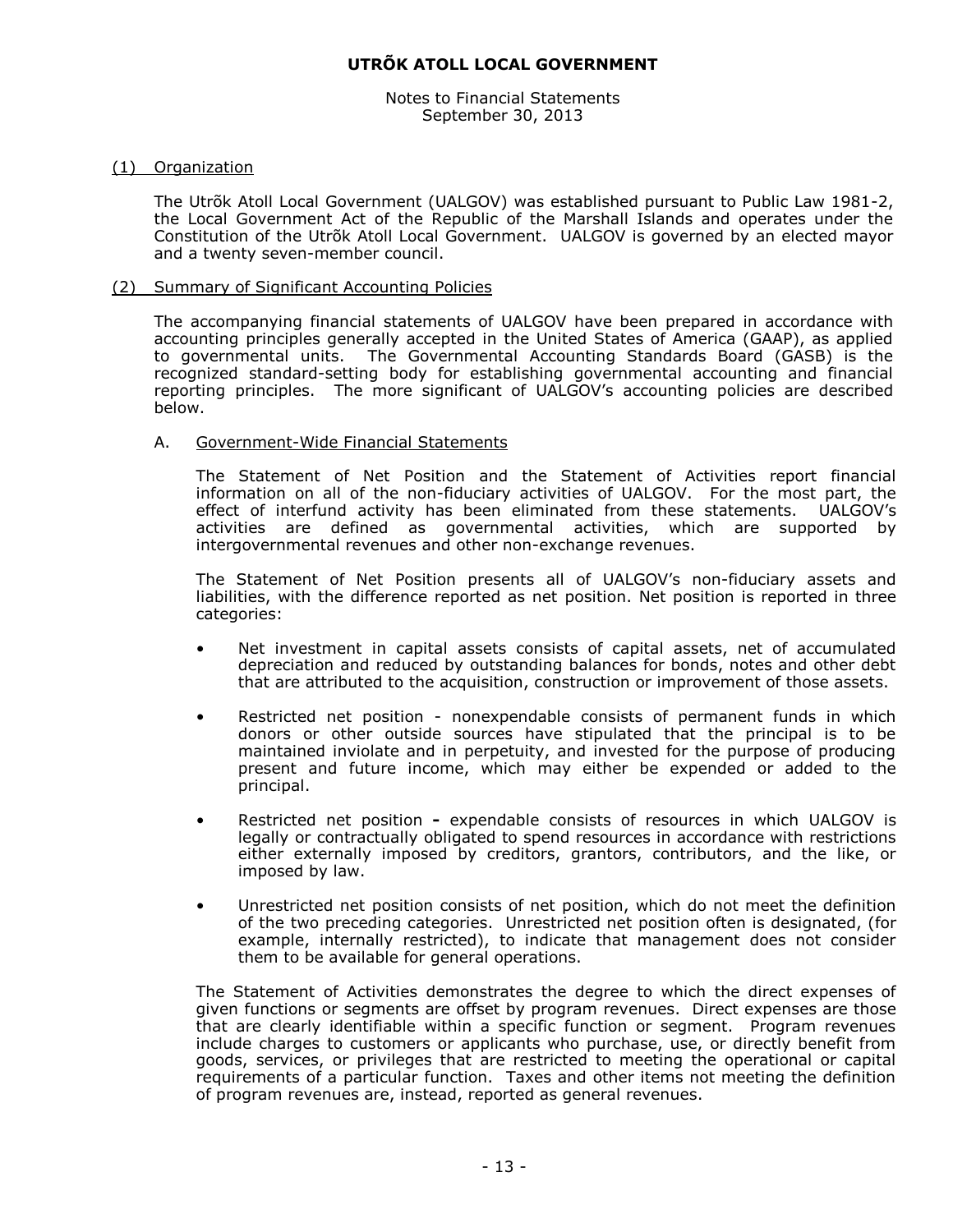Notes to Financial Statements September 30, 2013

#### (2) Summary of Significant Accounting Policies, Continued

#### B. Fund Financial Statements

The fund financial statements present a balance sheet and a statement of revenues, expenditures, and changes in fund balances for UALGOV's major funds. Major individual governmental funds are reported as separate columns in the fund financial statements pursuant to GASB reporting standards. UALGOV reports its financial position and results of operations in funds, each of which is considered a separate accounting entity. The operations of each fund are accounted for with a set of self-balancing accounts that comprise its assets, liabilities, fund equity, revenues and expenditures. Transactions between funds within a fund type, if any, have not been eliminated.

#### C. Measurement Focus and Basis of Accounting

Government-wide Financial Statements:

The government-wide financial statements are reported using the economic resources management focus and the accrual basis of accounting. Revenues are recorded when earned and expenses are recorded when a liability is incurred, regardless of the timing of related cash flows. Grants and similar items are recognized as revenue as soon as all eligibility requirements imposed by the provider have been met.

Amounts reported as program revenues include 1) charges to customers or applicants for goods, services, or privileges provided, 2) operating grants and contributions, and 3) capital grants and contributions. Internally dedicated resources are reported as general revenues rather than as program revenues. General revenues are derived from taxation, investment income and other fees that are not allocated to specific programs.

Governmental Fund Financial Statements:

Governmental fund financial statements account for the general governmental activities of UALGOV and are reported using the current financial resources measurement focus and the modified accrual basis of accounting. Revenues are recognized as they become susceptible to accrual; generally when they are both measurable and available. Revenues are considered to be available when they are collectible within the current period or soon enough thereafter to pay liabilities of the current period. For this purpose, UALGOV considers revenues to be available if they are collected within 90 days of the end of the current fiscal period.

Miscellaneous revenues from other financing sources are recognized when received in cash because they are generally not measurable until actually received. Investment earnings are recorded as earned, since they are both measurable and available. Expenditures generally are recorded in the period in which the related fund liability is incurred, as under accrual accounting. However, debt service expenditures, as well as expenditures related to compensated absences and claims and judgments, are recorded only when payment is due.

GASB Statement No. 34, *Basic Financial Statements - and Management's Discussion and Analysis - For State and Local Governments*, as amended by GASB Statement No. 37, *Basic Financial Statements - and Management's Discussion and Analysis - For State and Local Governments*: *Omnibus*, sets forth minimum criteria (percentage of the assets, liabilities, revenues or expenditures/expenses for either fund category or the governmental and enterprise funds combined) for the determination of major funds. Major individual governmental funds are reported as separate columns in the fund financial statements.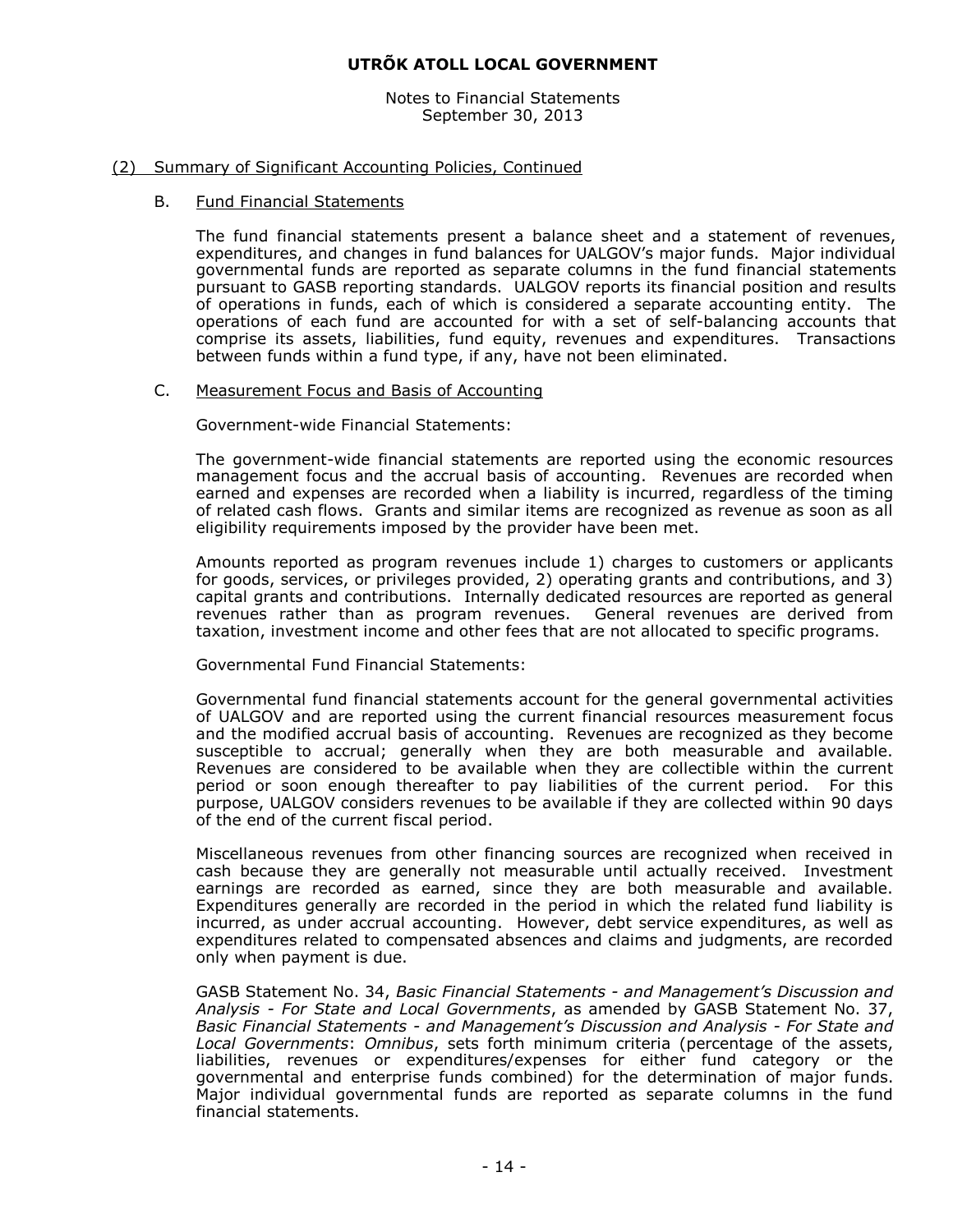Notes to Financial Statements September 30, 2013

# (2) Summary of Significant Accounting Policies, Continued

C. Measurement Focus and Basis of Accounting, Continued

Governmental Fund Financial Statements, Continued:

UALGOV reports the following major funds:

- General Fund this fund is the primary operating fund of UALGOV. It is used to account for all governmental transactions, except those required to be accounted for in another fund.
- Local Distribution Authority Fund a special revenue fund that accounts for funds received under the Utrõk Claims Trust Fund. These funds are distributed by UALGOV to the people of Utrõk based on an approved distribution scheme.
- Claims Trust Fund a permanent fund that accounts for funds received under Article II, Section 4, of the agreement between the Government of the United States and the Government of the Republic of the Marshall Islands for the implementation of Section 177 of the Compact of Free Association (the Compact). In accordance with Article II, Section 8, of the Compact, UALGOV executed the Utrõk Claims Trust Agreement and established the Claims Trust Fund. Pursuant to Section 4.4 of the trust agreement, the Trustee shall retain and add to the Corpus of the Trust not less than 30% nor more than 85% of the earned income arising from the Corpus of the Trust. In addition, pursuant to Section 5.1 of the trust agreement, UALGOV may also invade up to 3% of the corpus of the Claims Trust Fund. Such invasion may occur in the event of an unforeseen natural disaster or other similar circumstance, as determined by the sole discretion of UALGOV Council, in order to prevent hardship to the people of Utrõk. An invasion of the corpus shall not occur more frequently than once every three years. On December 8, 2008, UALGOV executed an amended trust agreement whereby the annual distribution payment to the people of Utrõk shall be \$1,220,000. In the event that the value of the corpus of the Claims Trust Fund falls below \$10,000,000, the annual distribution payment shall be reduced to \$610,000. All other terms and conditions of the initial trust agreement remain.
- D. Cash

Cash includes cash on hand and cash held in demand and savings accounts.

E. Investments

Investments and related investment earnings of the primary government and the discretely presented component units are recorded at fair value. Fair value is the amount at which a financial instrument could be exchanged in a current transaction between willing parties, other than in a forced or liquidation sale and is primarily determined based on quoted market values.

F. Receivables

Receivables consist of amounts advanced to individuals, on an unsecured basis, substantially all of whom are situated in the Republic of the Marshall Islands as well as amounts due from U.S. federal agencies for expenditures on federally funded reimbursement and grant programs. Receivables are stated net of estimated allowances for uncollectable accounts, which is determined based upon past collection experience and aging of the accounts. Reimbursements due to UALGOV for expenditures on federally funded reimbursement and grant programs are included as receivables on the governmental fund balance sheet.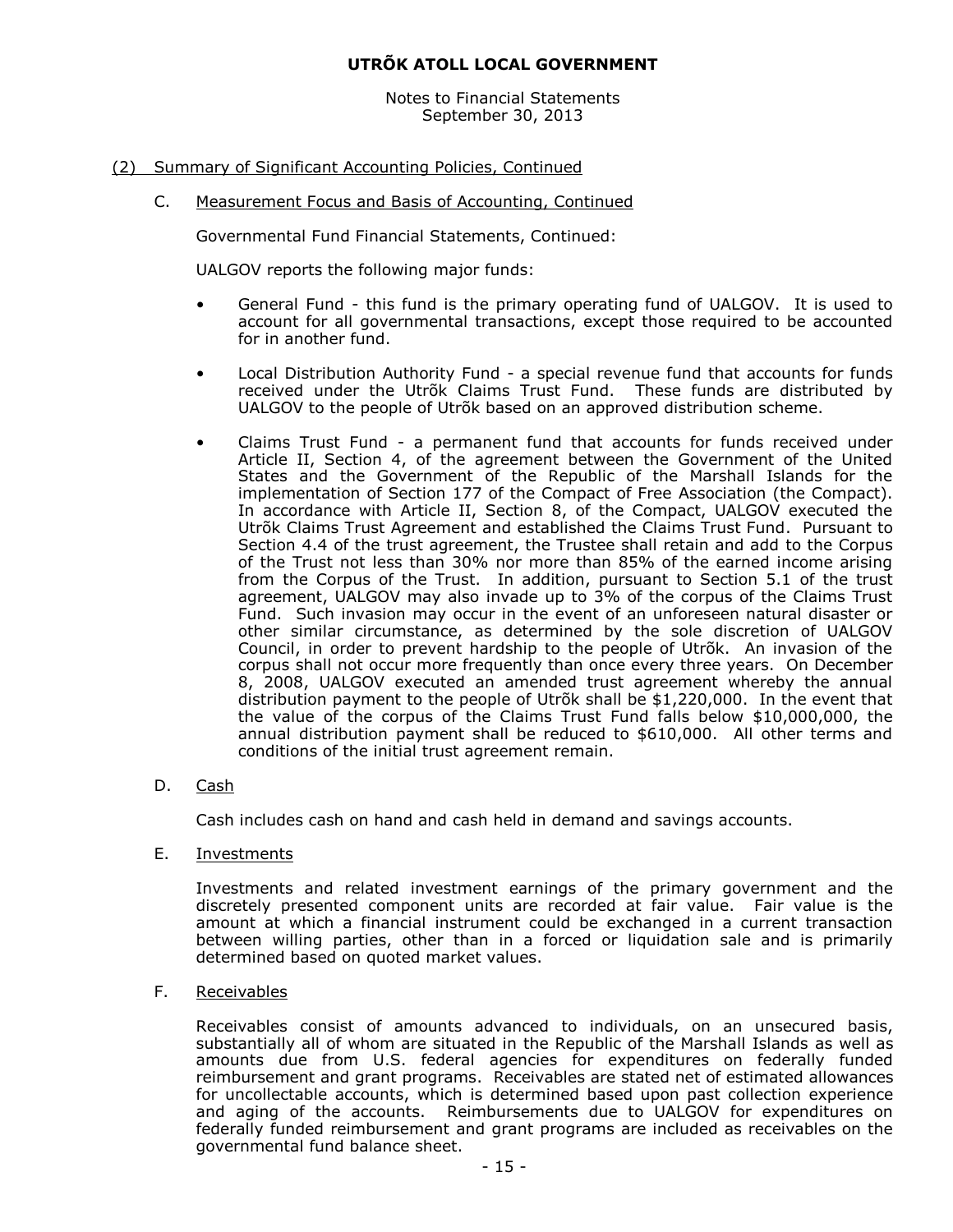Notes to Financial Statements September 30, 2013

#### (2) Summary of Significant Accounting Policies, Continued

#### F. Receivables, Continued

Receivables as of September 30, 2013, for the primary government's individual major governmental funds, including applicable allowance for uncollectible accounts, are as follows:

|                                       | General          | Local<br>Distribution<br>Authority | Claims<br>Trust | <u>Total</u> |
|---------------------------------------|------------------|------------------------------------|-----------------|--------------|
| Receivables:                          |                  |                                    |                 |              |
| Due from RepMar                       | 19,144<br>\$     | \$                                 | \$              | 19,144<br>S  |
| Loans                                 | 198,900          | 27,704                             |                 | 226,604      |
| Grants                                | 37,885           |                                    |                 | 37,885       |
| Employee and other                    | 53,007           | 2,750                              |                 | 55,757       |
|                                       | 308,936          | 30,454                             |                 | 339,390      |
| Less: Allowance for doubtful accounts | <u>(284,655)</u> |                                    |                 | (284, 655)   |
|                                       | 24,281           | \$30,454                           | ፍ               | 54,735       |
|                                       |                  |                                    |                 |              |

Loans receivable are uncollateralized and accrue interest at 9% per annum.

#### G. Interfund Receivables/Payables

During the course of its operations, UALGOV records transactions between individual funds for goods provided or services rendered. Receivables and payables resulting from transactions between funds are classified as "due from other funds" or "due to other funds" on the governmental funds balance sheet.

Interfund receivables and payables have been eliminated from the statement of net position.

#### H. Restricted Assets

Certain assets of UALGOV are classified as restricted assets because their use is completely restricted by trust agreements or enabling legislation. Specifically, investments of \$9,340,601 recorded in the Claims Trust Fund are restricted in that they are not available to be used in current operations.

#### I. Capital Assets

Capital assets, which include property, plant and equipment and infrastructure assets (e.g. roads, docks, airports, water catchments, and other similar items), whether purchased or constructed, are recorded at historical cost. UALGOV capitalizes all capital assets that exceed \$5,000 and have a useful life greater than one year. Depreciation is provided over the estimated useful lives of the assets through use of the straight-line method. The estimated useful lives of these assets are as follows:

| Airport terminal                    | 25 years |
|-------------------------------------|----------|
| Building/ facility and improvements | 12 years |
| Machinery and equipment             | 10 years |
| Motor vehicles                      | 3 years  |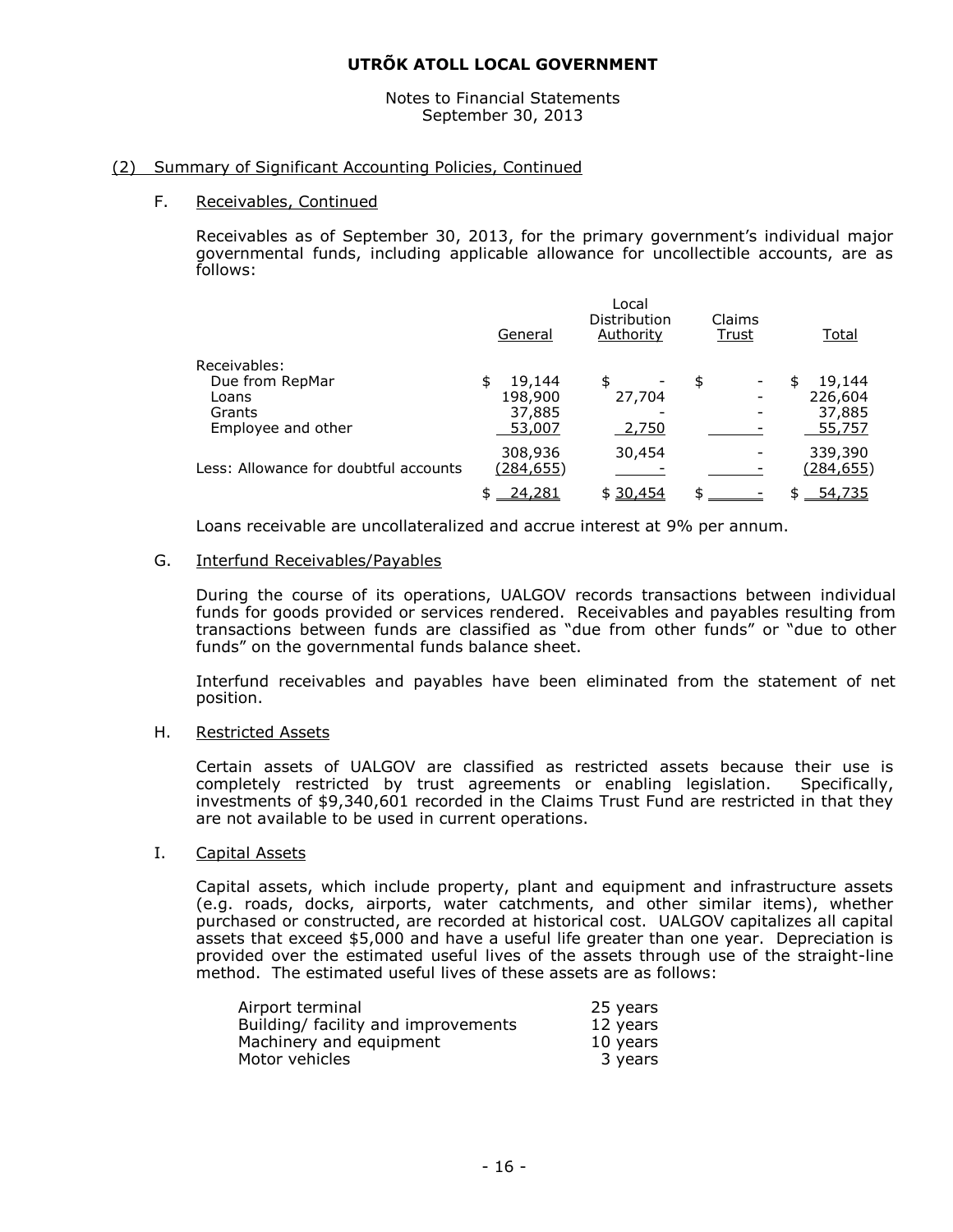Notes to Financial Statements September 30, 2013

#### (2) Summary of Significant Accounting Policies, Continued

#### J. Interfund/Intrafund Transactions

As a general rule, the effect of interfund activity has been eliminated in the governmentwide statements. Exceptions to this rule are: 1) activities between funds reported as governmental activities and funds reported as business-type activities and 2) activities between funds that are reported in different functional categories in either the governmental or business-type activities column. Elimination of these activities would distort the direct costs and program revenues for the functions concerned.

Transfers are used to 1) move revenues from the fund that enabling legislation or budget requires to collect them to the fund that enabling legislation or budget requires to expend them, 2) use unrestricted revenues collected in the General Fund to finance various programs accounted for in other funds in accordance with budgetary authorizations, and 3) record reductions in interfund loans for amounts that are not expected to be repaid.

#### K. Compensated Absences

UALGOV recognizes expenditures for annual leave and sick leave when leave is actually taken. Accordingly, unused annual leave and sick leave are not included as an obligation within the governmental funds balance sheet. The estimated accumulated amount of unused sick leave at September 30, 2013, is presently not determinable.

# L. Fund Balances

Fund balance classifications are based on the extent to which UALGOV is bound to honor constraints on the specific purposes for which amounts in those funds can be spent. Amounts are reported under the following fund balance classifications:

- Non-spendable includes fund balance amounts that cannot be spent either because it is not in spendable form or because of legal or contractual constraints.
- Restricted includes fund balance amounts that are constrained for specific purposes which are externally imposed by providers, such as creditors or amounts constrained due to constitutional provisions or enabling legislation.
- Committed includes fund balance amounts that are constrained for specific purposes that are internally imposed by the government through formal action of the highest level of decision making authority and does not lapse at year-end.
- Assigned includes fund balance amounts that are intended to be used for specific purposes that are neither considered restricted or committed.
- Unassigned includes negative fund balances in other governmental funds.

UALGOV has a general policy to first use restricted resources for expenditures incurred for which both restricted and unrestricted (committed, assigned, and unassigned) resources are available. When expenditures are incurred for which only unrestricted resources are available, the general policy of UALGOV is to use committed resources first, followed by assigned, and then unassigned. The use of restricted/committed resources may be deferred based on a review of the specific transaction.

A formal minimum fund balance policy has not been adopted.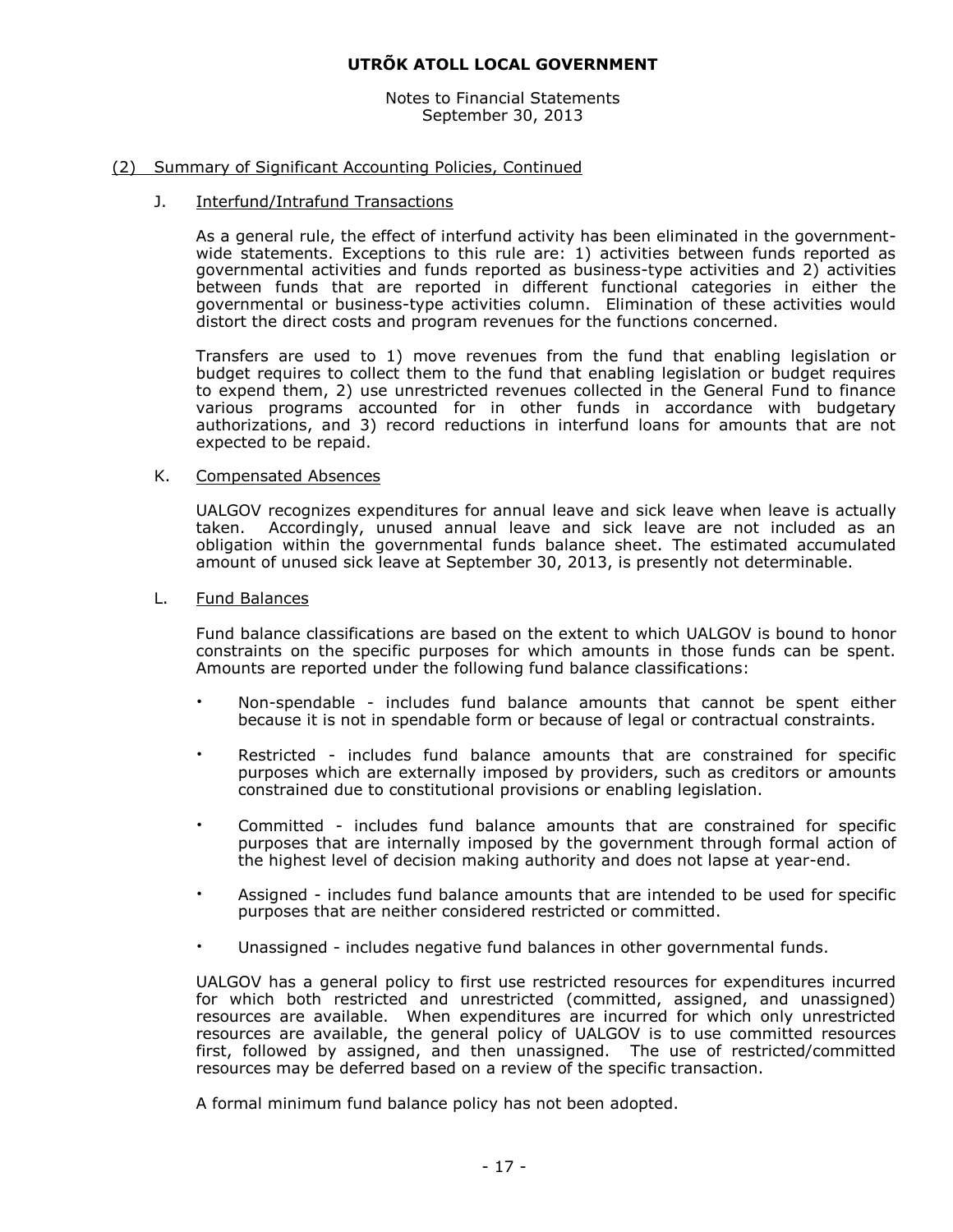Notes to Financial Statements September 30, 2013

# (2) Summary of Significant Accounting Policies, Continued

M. New Accounting Standards

During fiscal year 2013, UALGOV implemented the following pronouncements:

- GASB Statement No. 60, *Accounting and Financial Reporting for Service Concession Arrangements,* which addressed how to account for and report service concession arrangements (SCAs), a type of public-private or public-public partnership that state and local governments are increasingly entering into. The implementation of this pronouncement did not have a material effect on the accompanying financial statements.
- GASB Statement No. 61, *The Financial Reporting Entity: Omnibus,* which improved financial reporting for governmental entities by amending the requirements of Statements No. 14, *The Financial Reporting Entity, and No. 34, Basic Financial Statements - and Management's Discussion and Analysis - for State and Local Governments,* to better meet user needs and address reporting entity issues that have come to light since those Statements were issued in 1991 and 1999, respectively. The implementation of this pronouncement did not have a material effect on the accompanying financial statements.
- GASB Statement No. 62, *Codification of Accounting and Financial Reporting Guidance Contained in Pre-November 30, 1989 FASB and AICPA Pronouncements*, which enhanced the usefulness of its Codification by incorporating guidance that previously could only be found in certain Financial Accounting Standards Board (FASB) and American Institute of Certified Public Accountants (AICPA) pronouncements issued on or before November 30, 1989, which does not conflict or contradict GASB pronouncements. GASB Statement No. 62 superceded GASB Statement No. 20, *Accounting and Financial Reporting for Proprietary Funds and Other Governmental Entities That Use Proprietary Fund Accounting*. The implementation of this pronouncement did not have a material effect on the accompanying financial statements.
- GASB Statement No. 63, *Financial Reporting of Deferred Outflows of Resources, Deferred Inflows of Resources, and Net Position*, which established guidance for reporting deferred outflows of resources, deferred inflows of resources, and net position in a statement of financial position, and GASB Statement No. 65, *Items Previously Reported as Assets and Liabilities*, which clarifies the appropriate reporting of deferred outflows of resources and deferred inflows of resources to ensure consistency in financial reporting. These Statements amend the net asset reporting requirements in Statement No. 34, *Basic Financial Statements - and Management's Discussion and Analysis - for State and Local Governments*, and other pronouncements by incorporating deferred outflows of resources and deferred inflows of resources into the definitions of the required components of the residual measure and by renaming that measure as net position, rather than net assets. With the implementation of GASB Statement No. 63 and Statement No. 65, the Statement of Net Assets was renamed the Statement of Net Position.

In April 2012, GASB issued Statement No. 66, *Technical Corrections - 2012*, which enhances the usefulness of financial reports by resolving conflicting accounting and financial reporting guidance that could diminish the consistency of financial reporting. The provisions of this statement are effective for periods beginning after December 15, 2012. Management does not believe that the implementation of this statement will have a material effect on the financial statements of UALGOV.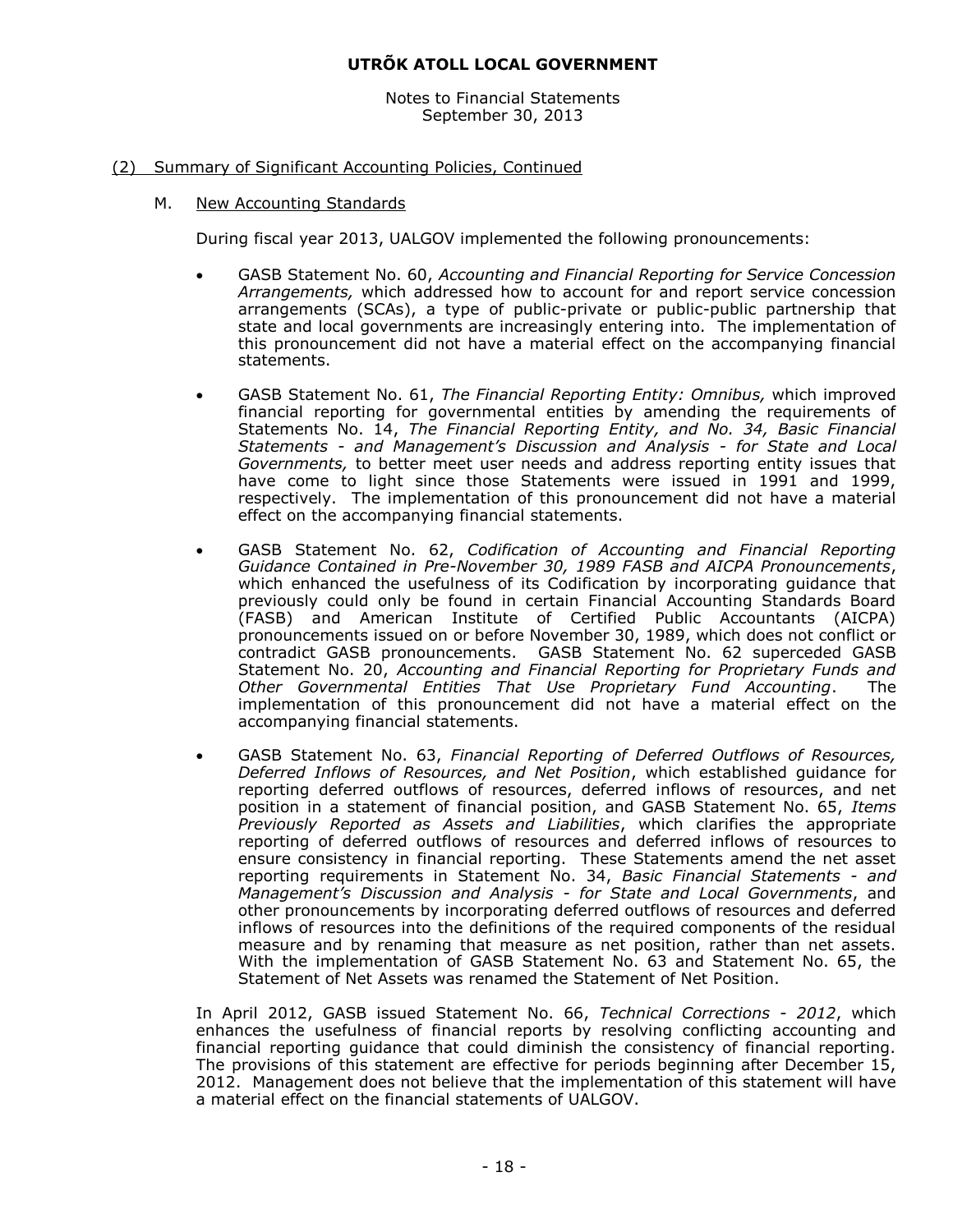Notes to Financial Statements September 30, 2013

# (2) Summary of Significant Accounting Policies, Continued

#### M. New Accounting Standards, Continued

In June 2012, GASB issued Statement No. 67, *Financial Reporting for Pension Plans,*  which revises existing guidance for the financial reports of most pension plans, *and Statement N*o. 68, *Accounting and Financial Reporting for Pensions,* which revises and establishes new financial reporting requirements for most governments that provide their employees with pension benefits. The provisions in Statement 67 are effective for financial statements for periods beginning after June 15, 2013. The provisions in Statement 68 are effective for fiscal years beginning after June 15, 2014. Management does not believe that the implementation of this statement will have a material effect on the financial statements of UALGOV.

In January 2013, GASB issued Statement No. 69, *Government Combinations and Disposals of Government Operations,* which improves accounting and financial reporting for state and local governments' combinations and disposals of government operations. Government combinations include mergers, acquisitions, and transfers of operations. A disposal of government operations can occur through a transfer to another government or a sale. The provisions in Statement 69 are effective for fiscal years beginning after December 15, 2013. Management does not believe that the implementation of this statement will have a material effect on the financial statements of UALGOV.

In April 2013, GASB issued Statement No. 70, *Accounting and Financial Reporting for Nonexchange Financial Guarantees*, which requires a state or local government guarantor that offers a nonexchange financial guarantee to another organization or government to recognize a liability on its financial statements when it is more likely than not that the guarantor will be required to make a payment to the obligation holders under the agreement. The provisions in Statement 69 are effective for fiscal years beginning after June 15, 2013. Management does not believe that the implementation of this statement will have a material effect on the financial statements of UALGOV.

#### N. Estimates

The preparation of financial statements in accordance with GAAP requires management to make estimates and assumptions that affect the reported amounts of assets and liabilities and disclosure of contingent assets and liabilities at the date of the financial statements and the reported amounts of revenues and expenditures/expenses during the reporting period. Actual results could differ from those estimates.

#### O. Total Columns

Total columns are presented primarily to facilitate financial analysis. The Management's Discussion and Analysis includes certain prior year summarized comparative information in total. Such information does not include sufficient detail to constitute a full comparative presentation. Accordingly, such information should be read in conjunction with UALGOV's financial statements for the year ended September 30, 2012 from which summarized information was derived.

#### (3) Deposits and Investments

GASB Statement No. 40 addresses common deposit and investment risks related to credit risk, concentration of credit risk, interest rate risk and foreign currency risk. As an element of interest rate risk, disclosure is required of investments that have fair values that are highly sensitive to changes in interest rates. GASB Statement No. 40 also requires disclosure of formal policies related to deposit and investment risks.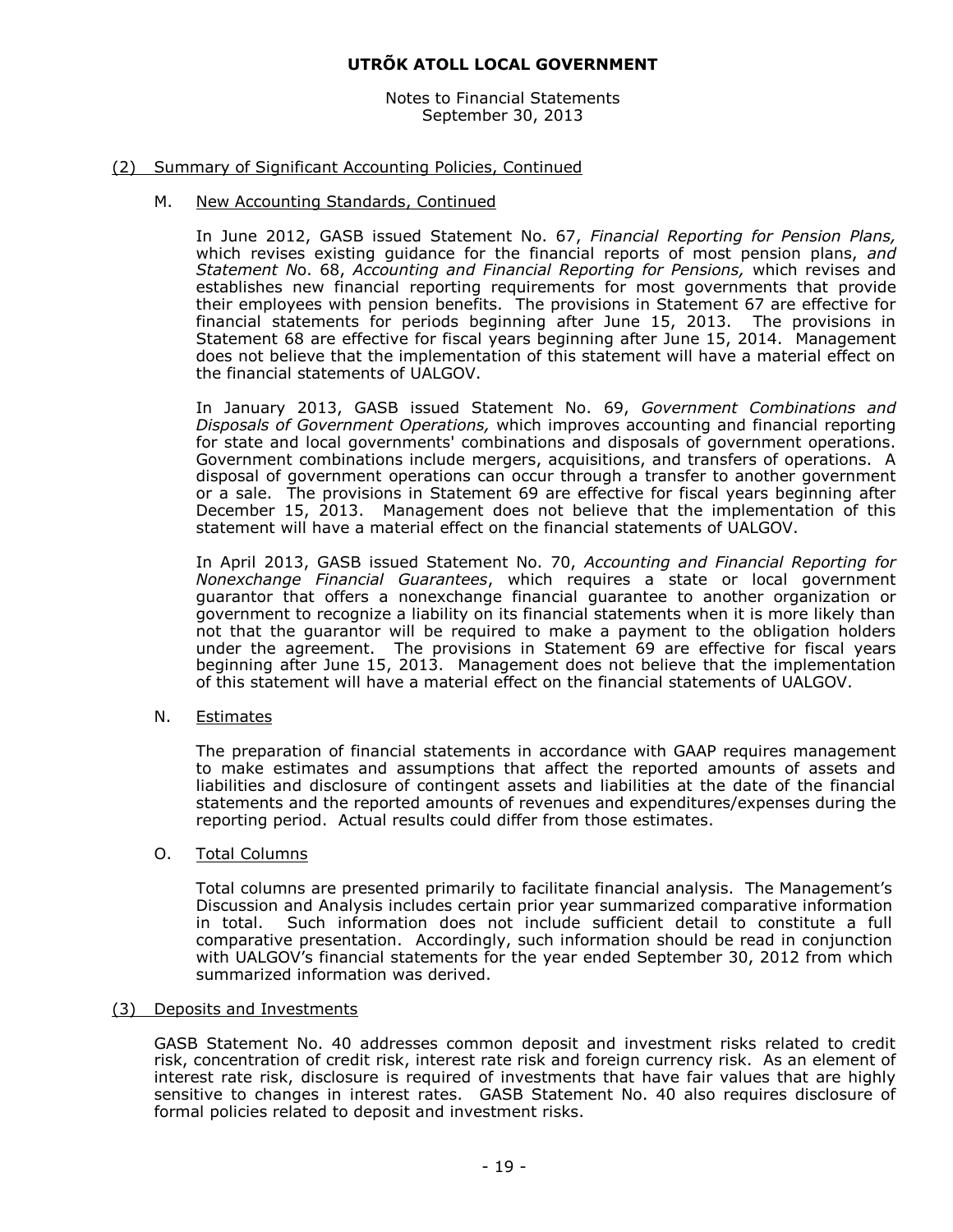Notes to Financial Statements September 30, 2013

#### (3) Deposits and Investments, Continued

UALGOV does not have formal deposit and investment policies. Investments in the Claims Trust Fund are governed by a trust agreement.

#### A. Deposits

Custodial credit risk is the risk that in the event of a bank failure, UALGOV's deposits may not be returned to it. Such deposits are not covered by depository insurance and are either uncollateralized, or collateralized with securities held by the pledging financial institution or held by the pledging financial institution but not in the depositorgovernment's name. UALGOV does not have a deposit policy for custodial credit risk.

As of September 30, 2013, the carrying amount of the UALGOV's total cash and cash equivalents was \$310,226 and the corresponding bank balance was \$345,290. Of the bank balance amount, \$280,905 is maintained in financial institutions subject to Federal Deposit Insurance Corporation (FDIC) insurance. As of September 30, 2013, bank deposits in the amount of \$250,000 were FDIC insured. Bank deposits of \$64,385 are maintained in financial institutions not subject to depository insurance. UALGOV does not require collateralization of its cash deposits; therefore, deposit levels in excess of FDIC insurance coverage are uncollateralized. Accordingly, these deposits are exposed to custodial credit risk.

#### B. Investments

Investments of UALGOV as of September 30, 2013, are as follows:

| Claims Trust Fund:      |           |
|-------------------------|-----------|
| Money market funds      | \$427.993 |
| Fixed income securities | 3,527,299 |
| Equities                | 5,385,309 |
|                         |           |

\$ 9,340,601

Custodial credit risk for investments is the risk that in the event of the failure of the counterparty to the transaction, UALGOV will not be able to recover the value of investment or collateral securities that are in the possession of an outside party. UALGOV's investments are held and administered by trustees in accordance with various trustee agreements. Based on negotiated trust and custody contracts, all of these investments were held in UALGOV's name by UALGOV's custodial financial institutions at September 30, 2013.

Credit risk for investments is the risk that an issuer or other counterparty to an investment will not fulfill its obligations.

Interest rate risk is the risk that changes in interest rates will adversely affect the fair value of debt instruments. UALGOV does not have a formal investment policy that limits investment maturities as a means of managing its exposure to fair value losses arising from increasing interest rates.

Concentration of credit risk for investments is the risk of loss attributed to the magnitude of an entity's investment in a single issuer. GASB Statement No. 40 requires disclosure by issuer and amount of investments in any one issuer that represents five percent (5%) or more of total investments for UALGOV. As of September 30, 2013, investments in any one issuer that exceeded 5% of total investments is not determinable.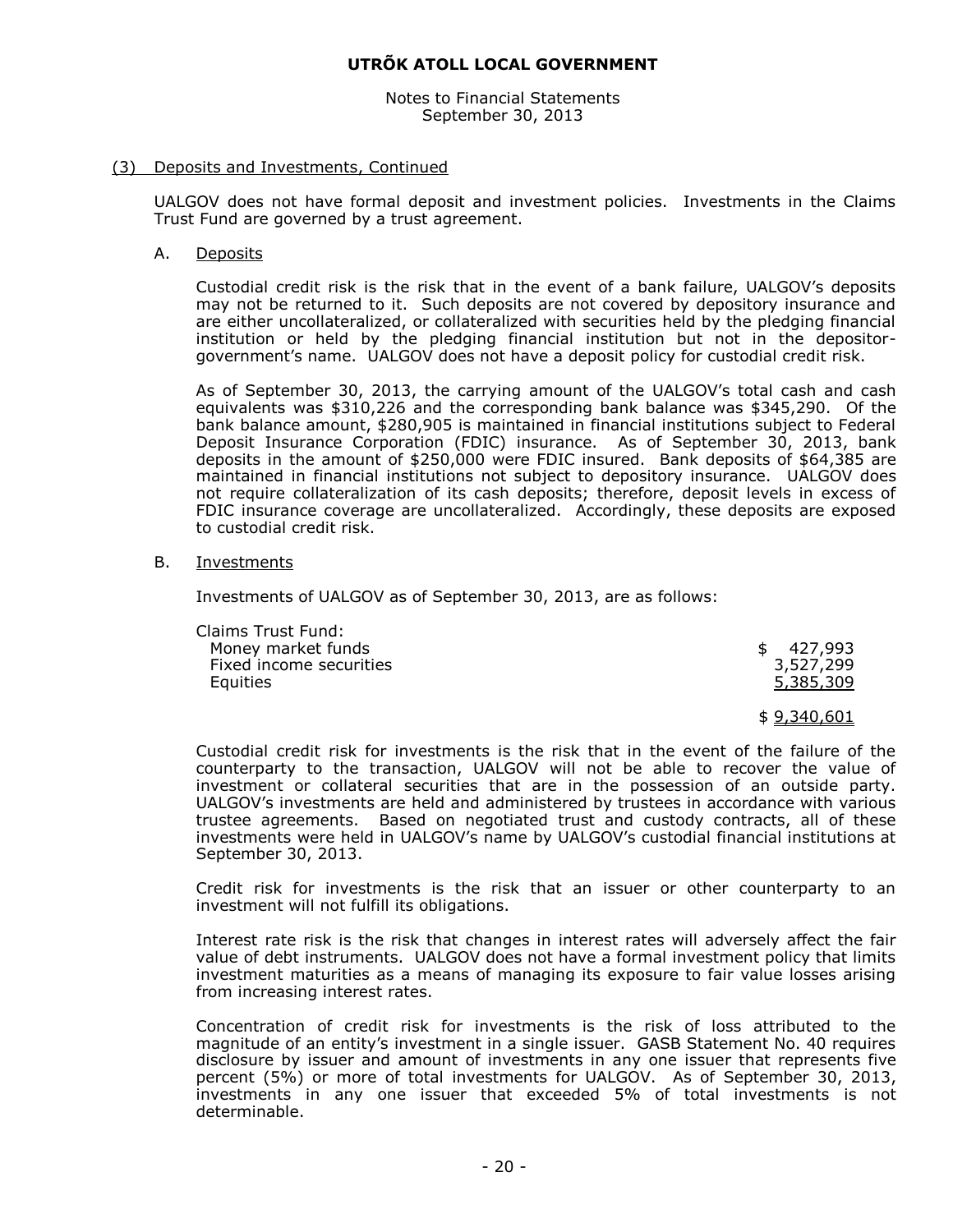#### Notes to Financial Statements September 30, 2013

# (4) Capital Assets

Capital asset activities for the year ended September 30, 2013, are as follows:

|                                | <b>Balance</b><br>October |                 |             | <b>Balance</b><br>September |
|--------------------------------|---------------------------|-----------------|-------------|-----------------------------|
|                                | 1, 2012                   | Additions       | Retirements | 30, 2013                    |
| Depreciable capital assets:    |                           |                 |             |                             |
| Airport terminal               | 90,310<br>\$              | \$              | \$          | 90,310<br>\$                |
| <b>Building</b>                | 103,259                   |                 |             | 103,259                     |
| Machinery and Equipment        | 72,422                    | 6,736           |             | 79,158                      |
| Motor vehicles                 | 52,495                    | 28,995          | (13,000)    | 68,490                      |
|                                | 318,486                   | 35,731          | (13,000)    | 341,217                     |
| Less accumulated depreciation  | (104, 971)                | <u>(21,007)</u> | 13,000      | <u>(112,978)</u>            |
|                                | 213,515                   | 14,724          |             | 228,239                     |
| Nondepreciable capital assets: |                           |                 |             |                             |
| Construction in progress       |                           | 90,000          |             | 90,000                      |
|                                | \$213,515                 | 104,724<br>\$.  | ፍ           | <u>318,239</u>              |
|                                |                           |                 |             |                             |

Depreciation expense of \$21,007 was charged to the Office of the Mayor and Council.

#### (5) Social Security Taxes Payable

At September 30, 2013, UALGOV was liable for taxes, including certain delinquent social security taxes, payable to the Marshall Islands Social Security Administration (MISSA) in the amount of \$178,867. On July 8, 2013, UALGOV and MISSA entered into a promissory note agreement for delinquent taxes in the amount of \$152,490. The terms of the agreement includes monthly payments of \$1,500, inclusive of interest at 12% per annum, commencing July 10, 2013 until the outstanding balance is fully paid.

# (6) Contingencies

#### Settlement Agreement

In 1997, UALGOV entered into a Settlement Agreement with the Bank of New York, the former trustee for the Utrõk Claims Trust Fund. During fiscal year 1996, the Bank transferred \$390,000 of funds to the Utrõk Local Distribution Authority (LDA) Fund, which should have been transferred to the Utrõk Claims Trust Fund. These funds were subsequently used to fund loans or were otherwise disbursed by the LDA. Under the terms of the Settlement Agreement, the Bank agreed to reimburse the Utrõk Claims Trust Fund the money erroneously transferred and UALGOV agreed to repay \$180,000 to the Bank plus any additional amounts that are subsequently identified and collected. As of September 30, 2013, UALGOV repaid \$180,000 pursuant to this agreement. Repayment of the remaining \$210,000 is contingent upon future collection of amounts previously loaned or disbursed by the LDA. UALGOV elected to not record the receivable for the loans amount and the related liability in the accompanying financial statements.

#### Section 177 Compact Funding

UALGOV received its final compensatory payment under the terms of the Compact on October 22, 2001. Management believes that investment income is sufficient to cover future cost of operations and distributions of the General Fund and the Local Distribution Authority Fund, respectively. However, in the event of a decline in future investment income, UALGOV will need to obtain revenue from other sources to be able to support its cost of operations and distributions.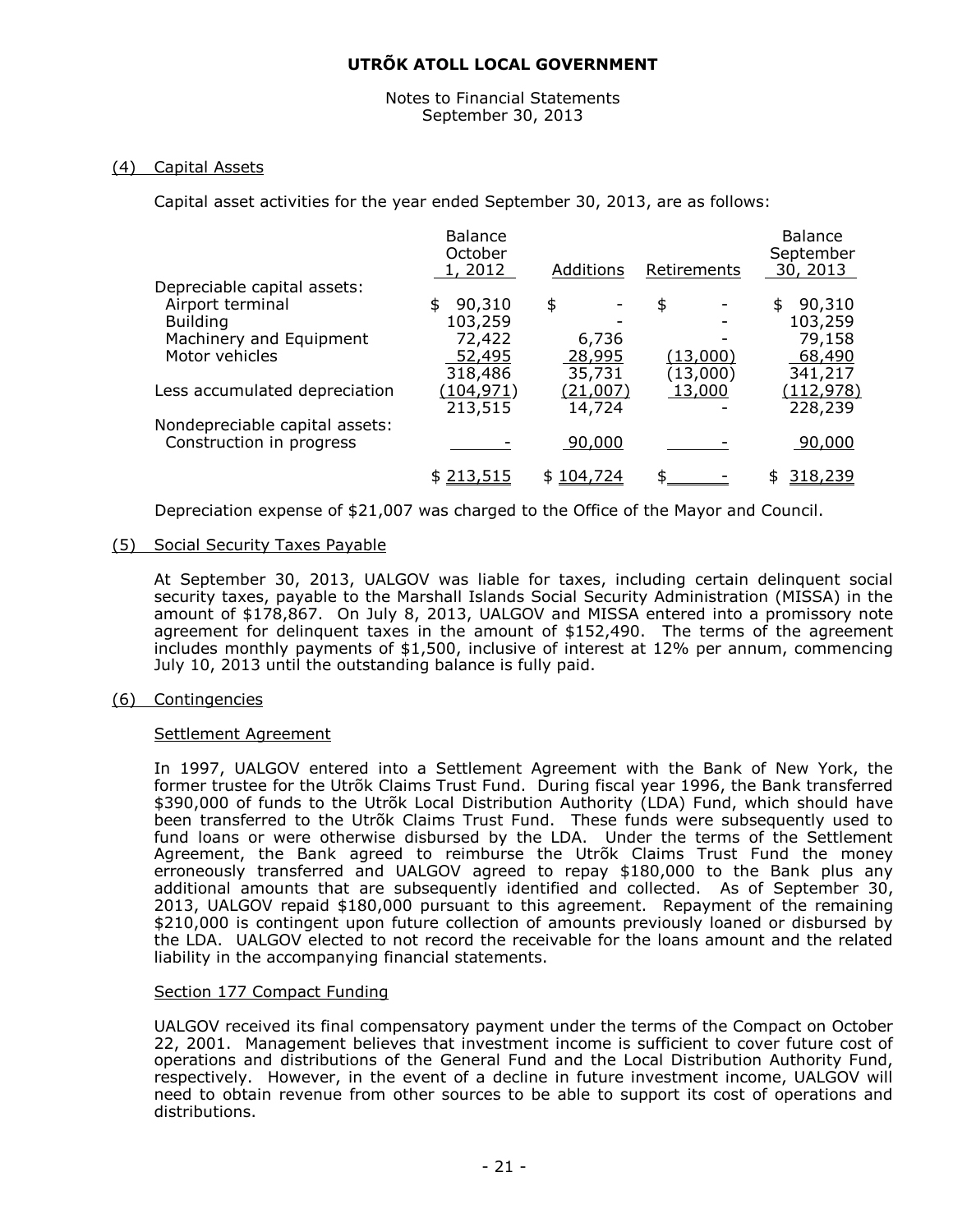Notes to Financial Statements September 30, 2013

#### (7) Risk Management

UALGOV is exposed to various risks of loss related to torts; theft of, damage to, and destruction of assets; errors and omissions; injuries to employees; and natural disasters. UALGOV has elected to purchase commercial automobile insurance from independent third parties for the risks of loss to which it is exposed to with respect to the use of motor vehicles. Settled claims have not exceeded this commercial coverage in any of the past three years. For other risks of loss to which it is exposed, UALGOV has elected not to purchase commercial insurance. Instead, UALGOV management believes it is more economical to manage its risks internally. In the event of claim settlements and judgments, UALGOV reports all of its risk management activities in its General Fund.

Claims expenditures and liabilities are reported when it is probable that a loss has occurred and the amount of that loss can be reasonably estimated. These losses include an estimate of claims that have been incurred but not reported. No material losses have resulted from UALGOV's risk management activities during the years ended September 30, 2013, 2012 and 2011.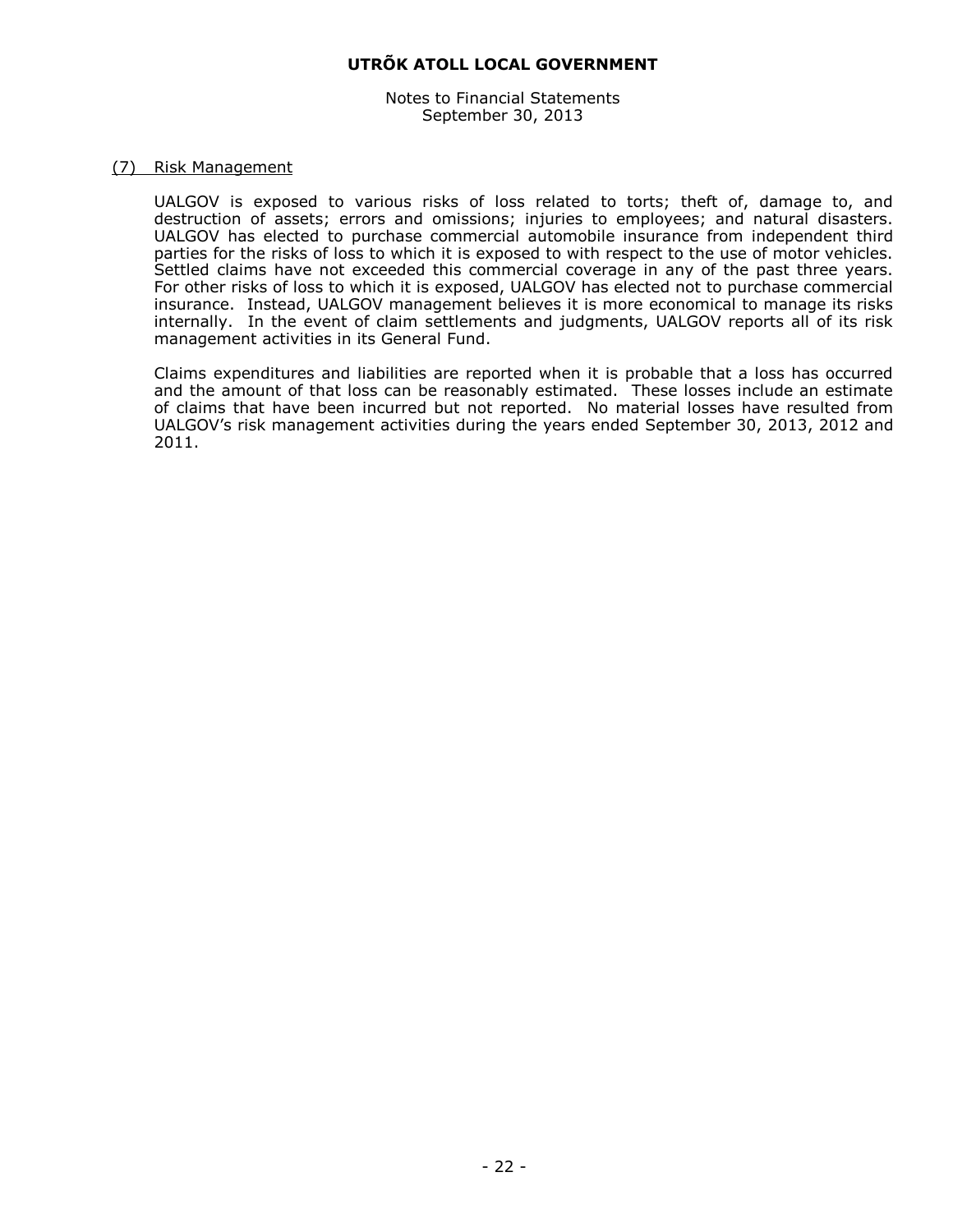#### **REQUIRED SUPPLEMENTARY INFORMATION - BUDGETARY REPORTING**

**YEAR ENDED SEPTEMBER 30, 2013**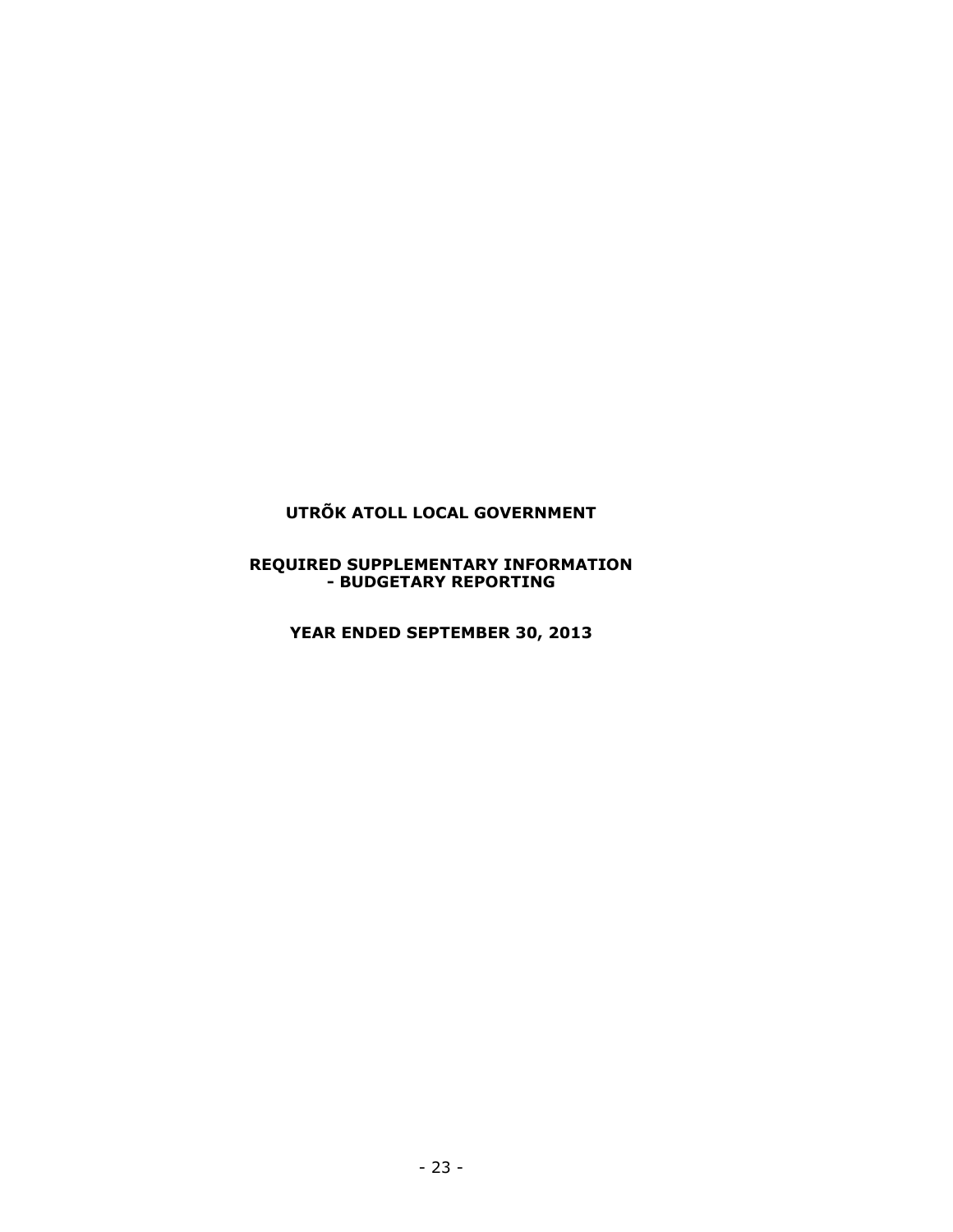#### Schedule of Revenues, Expenditures and Changes in Fund Balance (Deficit) - Budget and Actual - General Fund Year Ended September 30, 2013

|                                                                                                                                                                                                      | <b>Budgeted Amounts</b>                                            |               |                                                                    |                                                                     | Variance with<br>Final Budget -<br>Positive                                             |
|------------------------------------------------------------------------------------------------------------------------------------------------------------------------------------------------------|--------------------------------------------------------------------|---------------|--------------------------------------------------------------------|---------------------------------------------------------------------|-----------------------------------------------------------------------------------------|
|                                                                                                                                                                                                      | Original                                                           |               | Final                                                              | Actual                                                              | (Negative)                                                                              |
| Revenues:<br>Federal and other grants<br>Interest<br>Other                                                                                                                                           | \$<br>60,448<br>56,000                                             | \$            | 60,448<br>56,000                                                   | \$<br>222,244<br>11<br>3,279                                        | \$<br>161,796<br>(55, 989)<br>3,279                                                     |
| Total revenues                                                                                                                                                                                       | 116,448                                                            |               | 116,448                                                            | 225,534                                                             | 109,086                                                                                 |
| Expenditures:<br>Current:<br>Salaries, wages and benefits<br>Honorarium and sitting fees<br>Food stuffs<br>Professional services<br>Travel and stipends<br>Motor vehicle<br>Rental                   | 182,124<br>113,370<br>4,200<br>6,873<br>20,000<br>10,000<br>23,600 |               | 182,124<br>113,370<br>4,200<br>6,873<br>20,000<br>10,000<br>23,600 | 162,422<br>109,953<br>8,340<br>40,512<br>21,774<br>16,975           | 19,702<br>3,417<br>(4, 140)<br>(33, 639)<br>(1,774)<br>10,000<br>6,625                  |
| Office equipment and supplies<br>Communications<br>Contractual services<br>Contributions<br>Repairs and maintenance<br>USDA food program<br>Miscellaneous<br>Capital outlay:<br>Development projects | 2,500<br>6,000<br>2,500<br>10,035                                  |               | 2,500<br>6,000<br>2,500<br>10,035                                  | 3,630<br>9,041<br>75<br>975<br>6,102<br>96,721<br>45,832<br>125,731 | (1, 130)<br>(3,041)<br>(75)<br>(975)<br>(3,602)<br>(96, 721)<br>(35, 797)<br>(125, 731) |
| Total expenditures                                                                                                                                                                                   | 381,202                                                            |               | 381,202                                                            | 648,083                                                             | (266, 881)                                                                              |
| Deficiency of revenues under expenditures                                                                                                                                                            | (264, 754)                                                         |               | (264, 754)                                                         | (422, 549)                                                          | (157, 795)                                                                              |
| Other financing sources (uses):<br>Operating transfers in<br>Operating transfers out                                                                                                                 | 320,754                                                            |               | 320,754                                                            | 1,105,876<br>(584, 452)                                             | 785,122<br>(584, 452)                                                                   |
| Total other financing sources (uses), net                                                                                                                                                            | 320,754                                                            |               | 320,754                                                            | 521,424                                                             | 200,670                                                                                 |
| Net change in fund balance (deficit)                                                                                                                                                                 | \$<br>56,000                                                       | $\frac{1}{2}$ | 56,000                                                             | \$<br>98,875                                                        | \$<br>42,875                                                                            |

See Accompanying Notes to Required Supplementary Information - Budgetary Reporting.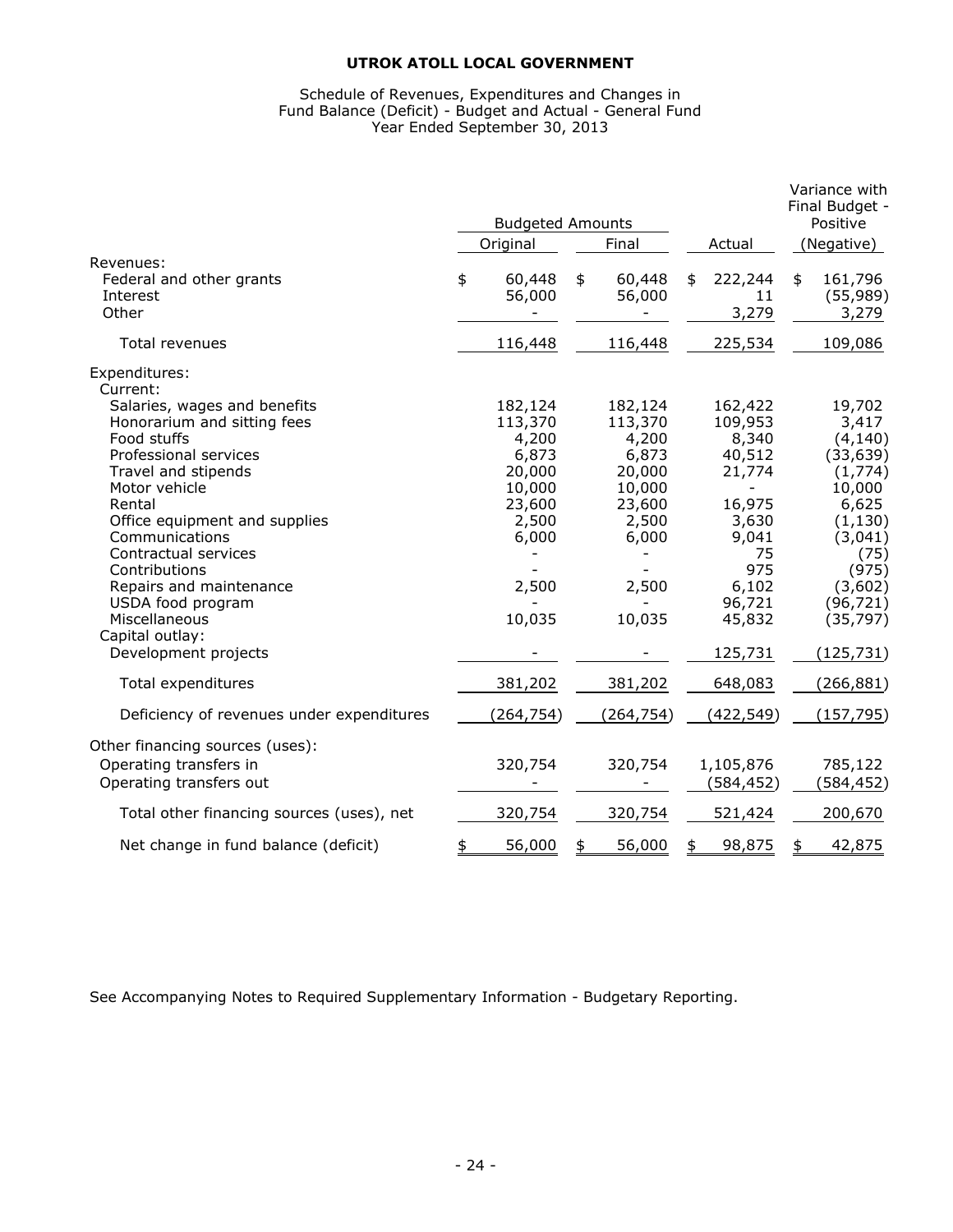#### Notes to Required Supplementary Information - Budgetary Reporting September 30, 2013

#### Budgetary Information

The UALGOV constitution provides for the Executive Committee to introduce into the Council the proposed budget for the Fiscal Year effective October 1. The budget includes estimates of the proposed expenditures for all the funds and the sources of funds. The Executive members of the UALGOV Council review and recommend changes to the proposed budget during the budget deliberation prior to presentation to the Council. UALGOV council meeting holds public hearing/s during which the council presents to the constituents the proposed budget for the coming fiscal year. After all of the feedbacks are heard, the council en banc amends if necessary, and then approves the budget through an ordinance duly enacted by the Local Government Council.

Formal budget integration is employed as a management control device during the year for all funds. The Executive Council has the authority to reprogram budgeted estimates in accordance with the UALGOV Constitution. All annual appropriations lapse at fiscal year end unless otherwise specified in the Ordinance. Supplemental appropriations may occur throughout the year. Unexpended encumbrances at each fiscal year end are carried forward until they are expended or canceled without further ordinance for the matter.

Encumbrance accounting has not been utilized by the General Fund.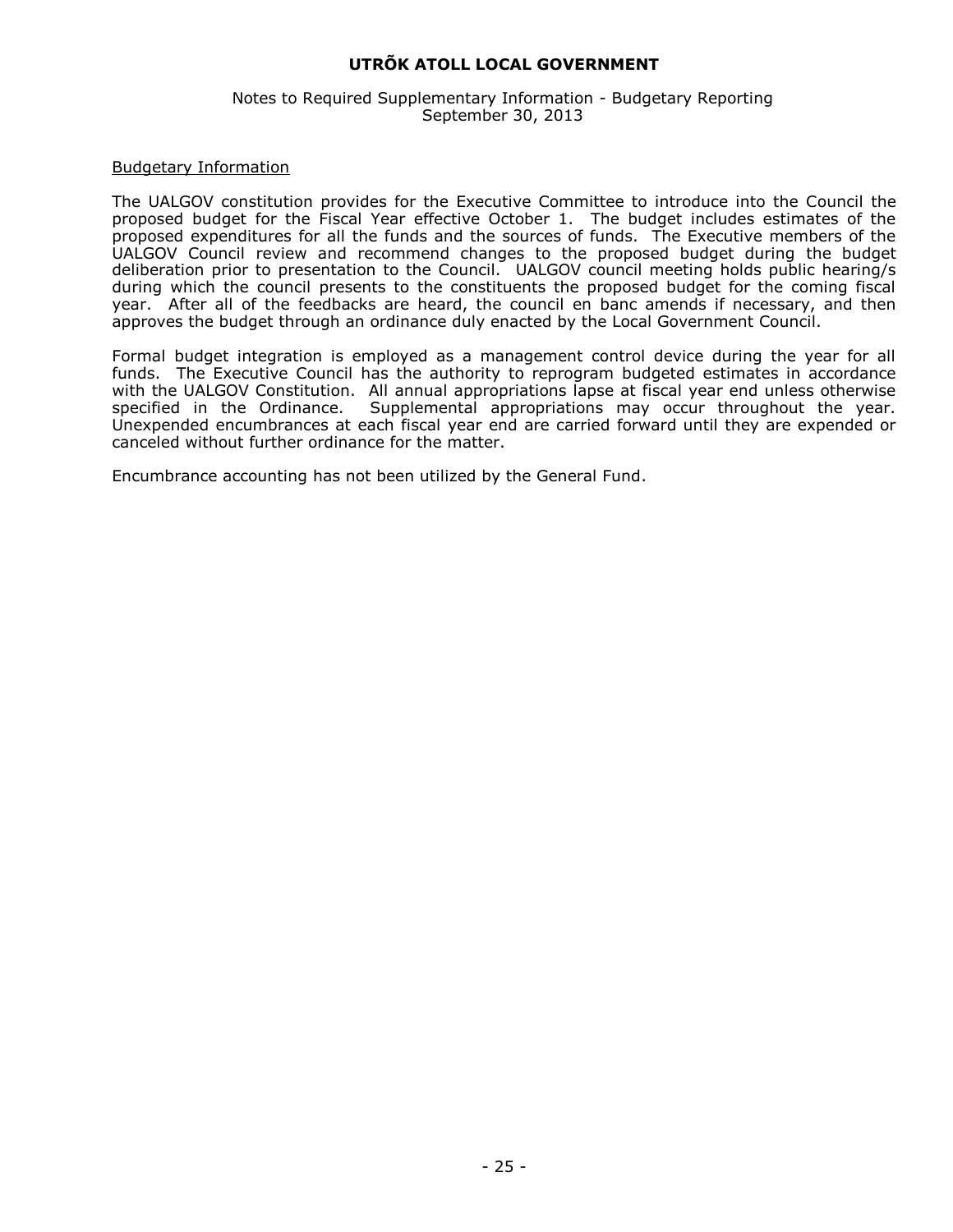Deloitte & Touche LLP 361 South Marine Corps Drive Tamuning, GU 96913 USA

Tel: +1 (671) 646-3884 Fax: +1 (671) 649-4265

www.deloitte.com

#### **INDEPENDENT AUDITORS' REPORT ON INTERNAL CONTROL OVER FINANCIAL REPORTING AND ON COMPLIANCE AND OTHER MATTERS BASED ON AN AUDIT OF FINANCIAL STATEMENTS PERFORMED IN ACCORDANCE WITH** *GOVERNMENT AUDITING STANDARDS*

Mayor Tobin Kaiko Utrõk Atoll Local Government Republic of the Marshall Islands:

We have audited, in accordance with auditing standards generally accepted in the United States of America and the standards applicable to financial audits contained in *Government Auditing Standards* issued by the Comptroller General of the United States, the financial statements of the Utrõk Atoll Local Government (UALGOV) Claims Trust Fund, as of and for the year ended September 30, 2013, and were engaged to audit the respective financial statements of UALGOV's governmental activities, General Fund and Local Distribution Authority Fund, and the related notes to the financial statements, which collectively comprise UALGOV's basic financial statements. We have issued our report thereon dated August 13, 2020, which report includes a disclaimer of opinion regarding assets, liabilities, revenues and expenses/expenditures recorded by UALGOV's governmental activities, General Fund and Local Distribution Authority Fund, and which includes a qualified opinion regarding certain omitted footnote disclosures.

# **Internal Control Over Financial Reporting**

In planning and performing our audit of the financial statements, we considered UALGOV's internal control over financial reporting (internal control) to determine the audit procedures that are appropriate in the circumstances for the purpose of expressing our opinions on the financial statements, but not for the purpose of expressing an opinion on the effectiveness of UALGOV's internal control. Accordingly, we do not express an opinion on the effectiveness of UALGOV's internal control.

A *deficiency in internal control* exists when the design or operation of a control does not allow management or employees, in the normal course of performing their assigned functions, to prevent, or detect and correct misstatements on a timely basis. A *material weakness* is a deficiency, or a combination of deficiencies, in internal control such that there is a reasonable possibility that a material misstatement of the entity's financial statements will not be prevented, or detected and corrected on a timely basis.

Our consideration of internal control was for the limited purpose described in the first paragraph of this section and was not designed to identify all deficiencies in internal control that might be material weaknesses or significant deficiencies and therefore, material weaknesses or significant deficiencies may exist that were not identified. We did identify certain deficiencies in internal control, described in the accompanying Schedule of Findings and Responses as items 2013-02, 2013-05, 2013-06, 2013-08, 2013-09 and 2013-11 that we consider to be material weaknesses.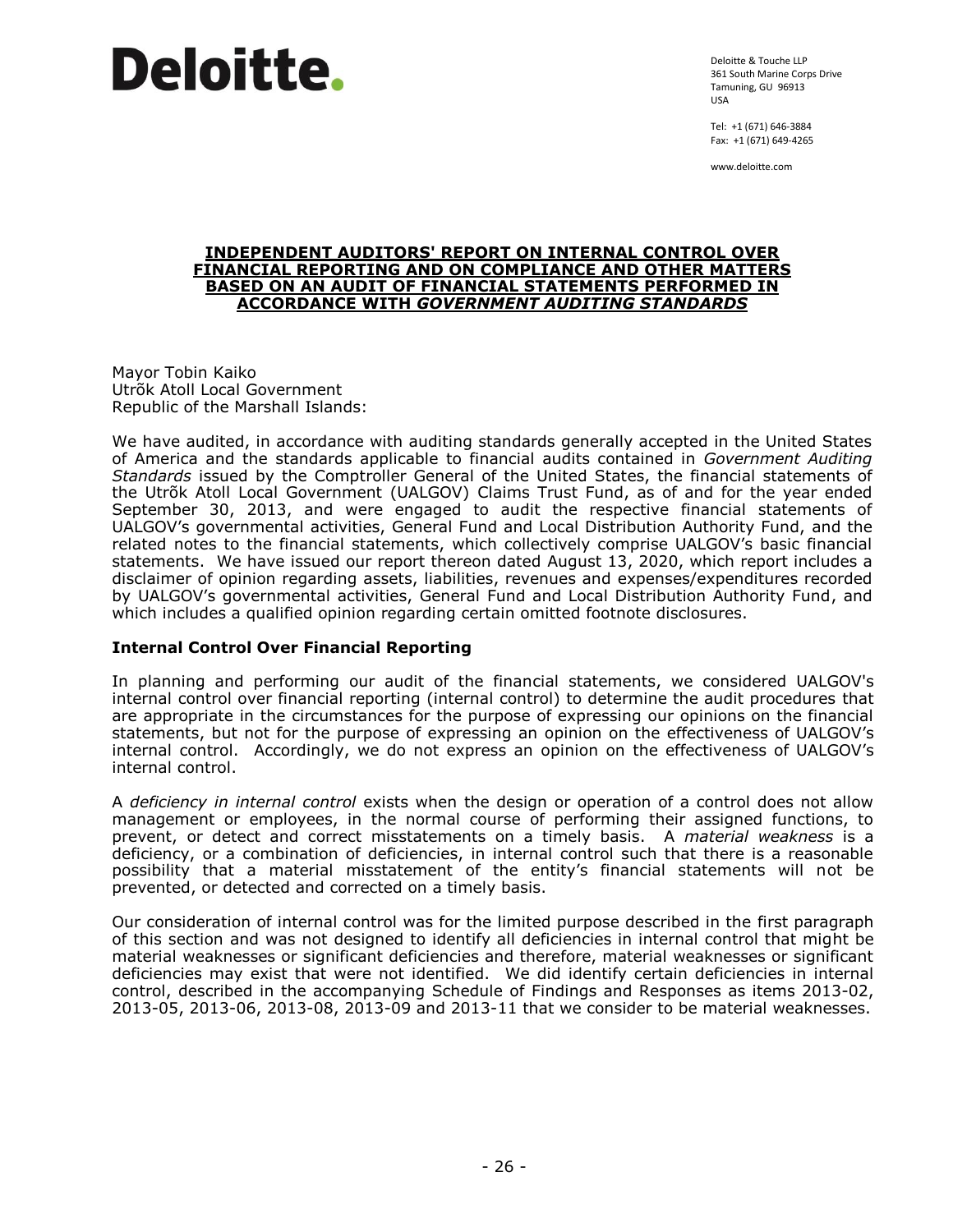# **Compliance and Other Matters**

As part of obtaining reasonable assurance about whether UALGOV's financial statements are free of material misstatement, we performed tests of its compliance with certain provisions of laws, regulations, contracts, and grant agreements, noncompliance with which could have a direct and material effect on the determination of financial statement amounts. However, providing an opinion on compliance with those provisions was not an objective of our audit, and accordingly, we do not express such an opinion. The results of our tests disclosed instances of noncompliance or other matters that are required to be reported under *Government Auditing Standards* and which are described in the accompanying Schedule of Findings and Responses as items 2013-01, 2013-03, 2013-04, 2013-07 and 2013-10.

# **UALGOV's Responses to Findings**

UALGOV's responses to the findings identified in our audit are described in the accompanying Schedule of Findings and Responses. UALGOV's responses were not subjected to the auditing procedures applied in the audit of the financial statements and, accordingly, we express no opinion on them.

# **Purpose of this Report**

The purpose of this report is solely to describe the scope of our testing of internal control and compliance and the results of that testing, and not to provide an opinion on the effectiveness of the entity's internal control or on compliance. This report is an integral part of an audit performed in accordance with *Government Auditing Standards* in considering the entity's internal control and compliance. Accordingly, this communication is not suitable for any other purpose.

August 13, 2020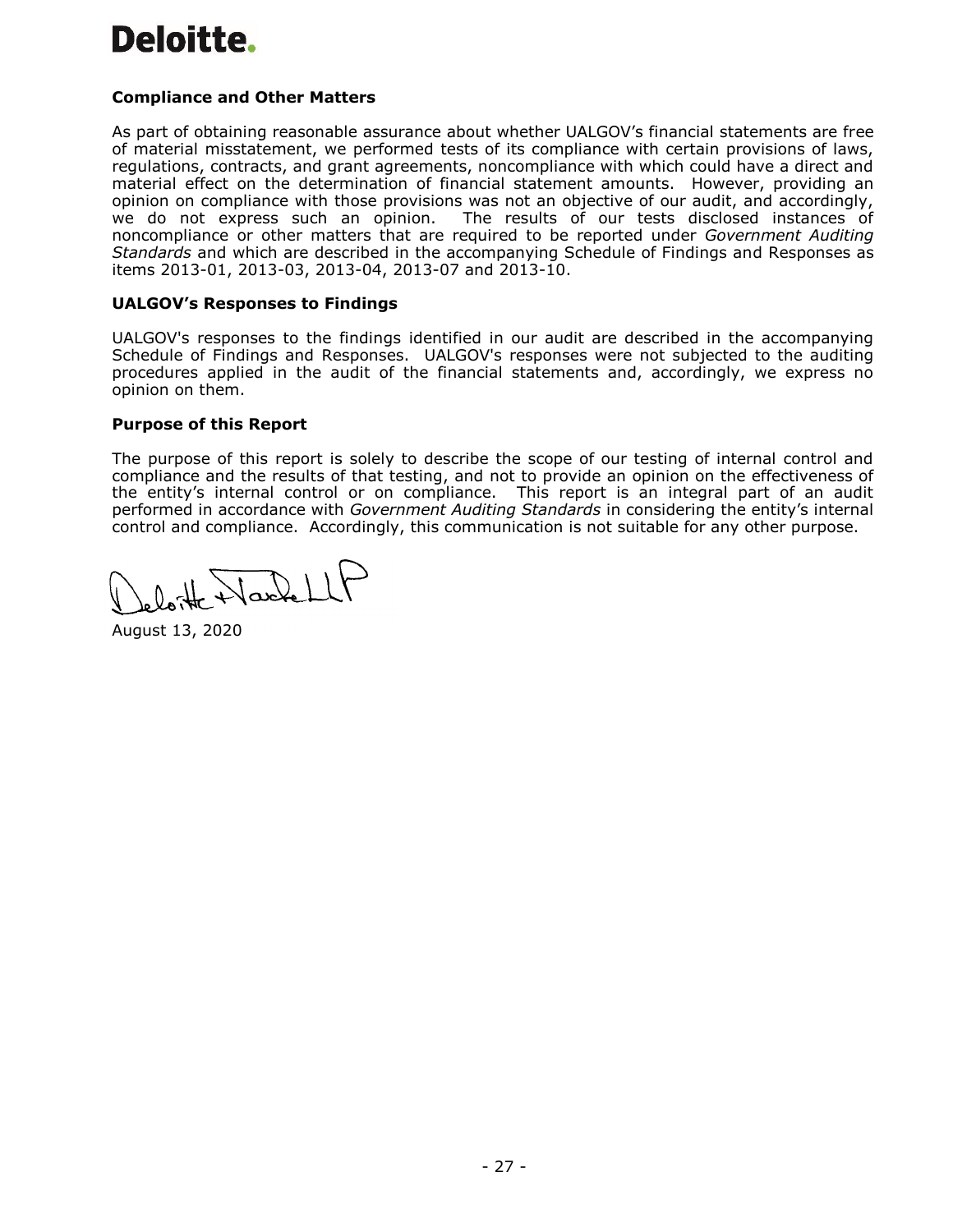Schedule of Findings and Responses Year Ended September 30, 2013

| Finding No.:             | 2013-01                                    |
|--------------------------|--------------------------------------------|
| Federal Agency:          | U.S. Department of Agriculture             |
| CFDA Program:            | 10.582 Commodity Supplemental Food Program |
| <b>Questioned Costs:</b> | \$83,977                                   |
|                          |                                            |

Area: Procurement and Suspension and Debarment

Criteria: Purchases of goods and services by recipients of Federal grant funding are constrained by the concept of "fair procurement practices". Section 3016.36 of 7 CFR 3016, *Uniform Administrative Requirements for Grants and Cooperative Agreements to State and Local Governments*, states that grantees and subgrantees will use their own procurement procedures, which reflect applicable State and local laws and regulations, provided that the procurements conform to applicable Federal law and the standards identified in this section. Thus, the following guidelines shall be observed based on RepMar's Procurement Code:

(a) Section 124 - unless otherwise authorized by law, all Government contracts (including local government Councils) shall be awarded by competitive sealed bidding.

(b) Section 127 - procurement of goods and services not exceeding \$25,000 may be made in accordance with small purchase procedures promulgated by RepMar's Policy Office. Small purchase procedures are those relatively simple and informal methods for securing services, supplies, or other property that do not cost more than \$25,000. RepMar's Ministry of Finance has previously declared that if small purchase procedures are used, price or rate quotations shall be obtained from three qualified sources.

(c) Section 128 - a contract may be awarded for a supply, service, or construction item without competition when it is determined in writing that there is only one source for the required supply, service, or construction item.

Condition: Of \$346,215 in General Fund non-payroll expenditures, we tested twenty-three (23) items totaling \$163,941. We noted five (5) CFDA # 10.582 federal program expenditures that did not evidence adequate compliance with either formal or informal procurement procedures:

| Item $#$    | Check $#$                             | Amount                                          |
|-------------|---------------------------------------|-------------------------------------------------|
| 2<br>3<br>5 | 9027<br>9033<br>9116<br>9456<br>10019 | \$12,485<br>31,162<br>1,918<br>19,674<br>18,738 |
|             |                                       | \$83,977                                        |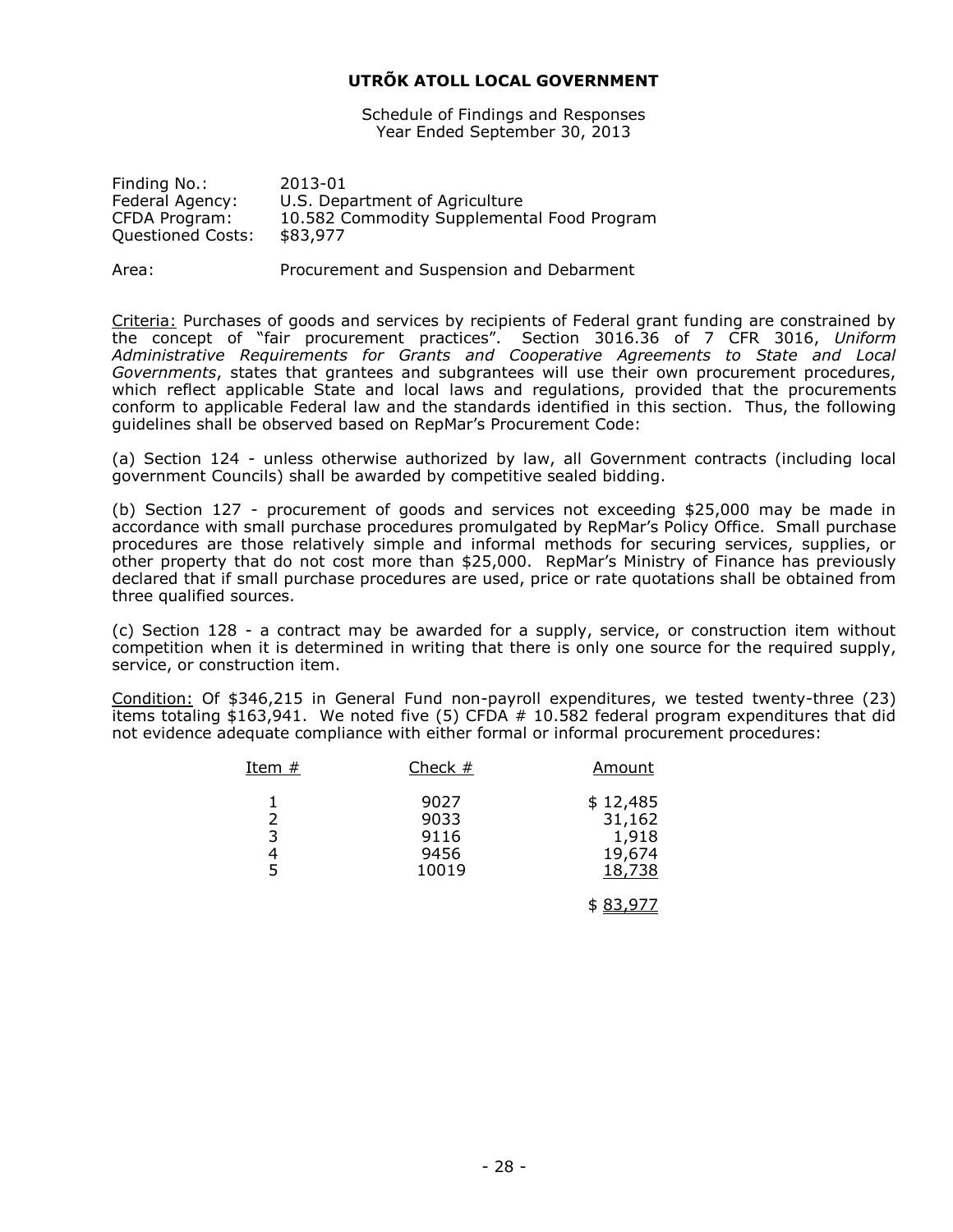Schedule of Findings and Responses, Continued Year Ended September 30, 2013

| 2013-01, Continued                         |
|--------------------------------------------|
| U.S. Department of Agriculture             |
| 10.582 Commodity Supplemental Food Program |
| \$83,977                                   |
|                                            |

Area: Procurement and Suspension and Debarment

Cause: The cause of the above condition is the lack of adequate internal control policies and procedures requiring the documentation of procurement procedures to establish compliance with procurement requirements.

Effect: The effect of the above condition is noncompliance with procurement requirements, which results in questioned costs.

Recommendation: We recommend that UALGOV comply with requisite procurement standards. Specifically, supporting documentation should indicate the history of procurement, including the rationale for and method of procurement, the contractor selection or rejection, and the basis for the contract price.

Prior Year Status: The lack of compliance with RepMar's Procurement Code was reported as a finding in the audit of UALGOV for fiscal years 2009 through 2012.

Auditee Response and Corrective Action Plan: Please be informed that these are not Questioned Costs. Only that we did not maintain a photocopy of all the invoices from different suppliers and receipts as well. We all submitted these all to the Ministry of Finance quarterly upon disbursing the amounts we received from them. We did not receive any disallowances of the expenses for the USDA food from all reports we did except that the internal filing management was weak during this period due to the absence of staff responsible for safe keeping of files. Also, we will not be able to received succeeding funding's if we didn't comply diligently with the requirements.

Auditor Response: Uniform Guidance definition of 'Questioned Cost' is a cost that is questioned by the auditor because of an audit finding a) which resulted from a violation or a possible violation of a statute, regulation, or the terms and conditions of a Federal award, including for funds used to match Federal funds; b) where the costs, at the time of the audit, are not supported by adequate documentation; or c) where the costs incurred appear unreasonable and do not reflect the actions a prudent person would take in the circumstances. UALGOV falls on definition (b).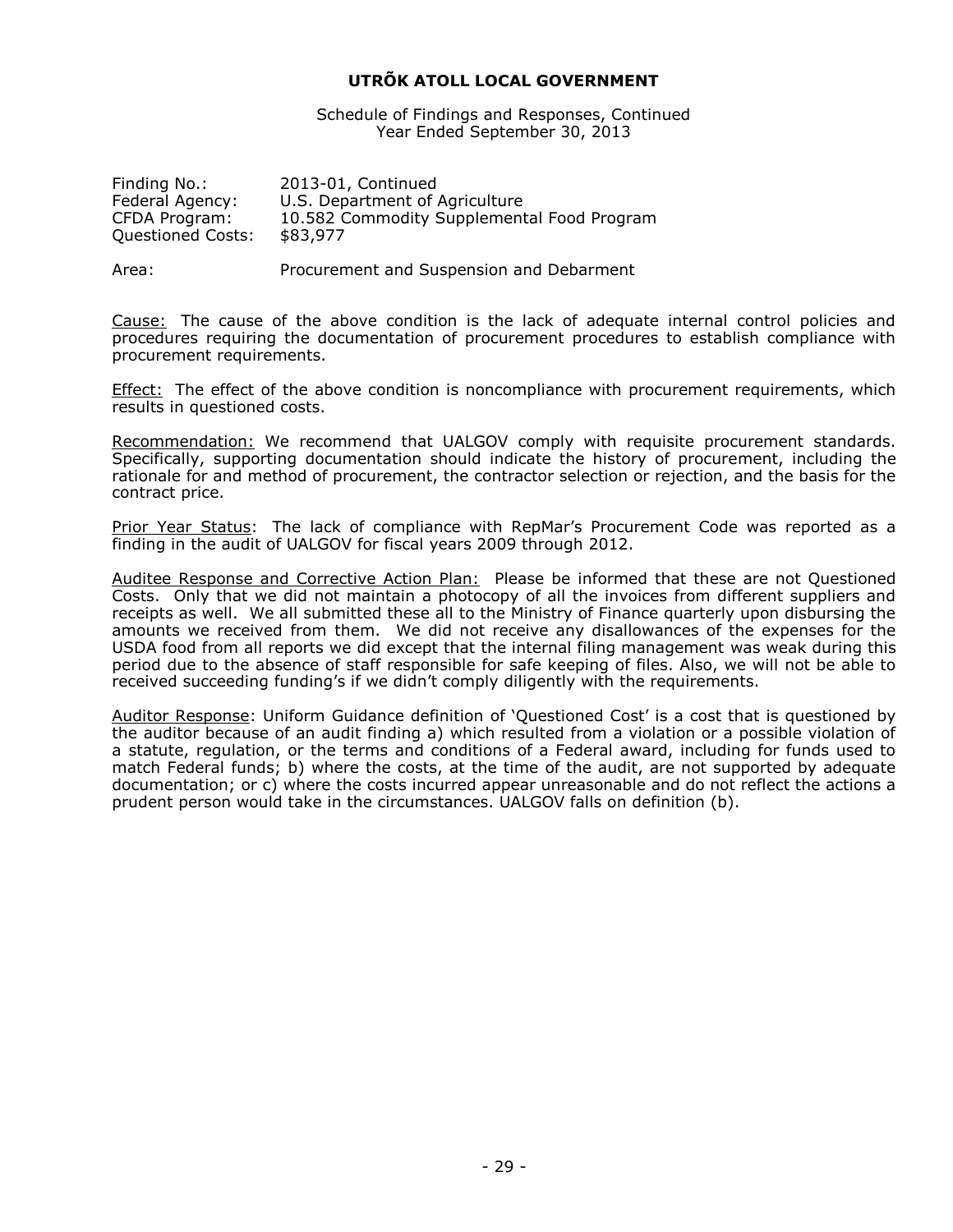Schedule of Findings and Responses, Continued Year Ended September 30, 2013

Finding No.: 2013-02

Area: Timely Financial Reporting

Criteria: Timely financial reporting should be facilitated by internal control conducive to the preparation and independent review of reconciliations of all significant general ledger accounts.

Condition: UALGOV did not finalize fiscal year September 30, 2013 financial information (trial balance, subsidiary and general ledgers) until February 1, 2019. Further, UALGOV does not have an established set of policies, procedures and controls in place to timely prepare and review reconciliations and reports. During the year ended September 30, 2013, various accounting records do not appear to have been processed and timely updated as evidenced by the following:

- a. The subsidiary ledger of distributions payable as of September 30, 2013 was not prepared and not available until November 12, 2019. Furthermore, evidence of the existence of or the subsequent payment/ clearance of check nos. 8255, 9134, 0130, 8223 and JV08-039 could not be provided.
- b. Bank reconciliations included reconciling items representing voided checks or items greater than six months old.
- c. Various allotment payable accounts recorded debit balances.

Cause: The cause of the above condition is the lack of timely closing at year end and the absence of timely review and reconciliation of significant general ledger accounts.

**Effect:** The trial balance, general ledger, subsidiary ledgers and reconciliations were not timely prepared for audit purposes resulting in an audit opinion report modification.

Recommendation: We recommend management implement internal control procedures to facilitate timely and accurate general ledger reconciliation processes.

Prior Year Status: The lack of timely financial reporting was reported as a finding in the audit of UALGOV for fiscal year 2012.

Auditee Response and Corrective Action Plan: We agreed on this and we will make sure in the future that Utrik accounting reports will be done on time and a regular basis.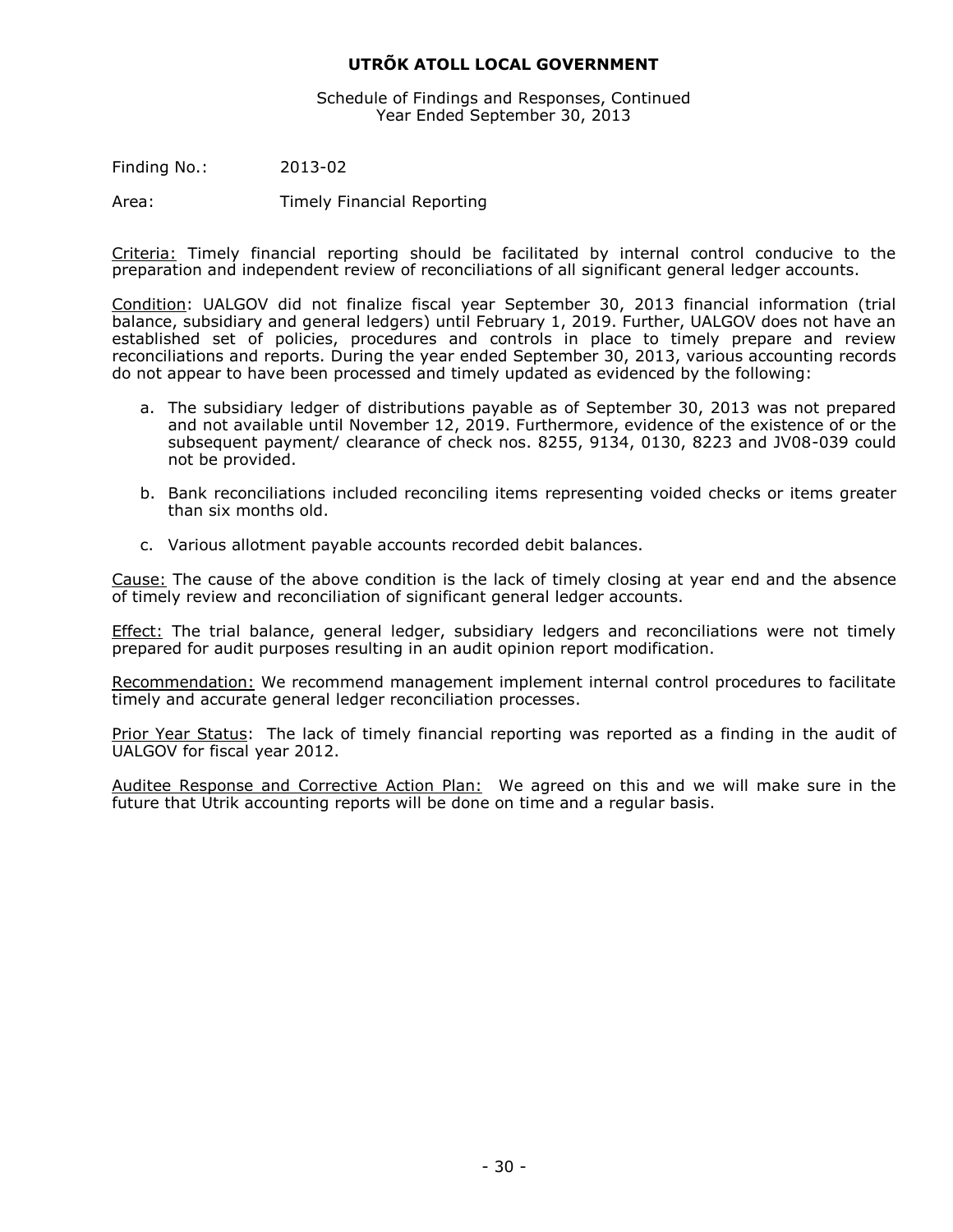Schedule of Findings and Responses, Continued Year Ended September 30, 2013

Finding No.: 2013-03

Area: Local Noncompliance - RMI Procurement Code

Criteria: RepMar's Procurement Code states the following:

(a) Section 118 – No contract for the services of legal counsel may be awarded without the approval of the Attorney-General.

(b) Section 124 - unless otherwise authorized by law, all Government contracts (including local government Councils) shall be awarded by competitive sealed bidding.

(c) Section 127 - procurement of goods and services not exceeding \$25,000 may be made in accordance with small purchase procedures promulgated by RepMar's Policy Office. Small purchase procedures are those relatively simple and informal methods for securing services, supplies, or other property that do not cost more than \$25,000. RepMar's Ministry of Finance has previously declared that if small purchase procedures are used, price or rate quotations shall be obtained from three qualified sources.

(d) Section 128 - a contract may be awarded for a supply, service, or construction item without competition when it is determined in writing that there is only one source for the required supply, service, or construction item.

Condition: Of \$346,215 in General Fund non-payroll expenditures, we tested twenty-three (23) items totaling \$163,941. We noted the following items where documentation to evidence compliance with the procurement process set forth in the criteria was not available:

| <b>Expense Type</b> | Amount           | Check $#s$            |
|---------------------|------------------|-----------------------|
| Legal fees<br>Fuel  | \$5,000<br>2,100 | 9745<br>8758 and 9675 |
|                     | \$ 7,100         |                       |

Further, for the following capital expenditures, supporting documentation was inadequate to evidence the procurement process:

| Capital Asset Type                                                   | Amount                    | Check $#s$                                                 |
|----------------------------------------------------------------------|---------------------------|------------------------------------------------------------|
| Construction in Progress<br>Motor Vehicle<br>Machinery and Equipment | 90,000<br>28,995<br>6,736 | 8810, 8925, 9120, 9362, 9423, 9593<br>10031, 10329<br>9240 |
|                                                                      | \$125,731                 |                                                            |

Cause: The cause of the above condition is the lack of adequate internal control policies and procedures requiring the documentation of procurement procedures to establish compliance with procurement requirements.

Effect: The effect of the above condition is noncompliance with procurement requirements.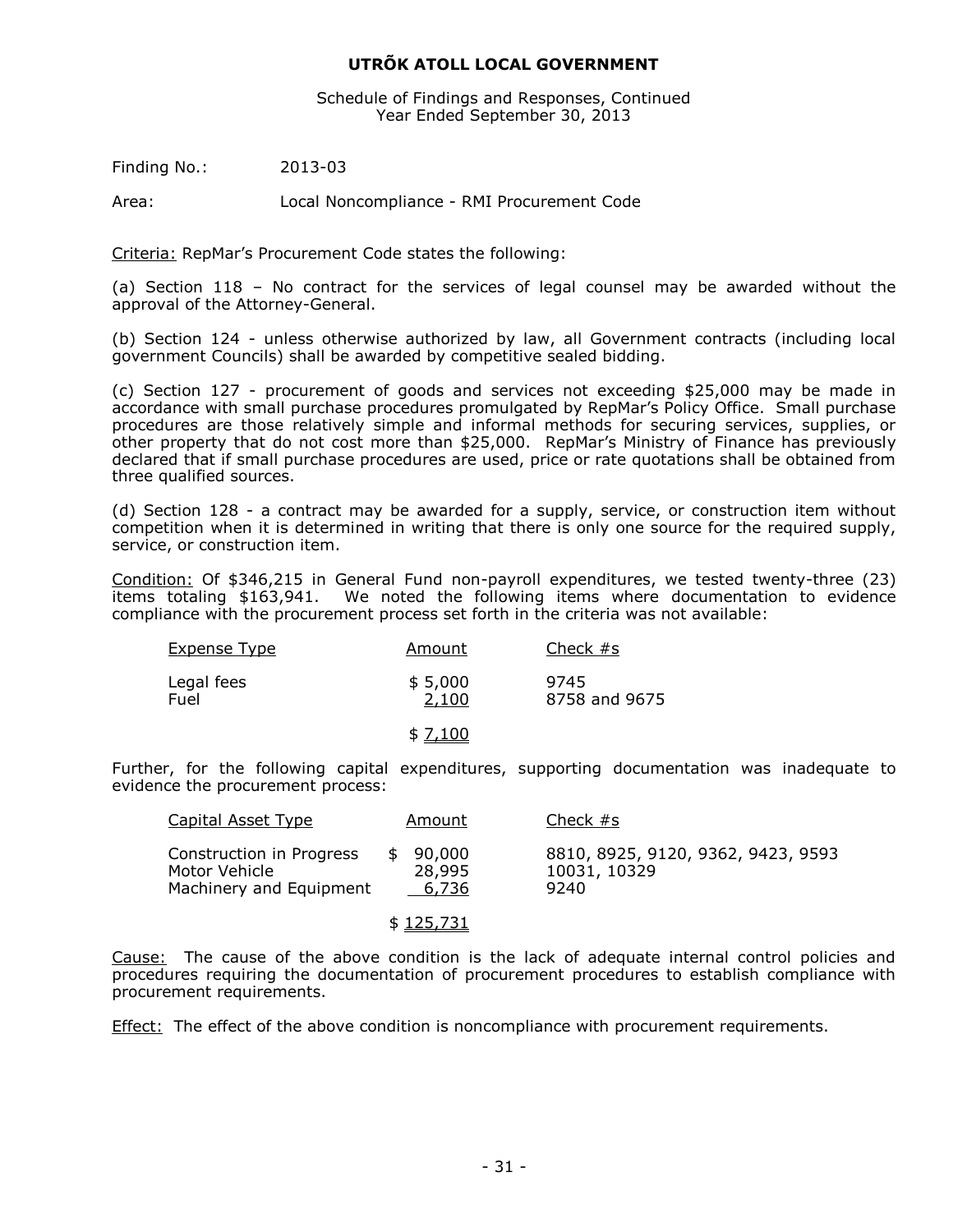Schedule of Findings and Responses, Continued Year Ended September 30, 2013

Finding No.: 2013-03, Continued

Area: Local Noncompliance - RMI Procurement Code

Recommendation: We recommend that UALGOV comply with requisite procurement standards. Specifically, supporting documentation should indicate the history of procurement, including the rationale for and method of procurement, the contractor selection or rejection, and the basis for the contract price.

Prior Year Status: The lack of compliance with RepMar's Procurement Code was reported as a finding in the audit of UALGOV for fiscal years 2009 through 2012.

Auditee Response and Corrective Action Plan: We are very sure we are complying the RepMar's Procurement Code. Only our problem during the time is our filing system. There is no Accountant and no specific assigned staff to check the filing of documents.

Auditor Response: At the time of the audit, adequate documentation to evidence compliance with procurement process were not made available.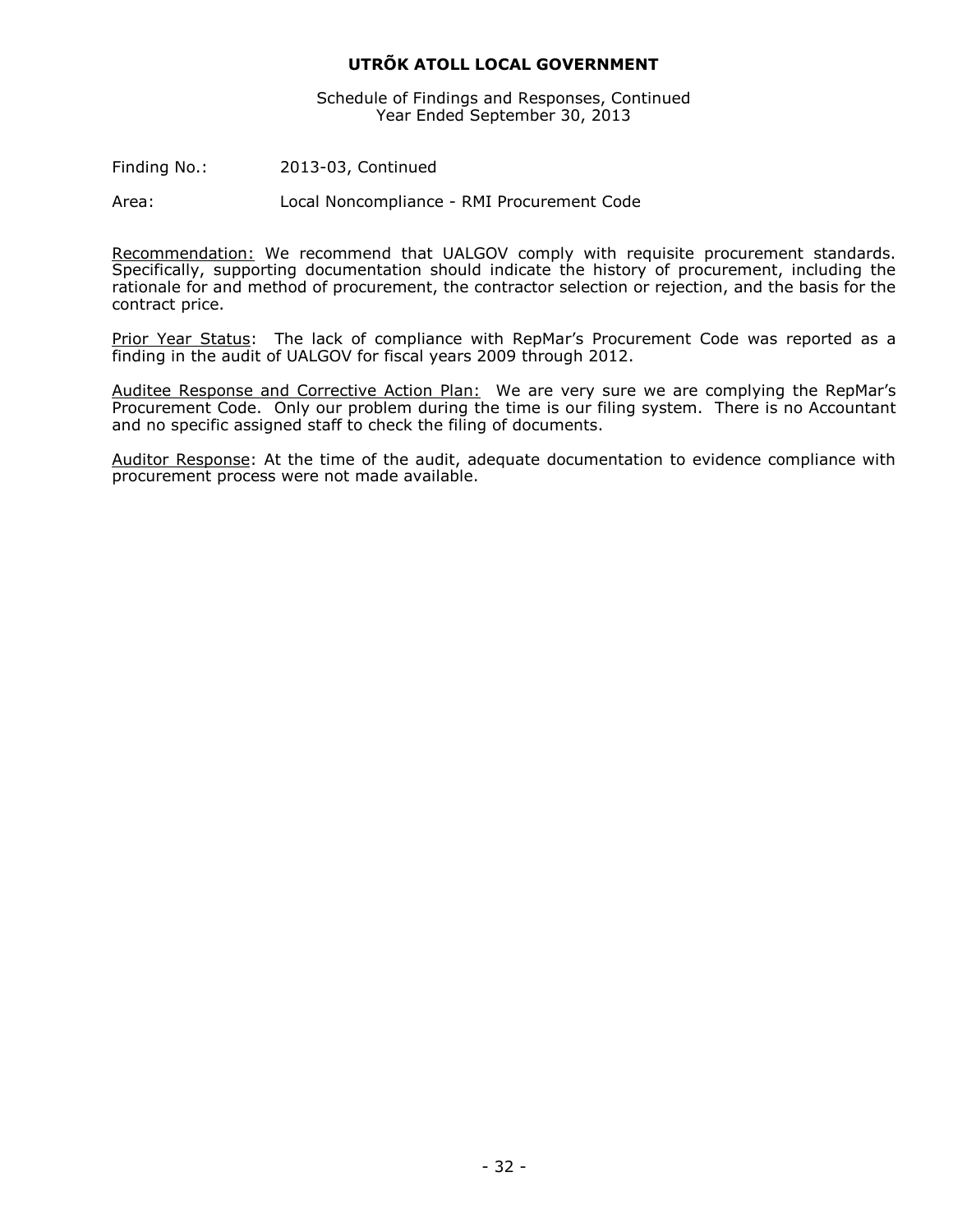Schedule of Findings and Responses, Continued Year Ended September 30, 2013

Finding No.: 2013-04

Area: Local Noncompliance - Social Security Act and Health Fund Act Social Security Taxes Payable

Criteria: Sections 131 and 215 of the RepMar Social Security Act of 1990 and the Social Security Health Fund Act of 1991, respectively, state that no later than the tenth day after the end of each quarter, each employer shall submit to Social Security Administration report of wages and salaries paid by the employer, and the contributions due from the employer, under Sections 129 and 130, and 213, and 214, respectively, and pay into the Fund the contributions due.

Condition: At September 30, 2013, UALGOV recorded social security taxes payable of \$178,867 (GL Acct #s 150-2211 and 150-2213) for which no underlying reconciliation was provided identifying the liability owed and the respective quarters impacted. Furthermore, UALGOV's Employer's Quarterly Tax Return for the quarter ended September 30, 2013 was not available.

Cause: The cause of the above condition is a lack of established policies and procedures requiring reconciliation of liability accounts and compliance with the Social Security Act of 1990 and Social Security Health Fund Act of 1991.

Effect: The effect of the above condition results in an audit opinion report modification and noncompliance with the Social Security Act of 1990 and the Social Security Health Fund Act of 1991 resulting in the incurrence of penalties and interest.

Recommendation: We recommend that management reconcile the social security taxes liability account and comply with the Social Security Act of 1990 and the Social Security Health Fund Act of 1991.

Prior Year Status: The lack of compliance with RepMar's Social Security Act of 1990 and the Social Security Health Fund Act of 1991 was reported as a finding in the audit of UALGOV for fiscal years 2011 and 2012.

Auditee Response and Corrective Action Plan: Due to funding constraint, we have difficulty to pay our MISSA remittances on time.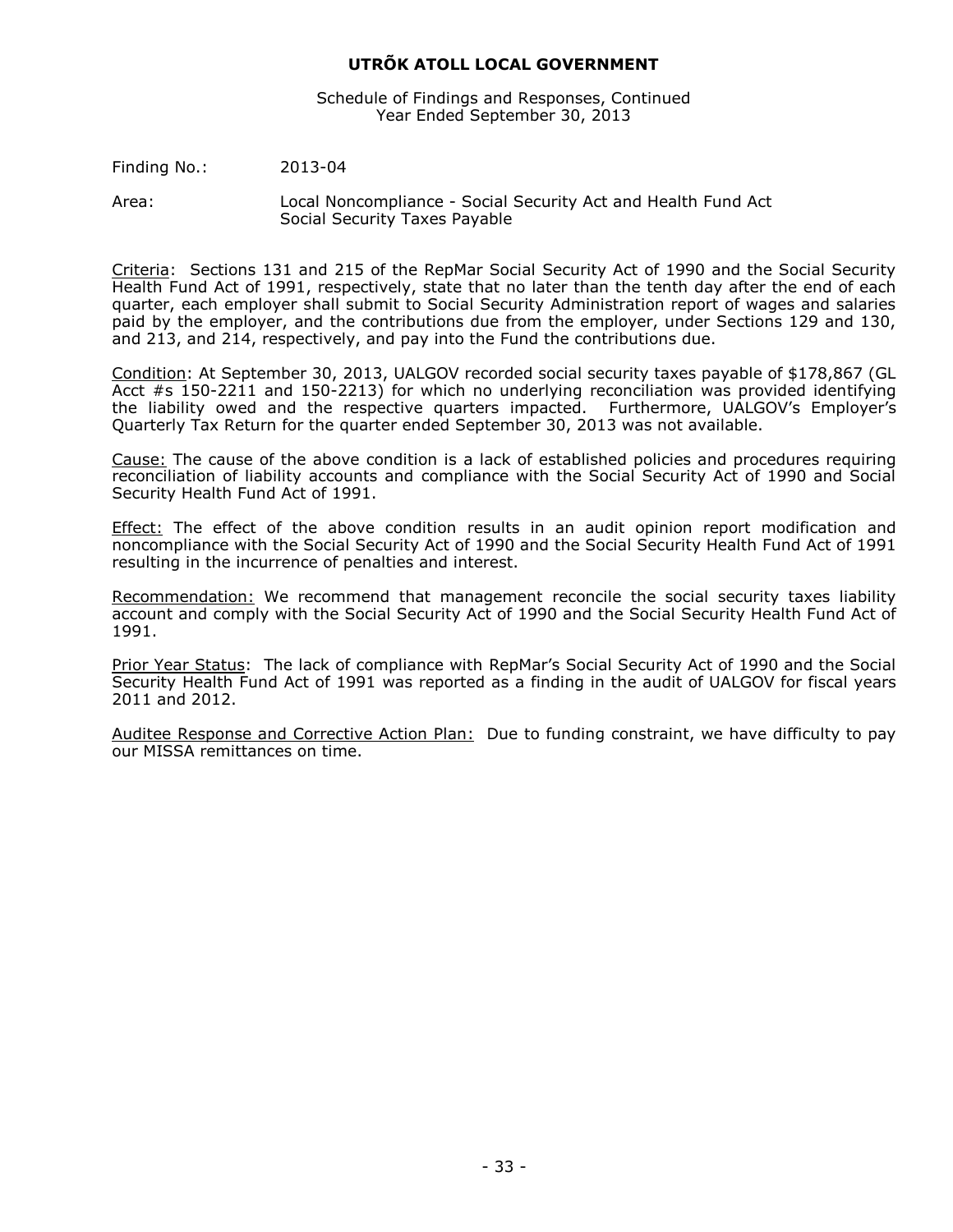Schedule of Findings and Responses, Continued Year Ended September 30, 2013

Finding No.: 2013-05

Area: Receivables and Allowance for Doubtful Accounts

Criteria: Adequate internal control policies and procedures should be established requiring that 1) receivables be regularly monitored, timely updated and collected; and 2) determination of the adequacy of the allowance for doubtful accounts be regularly assessed.

Condition: At September 30, 2013, UALGOV recorded loans receivable of \$226,604 (GL Acct #s 150-1100, 150-1121, 250-1121, 550-1119, 550-1120, 550-1121 and 550-1122), which included credit balances of  $$173,165$  (GL Acct #s 150-1100 and 550-1119), and for which no underlying subsidiary ledger was provided. Furthermore, management did not update the estimated allowance for doubtful accounts.

Cause: The cause of the above condition is the lack of implementation of established policies and procedures requiring that 1) receivables be regularly monitored, timely updated and collected; and 2) the adequacy of the allowance for doubtful accounts be regularly assessed.

Effect: The lack of implementation of established policies and procedures over receivables and the allowance for doubtful accounts results in an audit opinion report modification and may result in accumulating doubtful receivables.

Recommendation: We recommend management implement internal control policies and procedures requiring that 1) receivables be regularly monitored, timely updated and collected; and 2) the adequacy of the allowance for doubtful accounts be regularly assessed.

Prior Year Status: The lack of internal control policies and procedures over receivables and the related allowance for doubtful accounts was reported as a finding in the audit of UALGOV for fiscal year 2012.

Auditee Response and Corrective Action Plan: Those receivables are mainly from the advances made for the quarterly distribution payments in 2009, 2010 and 2011. The management of Utrik approved this scheme and instructing the Accounting department to deduct their advances or receivables once the actual distribution payment was made. However, when the actual distribution payments were done, the Accounting department did not deduct or collect their advances. The record showed in the Distribution Expenses that they (employees and Utrik people) still collected checks for the corresponding periods. Nobody in the Accounting department is monitoring the list of receivables. Then up to this period, those receivables are not being collected. This is the major task of the Utrik Accounting Department to be done.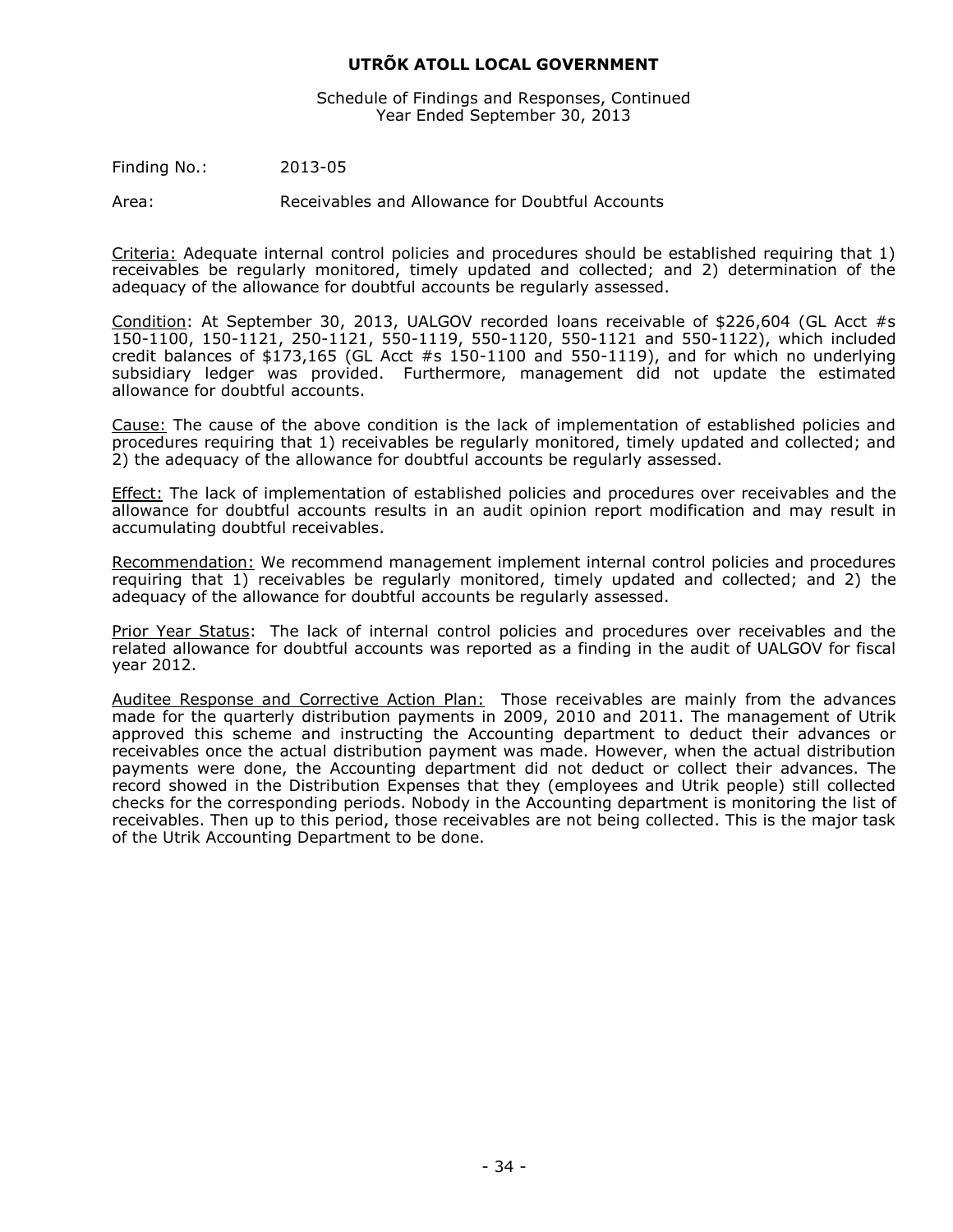Schedule of Findings and Responses, Continued Year Ended September 30, 2013

Finding No.: 2013-06

Area: Distribution Payments

Criteria: Disbursements from the Local Distribution Authority (LDA) should be made to the designated payee and be based on the number of eligible household members per the Quarterly Distribution Listing.

Condition: We tested thirty-eight (38) LDA distribution payments made to the people of Utrõk and noted following exceptions:

- a. For twenty-four (24) disbursements, such were remitted to financial institutions or individuals other than the designated recipient but the approved assignment/loan forms were not on file. Further, four (4) disbursements were paid to the financial institutions under different names but the approved assignment forms were not on file.
- b. For thirty-two (32) disbursements, changes in the original master list (due to the death of the original beneficiaries or added family member) were not formally documented and approved.
- c. For five (5) disbursements, supporting checks and schedule of payments to financial institutions or individuals other than the designated recipient are not available for verification.
- d. For one (1) disbursement, such did not evidence the recipient's signature as evidence of check receipt.

Cause: The cause of the above condition is the lack of adequate controls over LDA distribution payments.

**Effect:** The effect of the above condition is the inability to determine whether the designated payees received distribution payments or whether the distribution payments were made in accordance with prescribed policies and procedures.

Recommendation: We recommend that management establish internal control procedures requiring: (1) check disbursements, authorization and loan forms be adequately safeguarded and filed; (2) changes to master list be formally documented and approved to verify the number of beneficiaries eligible for payment; and (3) release of checks be evidenced by signature of recipients.

Prior Year Status: The lack of adequate controls over LDA distribution payments was reported as a finding in the audit of UALGOV for fiscal years 2011 and 2012.

Auditee Response and Corrective Action Plan: As we mentioned earlier, we do not have a full time Accountant and no specific assigned person to do our accounting works and filing of documents. We will make sure that in the future we will have a full time Accountant to safeguard our documents and reports.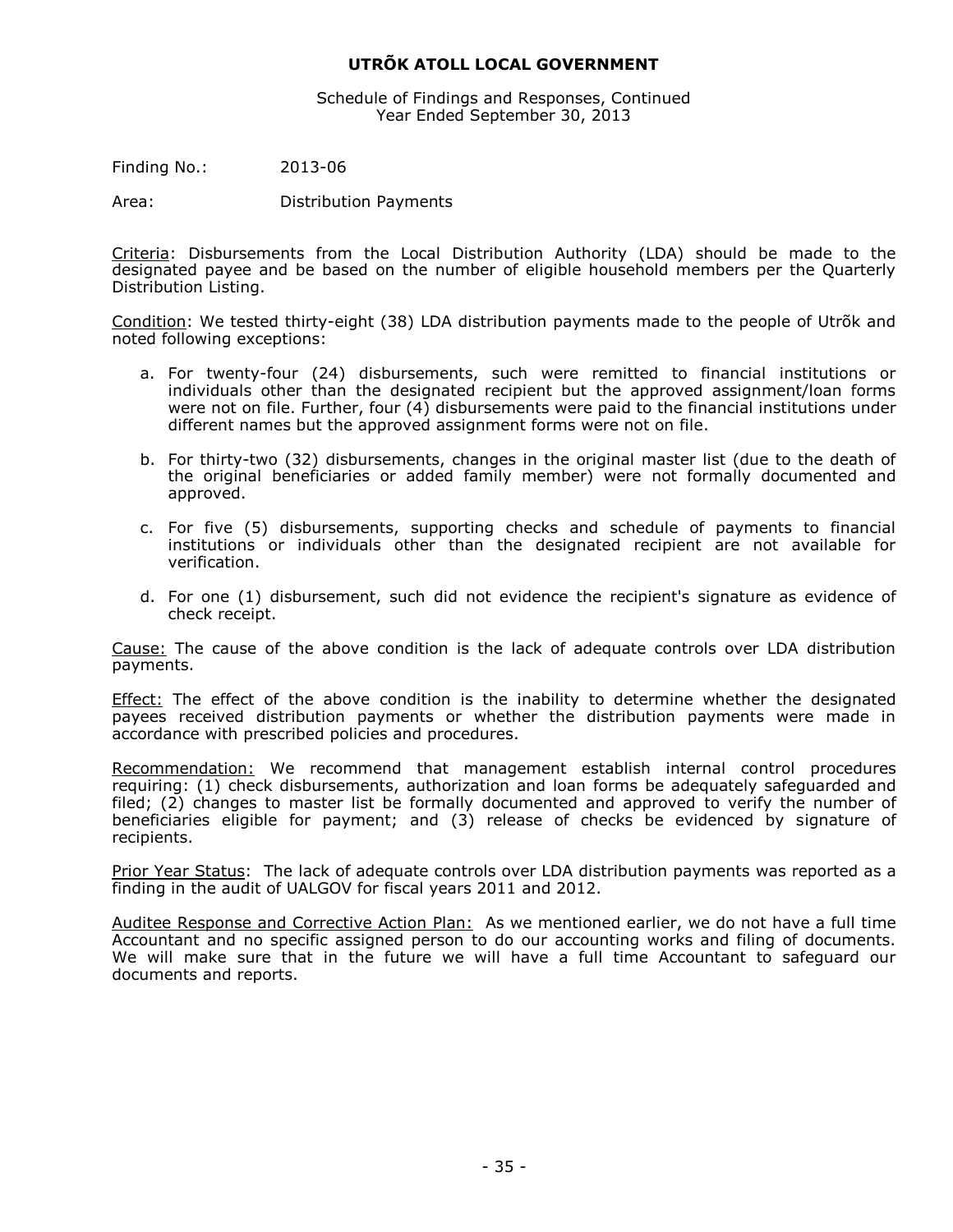Schedule of Findings and Responses, Continued Year Ended September 30, 2013

Finding No.: 2013-07

Area: Local Noncompliance - Income Tax Act

Criteria: 48 MIRC Chapter 1, Income Tax Act of 1989, Section 105, states that the employer shall once every four (4) weeks or thirteen times per year, pay taxes withheld under Section 104 under Chapter 1. The employer shall, along with the taxes, within two (2) weeks following the preceding four (4) week period make a full, true and correct return showing all wages and salaries paid by the employer to the employees during the preceding four (4) week period and showing the tax due and withheld thereon as provided in Section 104 of the Chapter.

Condition: At September 30, 2013, UALGOV recorded RMI income taxes payable of \$12,274 for which no reconciliation was provided identifying the liability owed by UALGOV and the respective quarters impacted. Furthermore, with the exception of one return, UALGOV's monthly RMI income tax returns for the year ended September 30, 2013 were not provided. Finally, UALGOV did not report and file income tax returns in accordance with the criteria.

Cause: The cause of the above condition is a lack of policies and procedures to monitor safekeeping of returns and to verify timely payments of withheld income taxes.

Effect: The effect of the above condition results in an audit opinion report modification and noncompliance with RepMar's Income Tax Act of 1989, as amended.

Recommendation: We recommend that management reconcile the RMI income taxes liability account and establish policies and procedures to safe keep tax returns to monitor compliance with the RepMar Income Tax Act of 1989, as amended.

Prior Year Status: The lack of compliance with RepMar Income Tax Act of 1989 was reported as a finding in the audit of UALGOV for fiscal years 2010 through 2012.

Auditee Response and Corrective Action Plan: As mentioned also, we have financial difficulty on this fiscal year. However, we also paid our taxes remittances with interest and penalties added on this once we have funds.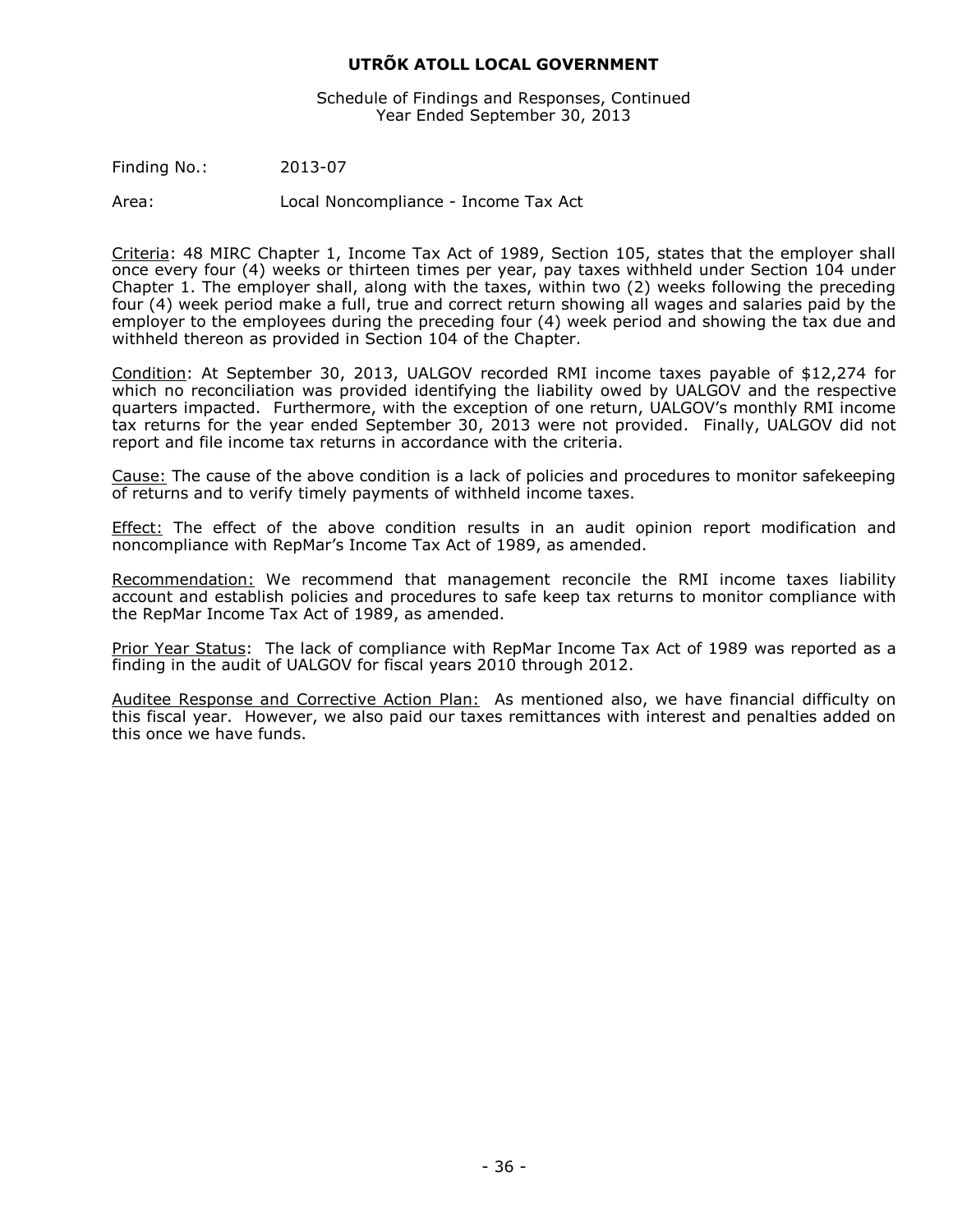Schedule of Findings and Responses, Continued Year Ended September 30, 2013

Finding No.: 2013-08

Area: Payroll Expenditures

Criteria: Payroll processing should be based upon established internal control policies and procedures requiring the accuracy of information and proper authorization of transactions.

Condition: Of five samples tested during the year ended September 30, 2013, three with an aggregate gross pay of \$1,373 had no available approved timesheets, timecards or other means of reporting hours worked.

Cause: The cause of the above condition is the lack of established internal control policies and procedures over payroll processing.

Effect: The lack of internal control policies and procedures over payroll processing, specifically over employee work hours, may result in abuse and misuse of government funds.

Recommendation: We recommend that management establish internal control policies and procedures over payroll processing to verify that accurate payroll information is processed and authorized.

Prior Year Status: The lack of internal control policies and procedures over payroll processing was reported as a finding in the audit of UALGOV for fiscal years 2011 and 2012.

Auditee Response and Corrective Action Plan: We always make sure that there are timesheets or timecards for all our payroll. However, the three (3) mentioned staff which do not have timecards received their salary on a monthly basis. So, we do not require timesheet from them.

Auditor Response: Adequate documentation to evidence that three (3) mentioned staff are exempted to submit timesheet were not made available.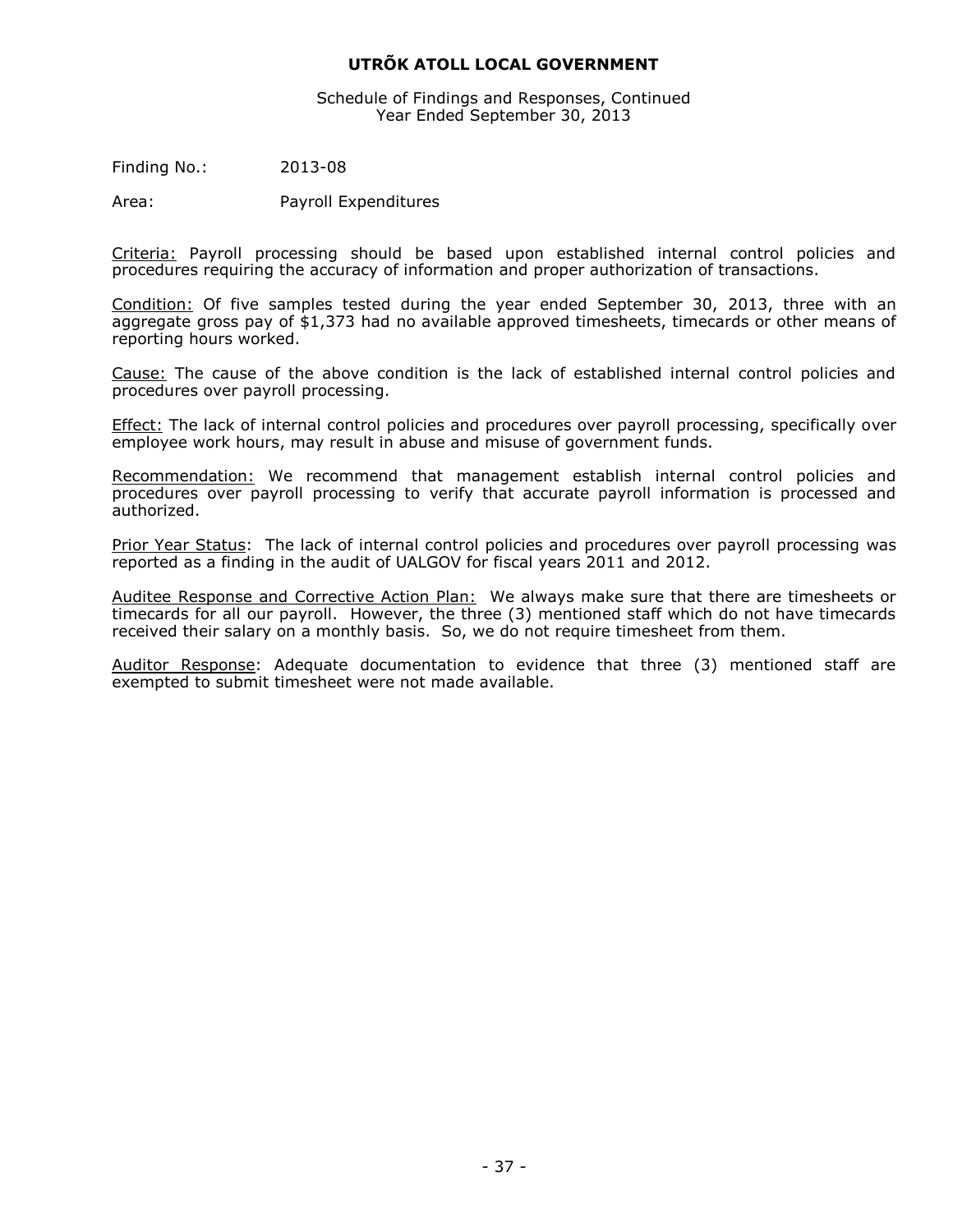Schedule of Findings and Responses, Continued Year Ended September 30, 2013

Finding No.: 2013-09

Area: Bank Reconciliations

Criteria: Adequate internal control policies and procedures necessitates that bank reconciliations be timely prepared to identify reconciling differences and to adjust long outstanding bank reconciling items.

Condition: Bank statements supporting subsequent clearance or other documentation supporting validity of the following bank reconciling items could not be provided:

| Check $#$ | Amount    |  |  |  |
|-----------|-----------|--|--|--|
| 7587      | 439<br>\$ |  |  |  |
| 9616      | \$1,104   |  |  |  |
| 17191     | \$1,104   |  |  |  |
| 17490     | \$2,141   |  |  |  |
| 18181     | \$1,104   |  |  |  |

Cause: The cause of the above condition is the lack of timey preparation of bank reconciliations.

Effect: The effect of the above condition is a possible misstatement of cash and a report modification concerning cash and cash equivalents.

Recommendation: We recommend that management adopt and implement appropriate internal control policies over bank reconciliations.

Auditee Response and Corrective Action Plan: We will adjust all these stale checks and create a new account for this as Accounts Payable.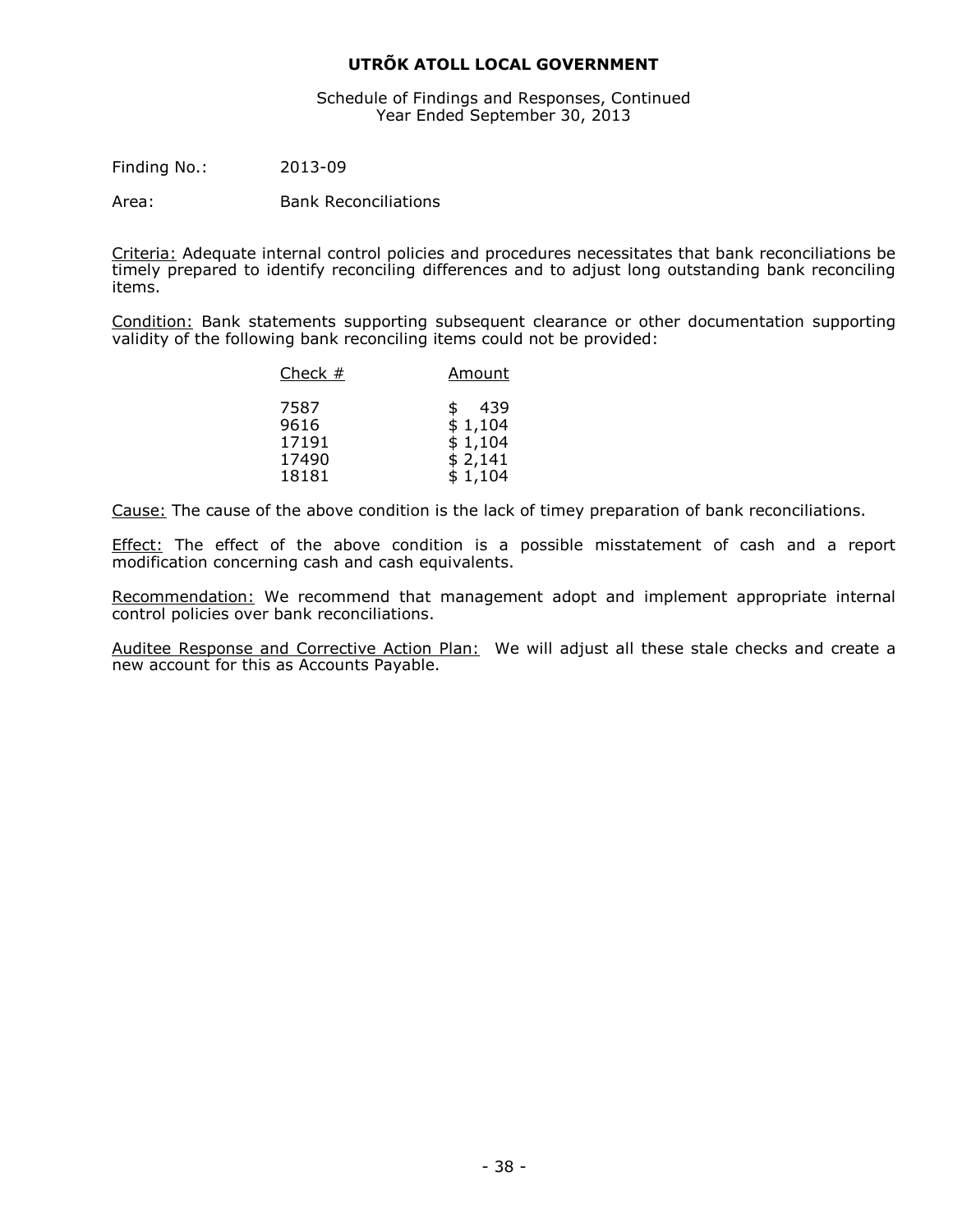Schedule of Findings and Responses, Continued Year Ended September 30, 2013

Finding No.: 2013-10

Area: Local Noncompliance - Claims Trust Fund

Criteria: Claims Trust Fund agreement states the following:

(a) Section 4.2 - upon receipt of written instructions from UALGOV, the Trustee shall retain and add to the corpus of the Trust not less than 30% but no more than 85% of the earned income arising from the corpus of the Trust.

(b) Section 5.2 - an invasion of corpus shall not occur more frequently every than once every three years.

Condition: During the year ended September 30, 2013, we noted net income of the Trust Fund was \$953,117, 70% of which amounts to \$667,182 (maximum amount available to be withdrawn from net income). However, total drawdowns for fiscal year 2013 amounted to \$1,105,876, which exceeded the allowable amount that may be withdrawn by \$438,694.

Cause: The cause of the above condition is withdrawal and payment of funds from the Claims Trust Fund in excess of the maximum amount allowed per the trust agreement.

Effect: The effect of the above condition is the possibility of noncompliance with the Claims Trust Fund agreement.

Recommendation: We recommend that UALGOV comply with the trust agreement concerning distributions made from the Claims Trust Fund.

Prior Year Status: The lack of compliance with the Trust Fund agreement was reported as a finding in the audit of UALGOV for fiscal years 2009 through 2012.

Auditee Response and Corrective Action Plan: We do not have control on the needs of our people so we withdraw beyond the approved agreement. However, we are very sure that these are approved by the Council and our legal officer.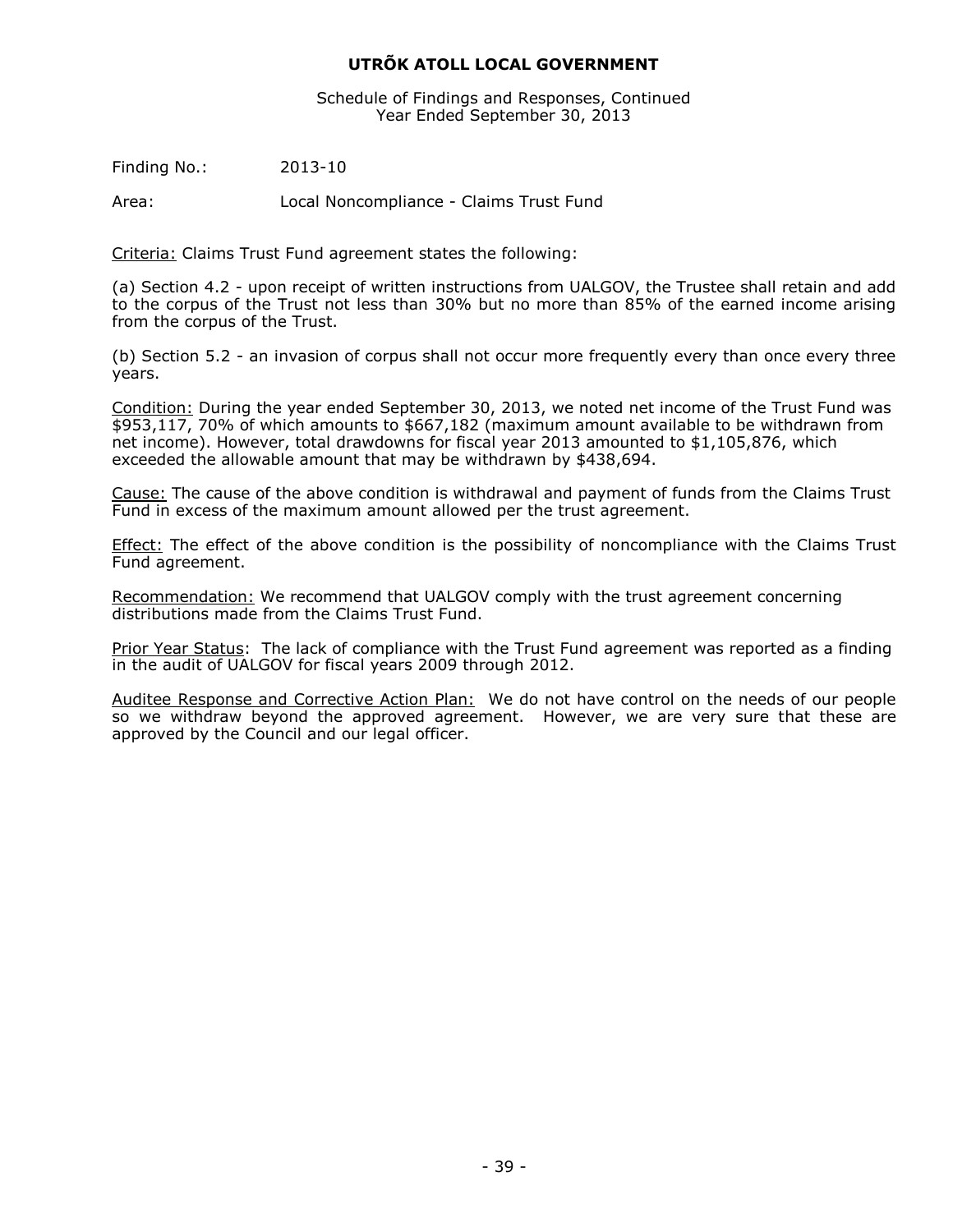Schedule of Findings and Responses, Continued Year Ended September 30, 2013

Finding No.: 2013-11

Area: Nonpayroll Expenditures

Criteria: Adequate internal control policies and procedures should be strictly imposed requiring that purchase requisitions, vendor invoices, and other documentation be adequately safeguarded and filed.

Condition: Of twenty-three (23) General Fund non-payroll expenditures tested, we noted that for three  $(3)$  items aggregating \$40,405 (document #s 9631, 9745 and JV09302013.1), the related journal vouchers, purchase requisitions, invoices and documents supporting the expense cannot be located.

Cause: The cause of the above condition is the lack of adherence to established policies and procedures requiring that underlying supporting documentation be adequately safeguarded and filed.

Effect: The effect of the above condition is a possible misstatement of non-payroll expenditures and a report modification concerning classification of non-payroll expenses.

Recommendation: We recommend that management adhere to established internal control procedures requiring that underlying supporting documentation such as purchase requisitions, vendor invoices, and others be adequately safeguarded and filed.

Prior Year Status: The lack of adherence to established policies and procedures requiring that underlying supporting documentation be adequately safeguarded and filed was reported as a finding in the audit of UALGOV for fiscal year 2012.

Auditee Response and Corrective Action Plan: As we mentioned earlier, we do not have a full time Accountant and no specific assigned person to do our accounting works and filing of documents. We will make sure that in the future we will have a full time Accountant to safeguard our documents and reports.